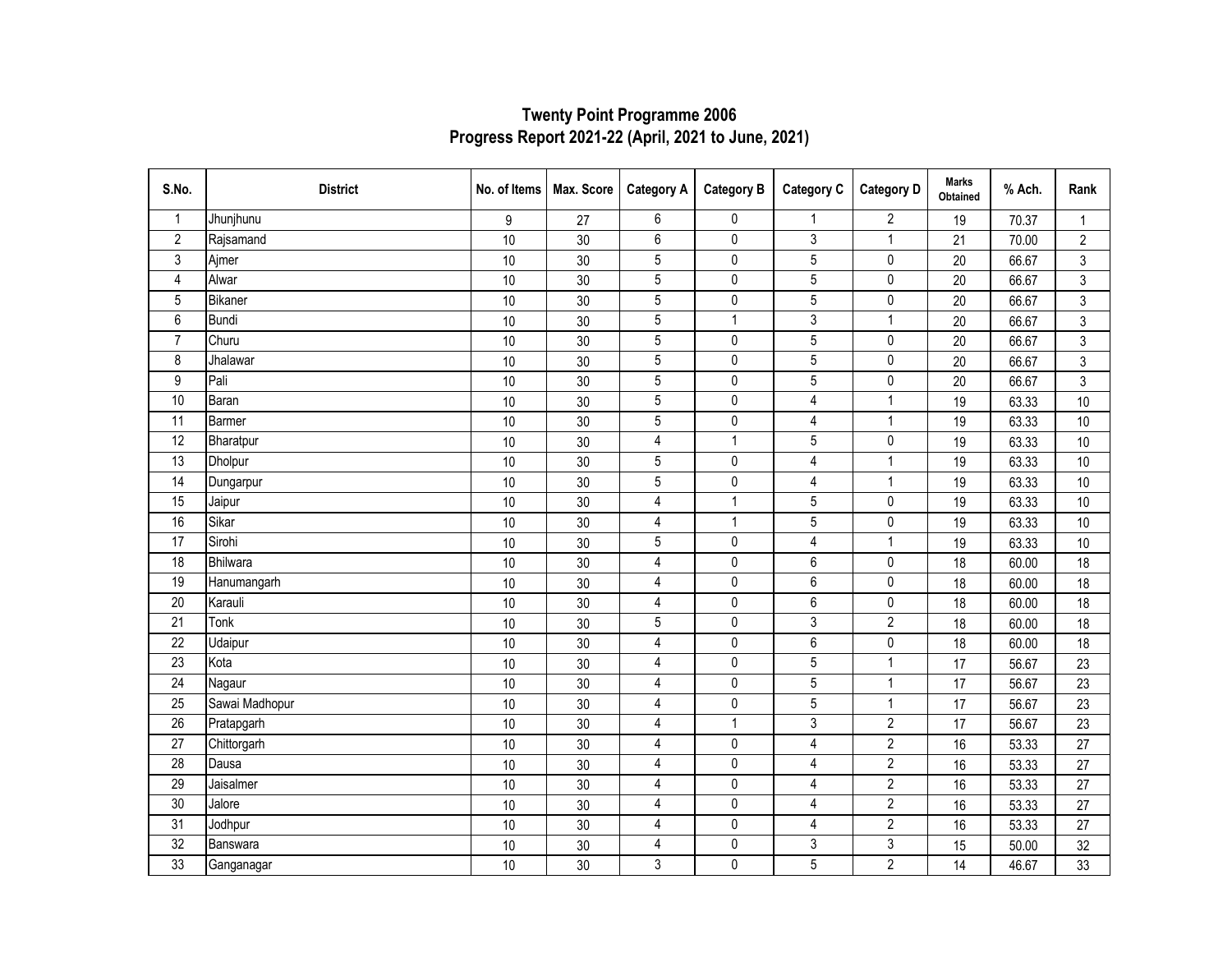| S.  | Point          | Item Name/Sub Item Name                                                 | Unit                |        | <b>Target</b>                | Ach. April, 2021            | % Ach. Upto                                                                    | Category    |
|-----|----------------|-------------------------------------------------------------------------|---------------------|--------|------------------------------|-----------------------------|--------------------------------------------------------------------------------|-------------|
| No. | No.            |                                                                         |                     | Annual | April, 2021 to<br>June, 2021 | June, 2021 as<br>per Deptt. | <b>June, 2021</b>                                                              |             |
| 1   | $\overline{2}$ | 3                                                                       | 4                   | 5      | 6                            | $\overline{7}$              | 8                                                                              | 9           |
|     | 01A            | <b>Employment Generation under the MGNREG Act</b>                       |                     |        |                              |                             | 9<br>1.43<br>33.58<br>10.38<br>98.33<br>14.99<br>9.72<br>100.00<br>$\mathbf 0$ |             |
|     | 01A01          | Job cards issued                                                        | Number              |        |                              | 465130                      |                                                                                |             |
|     | 01A02          | Employment generated                                                    | Mandays in<br>lakhs |        |                              | 23.24                       |                                                                                |             |
|     | 01A03          | Wages given                                                             | Rs. in lakhs        |        |                              | 4459.65                     |                                                                                |             |
| 2   | 01F01          | <b>National Rural Livelihood Mission (NRLM)</b>                         |                     |        |                              |                             |                                                                                |             |
|     |                |                                                                         |                     | 2564   | 629                          |                             |                                                                                | C           |
|     |                | 01F01(i) New and revived SHGs brought under NRLM fold                   | <b>Number</b>       |        |                              |                             |                                                                                |             |
|     |                | 01F01(ii) SHGs provided Revolving Fund (RF)                             | Number              | 2326   | 664                          | 223                         |                                                                                | $\mathsf C$ |
|     |                | 01F01(iii) SHGs provided Community Investment Fund (CIF)                | Number              | 670    | 183                          | 19                          |                                                                                | C           |
| 3   | 05A            | <b>National Food Security Act</b>                                       |                     |        |                              |                             |                                                                                |             |
|     | 05A01          | Food grain allocation - Off take                                        | Tonnes              |        | 22067.328                    | 21697.901                   |                                                                                | A           |
| 4   | 06A            | Rural Housing - Pradhan Mantri Awaas Yojana - Grameen*                  |                     |        |                              |                             |                                                                                |             |
|     | 06A01          | Houses constructed                                                      | Number              | 5522   | 1381                         | 207                         |                                                                                | C           |
| 5   | 06B            | <b>EWS/LIG Houses in Urban Areas</b>                                    |                     |        |                              |                             |                                                                                |             |
|     | 06B01          | Houses constructed                                                      | Number              |        |                              | 76                          |                                                                                |             |
| 6   | 07A            | National Rural Drinking Water Programme (NRDWP)                         |                     |        |                              |                             |                                                                                |             |
|     | 07A05          | Functional Household Tapped Connection                                  | Number              | 137596 | 17887                        | 1738                        |                                                                                | C           |
| 7   | 08E            | <b>Institutional Delivery</b>                                           |                     |        |                              |                             |                                                                                |             |
|     | 08E01          | Delivery in institutions                                                | Number              |        |                              | 10916                       |                                                                                |             |
| 8   | <b>10A</b>     | <b>SC Families Assisted</b>                                             |                     |        |                              |                             |                                                                                |             |
|     | 10A02          | SC Families Assisted under SCA to SCSP and<br><b>NSFDC</b>              | Number              |        |                              | 76                          |                                                                                |             |
|     | 10A03          | SC Students Assisted under Post Matric<br>Scholarship                   | Number              |        |                              | 2173                        |                                                                                |             |
| 9   | 12A            | <b>Universalization of ICDS Scheme</b>                                  |                     |        |                              |                             |                                                                                |             |
|     | 12A01          | ICDS Blocks Operational (Cumulative) *                                  | Number              | 13     | 13                           | 13                          |                                                                                | А           |
| 10  | 12B            | <b>Functional Anganwadis</b>                                            |                     |        |                              |                             |                                                                                |             |
|     | 12B01          | Anganwadis Functional (Cumulative) *                                    | Number              | 1968   | 1968                         | 1966                        | 99.90                                                                          | Α           |
| 11  | 14A            | No. of Urban poor families assisted under<br><b>Seven Point Charter</b> |                     |        |                              |                             |                                                                                |             |
|     | 14A01          | Poor Families Assisted                                                  | Number              |        |                              |                             |                                                                                |             |
| 12  | 15A            | Afforestation (Public and Forest Land)                                  |                     |        |                              |                             |                                                                                |             |
|     | 15A01          | Area Covered under Plantation                                           | Hectare             | 775.00 | 0.00                         | 101.000                     |                                                                                |             |
|     | 15A02          | Number of Seedlings planted                                             | No. in lakhs        | 5.040  | 0.000                        | 0.596                       |                                                                                |             |
| 13  | <b>17A</b>     | <b>Rural Roads - PMGSY</b>                                              |                     |        |                              |                             |                                                                                |             |
|     | 17A01          | Length of Road Constructed                                              | Kilometer           | 80.000 | 20.000                       | 20.000                      | 100.00                                                                         | A           |
| 14  | 18B            | <b>Villages Electrified under DDUGJY</b>                                |                     |        |                              |                             |                                                                                |             |
|     | 18B01          | Villages electrified                                                    | Number              | 0      |                              | 0                           |                                                                                |             |
| 15  | 18D            | <b>Energising pumpsets</b>                                              |                     |        |                              |                             |                                                                                |             |
|     | 18D01          | Pumpsets energized                                                      | Number              | 926    | 231                          | 794                         | 343.72                                                                         | A           |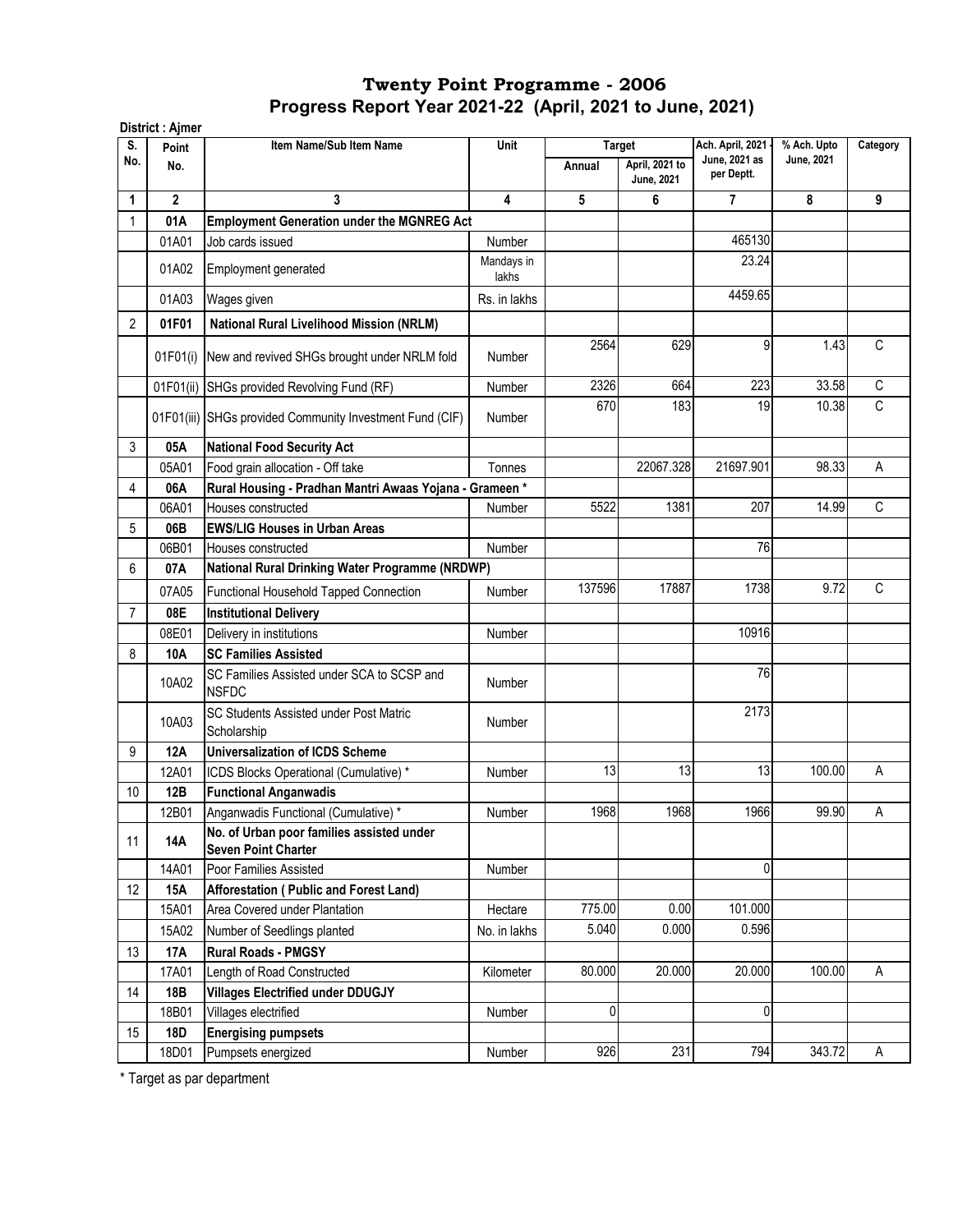| S.             | Point       | Item Name/Sub Item Name                                                 | Unit                |         | <b>Target</b>                       | Ach. April, 2021            | % Ach. Upto | Category    |
|----------------|-------------|-------------------------------------------------------------------------|---------------------|---------|-------------------------------------|-----------------------------|-------------|-------------|
| No.            | No.         |                                                                         |                     | Annual  | April, 2021 to<br><b>June, 2021</b> | June, 2021 as<br>per Deptt. | June, 2021  |             |
| 1              | $\mathbf 2$ | 3                                                                       | 4                   | 5       | 6                                   | $\overline{7}$              | 8           | 9           |
|                | 01A         | <b>Employment Generation under the MGNREG Act</b>                       |                     |         |                                     |                             |             |             |
|                | 01A01       | Job cards issued                                                        | Number              |         |                                     | 374336                      |             |             |
|                | 01A02       | Employment generated                                                    | Mandays in<br>lakhs |         |                                     | 10.36                       |             |             |
|                | 01A03       | Wages given                                                             | Rs. in lakhs        |         |                                     | 2115.55                     |             |             |
| $\overline{2}$ | 01F01       | <b>National Rural Livelihood Mission (NRLM)</b>                         |                     |         |                                     |                             |             |             |
|                | 01F01(i)    | New and revived SHGs brought under NRLM fold                            | Number              | 1263    | 126                                 | 19                          | 15.08       | C           |
|                |             | 01F01(ii) SHGs provided Revolving Fund (RF)                             | Number              | 1327    | 500                                 | 389                         | 77.80       | $\mathsf C$ |
|                |             | 01F01(iii) SHGs provided Community Investment Fund (CIF)                | Number              | 434     | 200                                 | 47                          | 23.50       | C           |
| 3              | 05A         | <b>National Food Security Act</b>                                       |                     |         |                                     |                             |             |             |
|                | 05A01       | Food grain allocation - Off take                                        | Tonnes              |         | 33754.141                           | 33750.697                   | 99.99       | A           |
| 4              | 06A         | Rural Housing - Pradhan Mantri Awaas Yojana - Grameen*                  |                     |         |                                     |                             |             |             |
|                | 06A01       | Houses constructed                                                      | Number              | 2080    | 520                                 | 27                          | 5.19        | C           |
| 5              | 06B         | <b>EWS/LIG Houses in Urban Areas</b>                                    |                     |         |                                     |                             |             |             |
|                | 06B01       | Houses constructed                                                      | <b>Number</b>       |         |                                     | 50                          |             |             |
| 6              | 07A         | National Rural Drinking Water Programme (NRDWP)                         |                     |         |                                     |                             |             |             |
|                | 07A05       | Functional Household Tapped Connection                                  | Number              | 113310  | 14730                               | 2811                        | 19.08       | $\mathsf C$ |
| $\overline{7}$ | 08E         | <b>Institutional Delivery</b>                                           |                     |         |                                     |                             |             |             |
|                | 08E01       | Delivery in institutions                                                | Number              |         |                                     | 9844                        |             |             |
| 8              | 10A         | <b>SC Families Assisted</b>                                             |                     |         |                                     |                             |             |             |
|                | 10A02       | SC Families Assisted under SCA to SCSP and<br><b>NSFDC</b>              | <b>Number</b>       |         |                                     | 8                           |             |             |
|                | 10A03       | SC Students Assisted under Post Matric<br>Scholarship                   | <b>Number</b>       |         |                                     | 5371                        |             |             |
| 9              | <b>12A</b>  | <b>Universalization of ICDS Scheme</b>                                  |                     |         |                                     |                             |             |             |
|                | 12A01       | ICDS Blocks Operational (Cumulative) *                                  | Number              | 15      | 15                                  | 15                          | 100.00      | A           |
| 10             | 12B         | <b>Functional Anganwadis</b>                                            |                     |         |                                     |                             |             |             |
|                | 12B01       | Anganwadis Functional (Cumulative) *                                    | Number              | 3456    | 3456                                | 3447                        | 99.74       | Α           |
| 11             | <b>14A</b>  | No. of Urban poor families assisted under<br><b>Seven Point Charter</b> |                     |         |                                     |                             |             |             |
|                | 14A01       | Poor Families Assisted                                                  | Number              |         |                                     | 0                           |             |             |
| 12             | 15A         | Afforestation (Public and Forest Land)                                  |                     |         |                                     |                             |             |             |
|                | 15A01       | Area Covered under Plantation                                           | Hectare             | 1950.00 | 0.00                                | 479.60                      |             |             |
|                | 15A02       | Number of Seedlings planted                                             | No. in lakhs        | 12.670  | 0.000                               | 2.720                       |             |             |
| 13             | 17A         | <b>Rural Roads - PMGSY</b>                                              |                     |         |                                     |                             |             |             |
|                | 17A01       | Length of Road Constructed                                              | Kilometer           | 84.83   | 21.208                              | 37.350                      | 176.12      | A           |
| 14             | 18B         | <b>Villages Electrified under DDUGJY</b>                                |                     |         |                                     |                             |             |             |
|                | 18B01       | Villages electrified                                                    | Number              | 0       |                                     | 0                           |             |             |
| 15             | 18D         | <b>Energising pumpsets</b>                                              |                     |         |                                     |                             |             |             |
|                | 18D01       | Pumpsets energized                                                      | Number              | 2074    | 518                                 | 1023                        | 197.49      | Α           |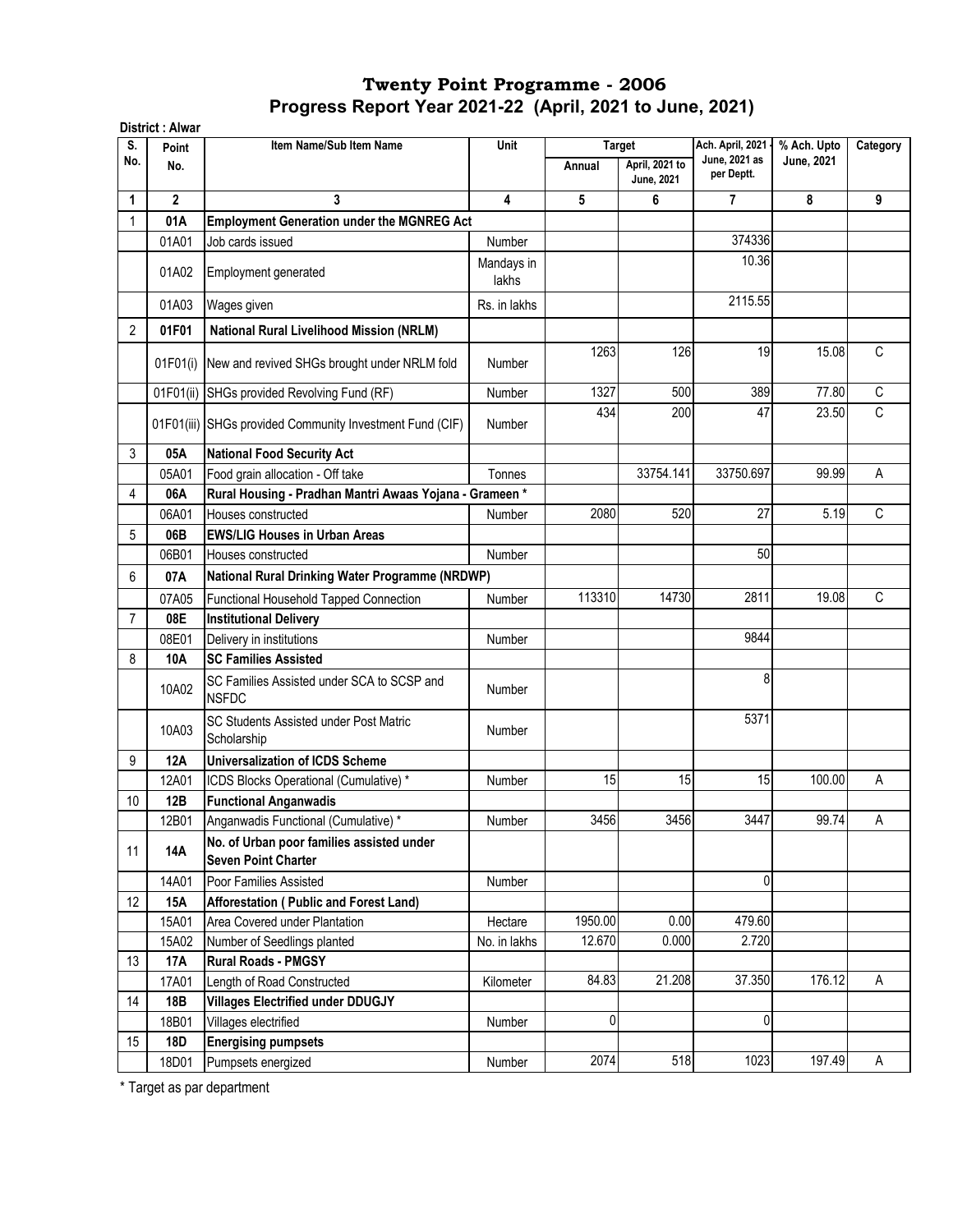| S.             | Point        | Item Name/Sub Item Name                                                 | Unit           |         | <b>Target</b>                | Ach. April, 2021 -          | % Ach. Upto | Category     |
|----------------|--------------|-------------------------------------------------------------------------|----------------|---------|------------------------------|-----------------------------|-------------|--------------|
| No.            | No.          |                                                                         |                | Annual  | April, 2021 to<br>June, 2021 | June, 2021 as<br>per Deptt. | June, 2021  |              |
| 1              | $\mathbf{2}$ | 3                                                                       | $\overline{4}$ | 5       | 6                            | $\overline{7}$              | 8           | 9            |
| 1              | 01A          | <b>Employment Generation under the MGNREG Act</b>                       |                |         |                              |                             |             |              |
|                | 01A01        | Job cards issued                                                        | Number         |         |                              | 442929                      |             |              |
|                |              |                                                                         | Mandays in     |         |                              | 90.17                       |             |              |
|                | 01A02        | Employment generated                                                    | lakhs          |         |                              |                             |             |              |
|                | 01A03        | Wages given                                                             | Rs. in lakhs   |         |                              | 18769.58                    |             |              |
| 2              | 01F01        | <b>National Rural Livelihood Mission (NRLM)</b>                         |                |         |                              |                             |             |              |
|                |              |                                                                         |                | 3500    | 1072                         | 0                           | 0.00        | D            |
|                |              | 01F01(i) New and revived SHGs brought under NRLM fold                   | Number         |         |                              |                             |             |              |
|                |              | 01F01(ii) SHGs provided Revolving Fund (RF)                             | Number         | 4348    | 1300                         | 8                           | 0.62        | $\mathsf{C}$ |
|                |              |                                                                         |                |         |                              | 0                           |             | D            |
|                |              | 01F01(iii) SHGs provided Community Investment Fund (CIF)                | <b>Number</b>  | 800     | 230                          |                             | 0.00        |              |
| 3              | 05A          | <b>National Food Security Act</b>                                       | <b>Number</b>  |         |                              |                             |             |              |
|                | 05A01        | Food grain allocation - Off take                                        | Tonnes         |         | 22253.510                    | 22253.507                   | 100.00      | A            |
| 4              | 06A          | Rural Housing - Pradhan Mantri Awaas Yojana - Grameen*                  |                |         |                              |                             |             |              |
|                | 06A01        | Houses constructed                                                      | Number         | 41156   | 10289                        | 3040                        | 29.55       | C            |
| 5              | 06B          | <b>EWS/LIG Houses in Urban Areas</b>                                    |                |         |                              |                             |             |              |
|                | 06B01        | Houses constructed                                                      | Number         |         |                              | 3                           |             |              |
| 6              | 07A          | National Rural Drinking Water Programme (NRDWP)                         |                |         |                              |                             |             |              |
|                |              |                                                                         |                | 93595   | 12167                        | 884                         | 7.27        | C            |
|                | 07A05        | Functional Household Tapped Connection                                  | <b>Number</b>  |         |                              |                             |             |              |
| $\overline{7}$ | 08E          | <b>Institutional Delivery</b>                                           |                |         |                              |                             |             |              |
|                | 08E01        | Delivery in institutions                                                | Number         |         |                              | 7633                        |             |              |
| 8              | 10A          | <b>SC Families Assisted</b>                                             |                |         |                              |                             |             |              |
|                | 10A02        | SC Families Assisted under SCA to SCSP and<br><b>NSFDC</b>              | <b>Number</b>  |         |                              | 0                           |             |              |
|                |              | SC Students Assisted under Post Matric                                  |                |         |                              | 246                         |             |              |
|                | 10A03        | Scholarship                                                             | Number         |         |                              |                             |             |              |
| 9              | <b>12A</b>   | Universalization of ICDS Scheme                                         |                |         |                              |                             |             |              |
|                | 12A01        | ICDS Blocks Operational (Cumulative) *                                  | Number         | 10      | 10                           | 10                          | 100.00      | Α            |
| $10$           | 12B          | <b>Functional Anganwadis</b>                                            |                |         |                              |                             |             |              |
|                | 12B01        | Anganwadis Functional (Cumulative) *                                    | Number         | 2119    | 2119                         | 2119                        | 100.00      | A            |
| 11             | 14A          | No. of Urban poor families assisted under<br><b>Seven Point Charter</b> |                |         |                              |                             |             |              |
|                | 14A01        | Poor Families Assisted                                                  | Number         |         |                              | 0                           |             |              |
| 12             | 15A          | Afforestation (Public and Forest Land)                                  |                |         |                              |                             |             |              |
|                | 15A01        | Area Covered under Plantation                                           | Hectare        | 1780.00 | 0.00                         | 0.00                        |             |              |
|                | 15A02        | Number of Seedlings planted                                             | No. in lakhs   | 11.570  | 0.000                        | 0.000                       |             |              |
| 13             | <b>17A</b>   | <b>Rural Roads - PMGSY</b>                                              |                |         |                              |                             |             |              |
|                | 17A01        | Length of Road Constructed                                              | Kilometer      | 21.760  | 5.440                        | 0.000                       | 0.00        | D            |
| 14             | 18B          | <b>Villages Electrified under DDUGJY</b>                                |                |         |                              |                             |             |              |
|                | 18B01        | Villages electrified                                                    | Number         | 0       |                              | 0                           |             |              |
| 15             | 18D          | <b>Energising pumpsets</b>                                              |                |         |                              |                             |             |              |
|                |              |                                                                         |                | 611     | 152                          | 323                         | 212.50      |              |
|                | 18D01        | Pumpsets energized                                                      | Number         |         |                              |                             |             | Α            |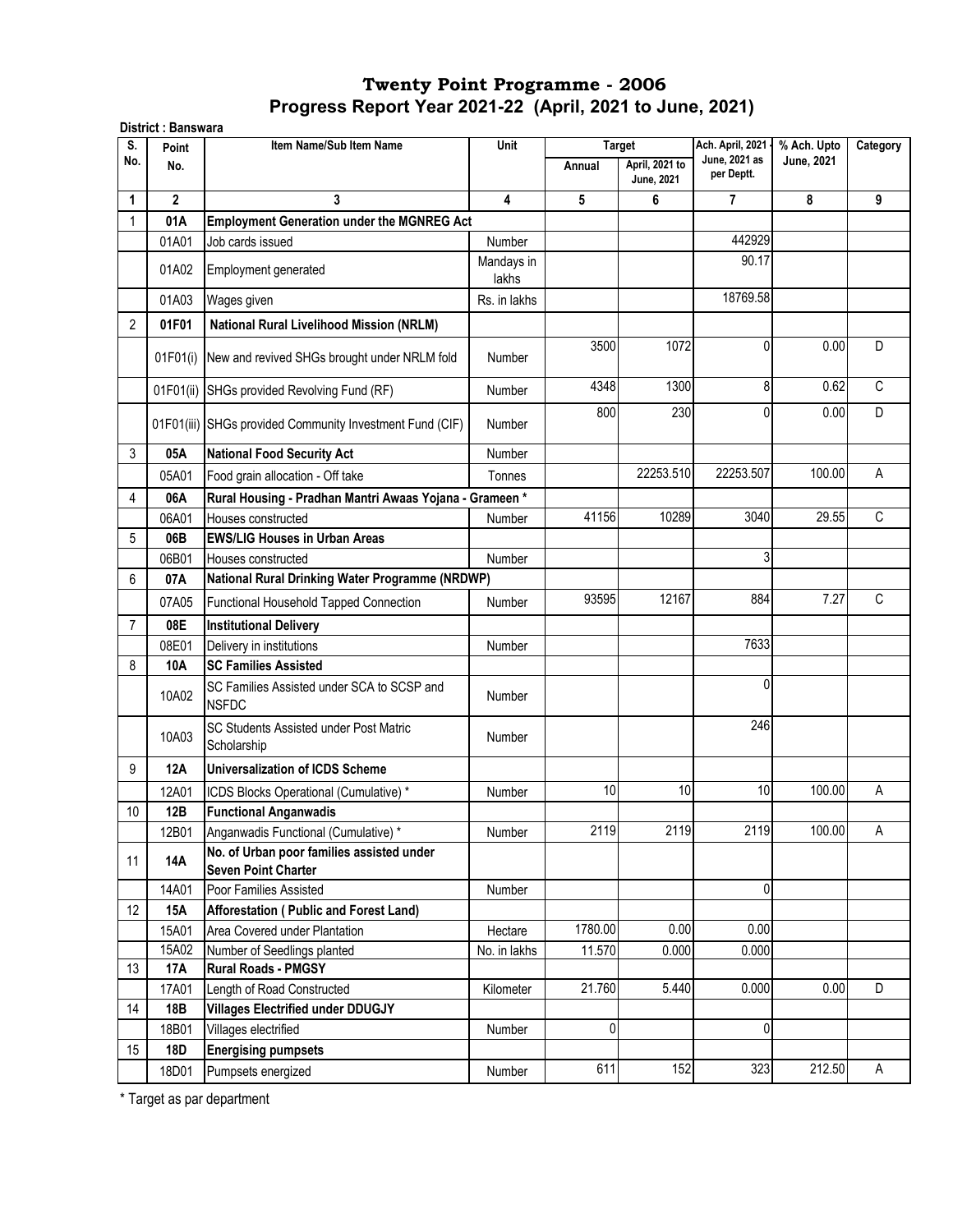|                | District: Baran |                                                                         |                     |         |                                     |                             |                   |              |
|----------------|-----------------|-------------------------------------------------------------------------|---------------------|---------|-------------------------------------|-----------------------------|-------------------|--------------|
| S.             | Point           | Item Name/Sub Item Name                                                 | Unit                |         | <b>Target</b>                       | Ach. April, 2021            | % Ach. Upto       | Category     |
| No.            | No.             |                                                                         |                     | Annual  | April, 2021 to<br><b>June, 2021</b> | June, 2021 as<br>per Deptt. | <b>June, 2021</b> |              |
| 1              | $\mathbf{2}$    | 3                                                                       | 4                   | 5       | 6                                   | 7                           | 8                 | 9            |
|                | 01A             | <b>Employment Generation under the MGNREG Act</b>                       |                     |         |                                     |                             |                   |              |
|                | 01A01           | Job cards issued                                                        | <b>Number</b>       |         |                                     | 250954                      |                   |              |
|                | 01A02           | Employment generated                                                    | Mandays in<br>lakhs |         |                                     | 11.38                       |                   |              |
|                | 01A03           | Wages given                                                             | Rs. in lakhs        |         |                                     | 1859.18                     |                   |              |
| $\overline{2}$ | 01F01           | National Rural Livelihood Mission (NRLM)                                |                     |         |                                     |                             |                   |              |
|                | 01F01(i)        | New and revived SHGs brought under NRLM fold                            | Number              | 1080    | 458                                 | 17                          | 3.71              | C            |
|                | 01F01(ii)       | SHGs provided Revolving Fund (RF)                                       | Number              | 814     | 321                                 | 149                         | 46.42             | C            |
|                |                 | 01F01(iii) SHGs provided Community Investment Fund (CIF)                | <b>Number</b>       | 240     | 50                                  | 0                           | 0.00              | D            |
| 3              | 05A             | <b>National Food Security Act</b>                                       |                     |         |                                     |                             |                   |              |
|                | 05A01           | Food grain allocation - Off take                                        | Tonnes              |         | 15552.254                           | 14773.664                   | 94.99             | A            |
| 4              | 06A             | Rural Housing - Pradhan Mantri Awaas Yojana - Grameen*                  |                     |         |                                     |                             |                   |              |
|                | 06A01           | Houses constructed                                                      | Number              | 14619   | 3655                                | 866                         | 23.70             | $\mathsf{C}$ |
| 5              | 06B             | <b>EWS/LIG Houses in Urban Areas</b>                                    |                     |         |                                     |                             |                   |              |
|                | 06B01           | Houses constructed                                                      | Number              |         |                                     | 3                           |                   |              |
| 6              | 07A             | National Rural Drinking Water Programme (NRDWP)                         |                     |         |                                     |                             |                   |              |
|                | 07A05           | Functional Household Tapped Connection                                  | Number              | 64840   | 8429                                | 318                         | 3.77              | $\mathsf{C}$ |
| $\overline{7}$ | 08E             | <b>Institutional Delivery</b>                                           |                     |         |                                     |                             |                   |              |
|                | 08E01           | Delivery in institutions                                                | Number              |         |                                     | 4603                        |                   |              |
| 8              | 10A             | <b>SC Families Assisted</b>                                             |                     |         |                                     |                             |                   |              |
|                |                 |                                                                         |                     |         |                                     | 70                          |                   |              |
|                | 10A02           | SC Families Assisted under SCA to SCSP and<br><b>NSFDC</b>              | <b>Number</b>       |         |                                     |                             |                   |              |
|                | 10A03           | SC Students Assisted under Post Matric<br>Scholarship                   | <b>Number</b>       |         |                                     | 1528                        |                   |              |
| 9              | 12A             | <b>Universalization of ICDS Scheme</b>                                  |                     |         |                                     |                             |                   |              |
|                | 12A01           | ICDS Blocks Operational (Cumulative) *                                  | Number              | 7       | 7                                   | 7                           | 100.00            | Α            |
| $10\,$         | 12B             | <b>Functional Anganwadis</b>                                            |                     |         |                                     |                             |                   |              |
|                | 12B01           | Anganwadis Functional (Cumulative) *                                    | Number              | 1598    | 1598                                | 1596                        | 99.87             | Α            |
| 11             | 14A             | No. of Urban poor families assisted under<br><b>Seven Point Charter</b> |                     |         |                                     |                             |                   |              |
|                | 14A01           | Poor Families Assisted                                                  | Number              |         |                                     | 21                          |                   |              |
| 12             | <b>15A</b>      | Afforestation (Public and Forest Land)                                  |                     |         |                                     |                             |                   |              |
|                | 15A01           | Area Covered under Plantation                                           | Hectare             | 1470.00 | 0.00                                | 0.00                        |                   |              |
|                | 15A02           | Number of Seedlings planted                                             | No. in lakhs        | 9.560   | 0.000                               | 0.000                       |                   |              |
| 13             | <b>17A</b>      | <b>Rural Roads - PMGSY</b>                                              |                     |         |                                     |                             |                   |              |
|                | 17A01           | Length of Road Constructed                                              | Kilometer           | 39.800  | 9.950                               | 21.270                      | 213.77            | Α            |
| 14             | 18B             | <b>Villages Electrified under DDUGJY</b>                                |                     |         |                                     |                             |                   |              |
|                | 18B01           | Villages electrified                                                    | Number              |         |                                     | 0                           |                   |              |
| 15             | <b>18D</b>      | <b>Energising pumpsets</b>                                              |                     |         |                                     |                             |                   |              |
|                | 18D01           | Pumpsets energized                                                      | Number              | 1269    | 317                                 | 583                         | 183.91            | A            |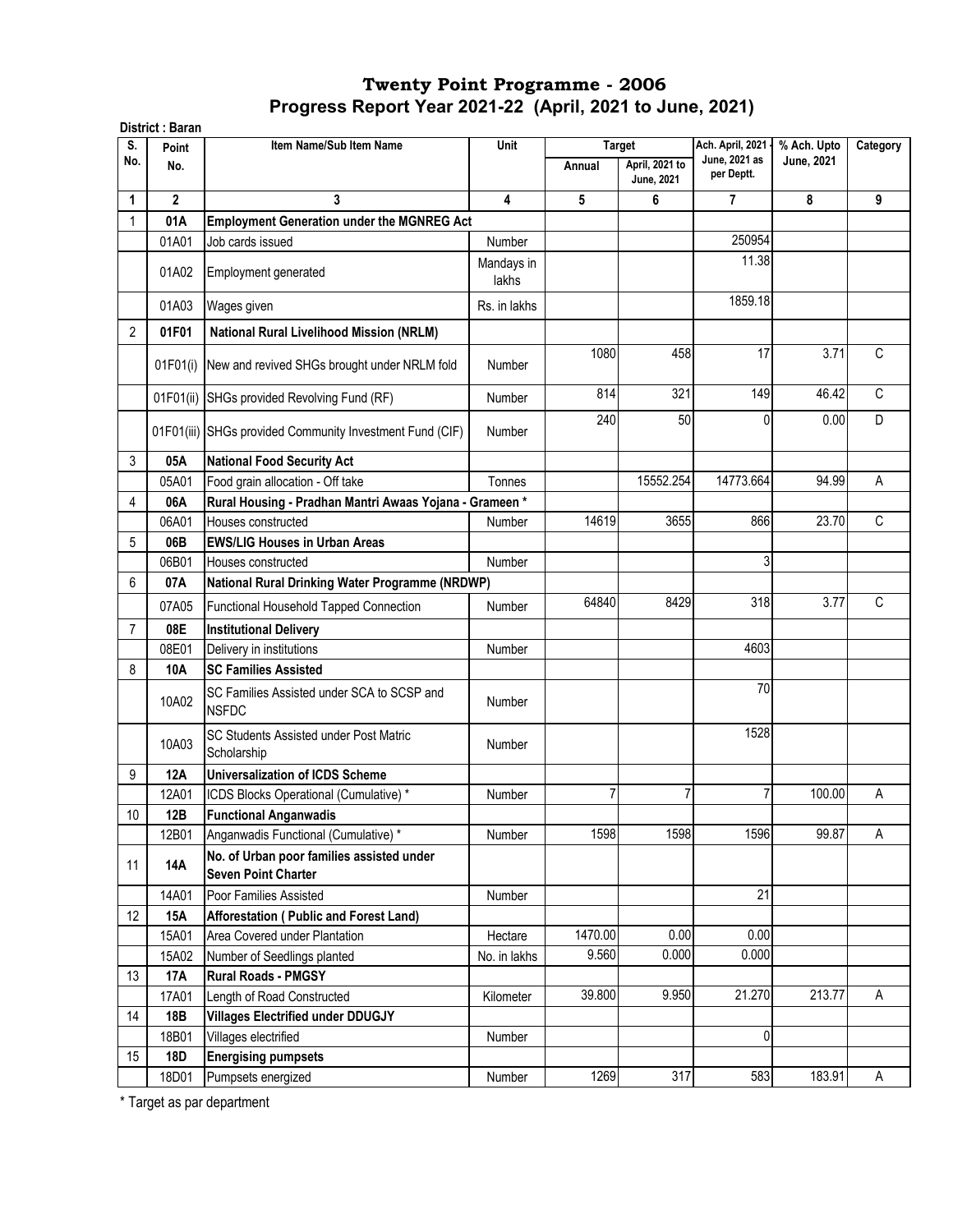| S.             | Point        | Item Name/Sub Item Name                                                 | Unit                |        | <b>Target</b>                | Ach. April, 2021 -          | % Ach. Upto | Category    |
|----------------|--------------|-------------------------------------------------------------------------|---------------------|--------|------------------------------|-----------------------------|-------------|-------------|
| No.            | No.          |                                                                         |                     | Annual | April, 2021 to<br>June, 2021 | June, 2021 as<br>per Deptt. | June, 2021  |             |
| 1              | $\mathbf{2}$ | 3                                                                       | $\overline{4}$      | 5      | 6                            | $\overline{7}$              | 8           | 9           |
| 1              | 01A          | <b>Employment Generation under the MGNREG Act</b>                       |                     |        |                              |                             |             |             |
|                | 01A01        | Job cards issued                                                        | Number              |        |                              | 614614                      |             |             |
|                | 01A02        | Employment generated                                                    | Mandays in<br>lakhs |        |                              | 66.26                       |             |             |
|                | 01A03        | Wages given                                                             | Rs. in lakhs        |        |                              | 16615.62                    |             |             |
| $\overline{2}$ | 01F01        | <b>National Rural Livelihood Mission (NRLM)</b>                         |                     |        |                              |                             |             |             |
|                | 01F01(i)     | New and revived SHGs brought under NRLM fold                            | Number              | 3500   | 875                          | 0                           | 0.00        | D           |
|                | 01F01(ii)    | SHGs provided Revolving Fund (RF)                                       | Number              | 4506   | 1552                         | 62                          | 3.99        | C           |
|                |              | 01F01(iii) SHGs provided Community Investment Fund (CIF)                | Number              | 886    | 222                          | 36                          | 16.22       | C           |
| 3              | 05A          | <b>National Food Security Act</b>                                       |                     |        |                              |                             |             |             |
|                | 05A01        | Food grain allocation - Off take                                        | Tonnes              |        | 26914.578                    | 26890.599                   | 99.91       | Α           |
| $\overline{4}$ | 06A          | Rural Housing - Pradhan Mantri Awaas Yojana - Grameen*                  |                     |        |                              |                             |             |             |
|                | 06A01        | Houses constructed                                                      | Number              | 27479  | 6870                         | 7028                        | 102.30      | A           |
| 5              | 06B          | <b>EWS/LIG Houses in Urban Areas</b>                                    |                     |        |                              |                             |             |             |
|                | 06B01        | Houses constructed                                                      | <b>Number</b>       |        |                              | 0                           |             |             |
| 6              | 07A          | National Rural Drinking Water Programme (NRDWP)                         |                     |        |                              |                             |             |             |
|                | 07A05        | Functional Household Tapped Connection                                  | Number              | 96152  | 12500                        | 467                         | 3.74        | C           |
| $\overline{7}$ | 08E          | <b>Institutional Delivery</b>                                           |                     |        |                              |                             |             |             |
|                | 08E01        | Delivery in institutions                                                | <b>Number</b>       |        |                              | 11060                       |             |             |
| 8              | 10A          | <b>SC Families Assisted</b>                                             |                     |        |                              |                             |             |             |
|                | 10A02        | SC Families Assisted under SCA to SCSP and<br><b>NSFDC</b>              | <b>Number</b>       |        |                              | 264                         |             |             |
|                | 10A03        | SC Students Assisted under Post Matric<br>Scholarship                   | Number              |        |                              | 140                         |             |             |
| 9              | <b>12A</b>   | <b>Universalization of ICDS Scheme</b>                                  |                     |        |                              |                             |             |             |
|                | 12A01        | ICDS Blocks Operational (Cumulative) *                                  | Number              | 16     | 16                           | 16                          | 100.00      | Α           |
| 10             | 12B          | <b>Functional Anganwadis</b>                                            |                     |        |                              |                             |             |             |
|                | 12B01        | Anganwadis Functional (Cumulative) *                                    | Number              | 3558   | 3558                         | 3473                        | 97.61       | A           |
| 11             | 14A          | No. of Urban poor families assisted under<br><b>Seven Point Charter</b> |                     |        |                              |                             |             |             |
|                | 14A01        | Poor Families Assisted                                                  | Number              |        |                              | 0                           |             |             |
| 12             | 15A          | Afforestation (Public and Forest Land)                                  |                     |        |                              |                             |             |             |
|                | 15A01        | Area Covered under Plantation                                           | Hectare             | 560.00 | 0.00                         | 0.000                       |             |             |
|                | 15A02        | Number of Seedlings planted                                             | No. in lakhs        | 3.640  | 0.000                        | 0.000                       |             |             |
| 13             | 17A          | <b>Rural Roads - PMGSY</b>                                              |                     |        |                              |                             |             |             |
|                | 17A01        | Length of Road Constructed                                              | Kilometer           | 91.870 | 22.968                       | 45.675                      | 198.87      | Α           |
| 14             | 18B          | <b>Villages Electrified under DDUGJY</b>                                |                     |        |                              |                             |             |             |
|                | 18B01        | Villages electrified                                                    | Number              | 0      |                              | 0                           |             |             |
| 15             | 18D          | <b>Energising pumpsets</b>                                              |                     |        |                              |                             |             |             |
|                | 18D01        | Pumpsets energized                                                      | Number              | 1803   | 450                          | 264                         | 58.67       | $\mathsf C$ |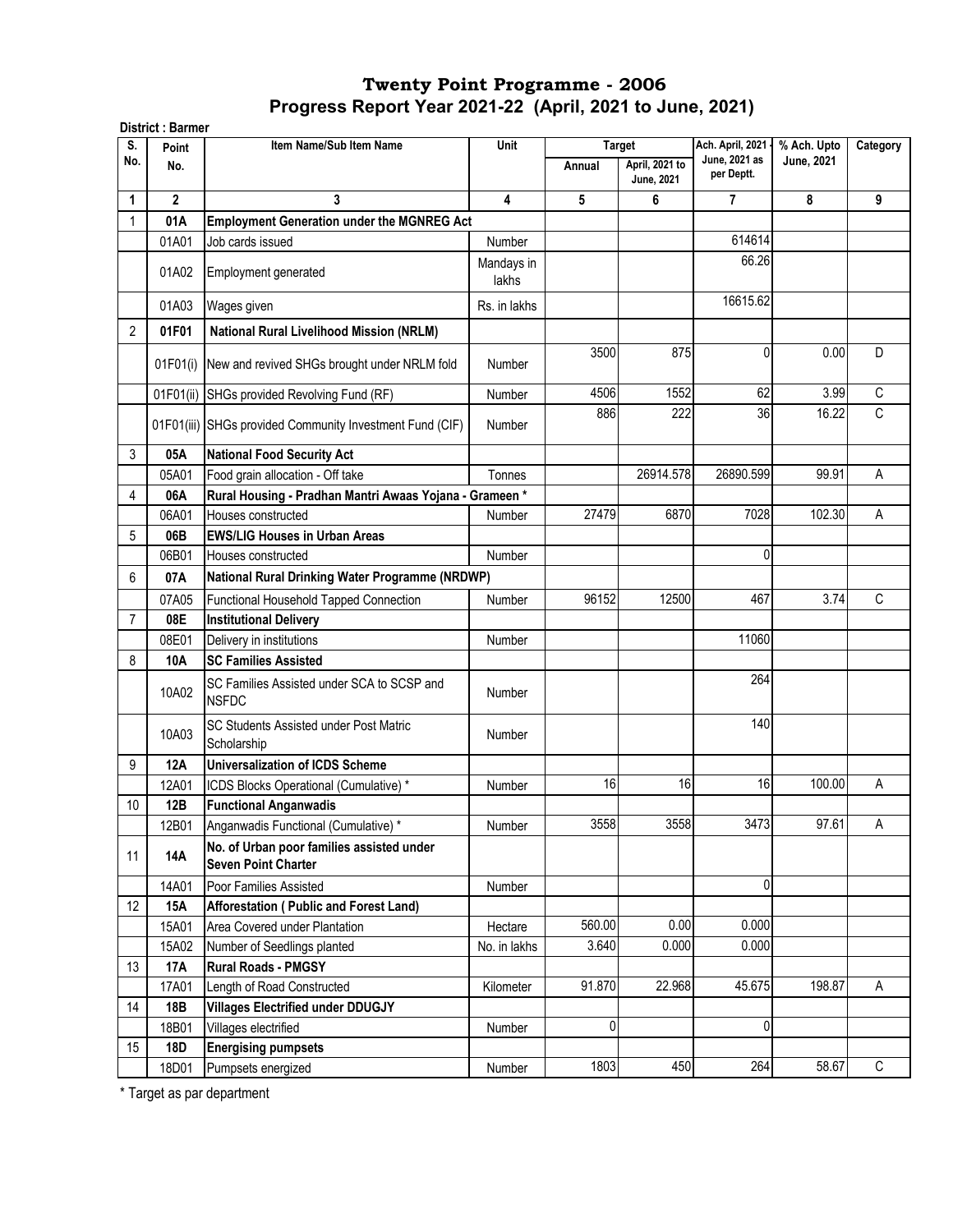| S.             | Point        | Item Name/Sub Item Name                                                 | Unit                    |        | <b>Target</b>                       | Ach. April, 2021 -          | % Ach. Upto | Category     |
|----------------|--------------|-------------------------------------------------------------------------|-------------------------|--------|-------------------------------------|-----------------------------|-------------|--------------|
| No.            | No.          |                                                                         |                         | Annual | April, 2021 to<br><b>June, 2021</b> | June, 2021 as<br>per Deptt. | June, 2021  |              |
| 1              | $\mathbf{2}$ | 3                                                                       | $\overline{\mathbf{4}}$ | 5      | 6                                   | $\overline{7}$              | 8           | 9            |
| 1              | 01A          | <b>Employment Generation under the MGNREG Act</b>                       |                         |        |                                     |                             |             |              |
|                | 01A01        | Job cards issued                                                        | Number                  |        |                                     | 375036                      |             |              |
|                | 01A02        | Employment generated                                                    | Mandays in<br>lakhs     |        |                                     | 8.74                        |             |              |
|                | 01A03        | Wages given                                                             | Rs. in lakhs            |        |                                     | 1794.42                     |             |              |
| 2              | 01F01        | <b>National Rural Livelihood Mission (NRLM)</b>                         |                         |        |                                     |                             |             |              |
|                | 01F01(i)     | New and revived SHGs brought under NRLM fold                            | <b>Number</b>           | 2073   | 243                                 | 2                           | 0.82        | C            |
|                | 01F01(ii)    | SHGs provided Revolving Fund (RF)                                       | <b>Number</b>           | 2898   | 1088                                | 48                          | 4.41        | $\mathsf{C}$ |
|                |              | 01F01(iii) SHGs provided Community Investment Fund (CIF)                | <b>Number</b>           | 717    | 100                                 | 54                          | 54.00       | $\mathsf C$  |
| 3              | 05A          | <b>National Food Security Act</b>                                       |                         |        |                                     |                             |             |              |
|                | 05A01        | Food grain allocation - Off take                                        | Tonnes                  |        | 22453.260                           | 20992.160                   | 93.49       | A            |
| 4              | 06A          | Rural Housing - Pradhan Mantri Awaas Yojana - Grameen *                 |                         |        |                                     |                             |             |              |
|                | 06A01        | Houses constructed                                                      | Number                  | 159    | 40                                  | 113                         | 284.28      | Α            |
| 5              | 06B          | <b>EWS/LIG Houses in Urban Areas</b>                                    |                         |        |                                     |                             |             |              |
|                | 06B01        | Houses constructed                                                      | Number                  |        |                                     | 13                          |             |              |
| 6              | 07A          | National Rural Drinking Water Programme (NRDWP)                         |                         |        |                                     |                             |             |              |
|                | 07A05        | Functional Household Tapped Connection                                  | Number                  | 108027 | 14044                               | 298                         | 2.12        | C            |
| $\overline{7}$ | 08E          | <b>Institutional Delivery</b>                                           |                         |        |                                     |                             |             |              |
|                | 08E01        | Delivery in institutions                                                | Number                  |        |                                     | 8950                        |             |              |
| 8              | 10A          | <b>SC Families Assisted</b>                                             |                         |        |                                     |                             |             |              |
|                | 10A02        | SC Families Assisted under SCA to SCSP and<br><b>NSFDC</b>              | Number                  |        |                                     | 68                          |             |              |
|                | 10A03        | <b>SC Students Assisted under Post Matric</b><br>Scholarship            | Number                  |        |                                     | 6265                        |             |              |
| 9              | <b>12A</b>   | <b>Universalization of ICDS Scheme</b>                                  |                         |        |                                     |                             |             |              |
|                | 12A01        | ICDS Blocks Operational (Cumulative) *                                  | Number                  | 10     | 10                                  | 10                          | 100.00      | Α            |
| 10             | 12B          | <b>Functional Anganwadis</b>                                            |                         |        |                                     |                             |             |              |
|                | 12B01        | Anganwadis Functional (Cumulative) *                                    | Number                  | 2083   | 2083                                | 2078                        | 99.76       | A            |
| 11             | 14A          | No. of Urban poor families assisted under<br><b>Seven Point Charter</b> |                         |        |                                     |                             |             |              |
|                | 14A01        | Poor Families Assisted                                                  | Number                  |        |                                     | $\overline{7}$              |             |              |
| 12             | 15A          | Afforestation (Public and Forest Land)                                  |                         |        |                                     |                             |             |              |
|                | 15A01        | Area Covered under Plantation                                           | Hectare                 | 780.00 | 0.00                                | 0.000                       |             |              |
|                | 15A02        | Number of Seedlings planted                                             | No. in lakhs            | 5.070  | 0.000                               | 0.000                       |             |              |
| 13             | 17A          | <b>Rural Roads - PMGSY</b>                                              |                         |        |                                     |                             |             |              |
|                | 17A01        | Length of Road Constructed                                              | Kilometer               | 66.440 | 16.610                              | 4.650                       | 28.00       | C            |
| 14             | 18B          | <b>Villages Electrified under DDUGJY</b>                                |                         |        |                                     |                             |             |              |
|                | 18B01        | Villages electrified                                                    | Number                  | 0      |                                     | 0                           |             |              |
| 15             | 18D          | <b>Energising pumpsets</b>                                              |                         |        |                                     |                             |             |              |
|                | 18D01        | Pumpsets energized                                                      | Number                  | 1433   | 358                                 | 315                         | 87.99       | $\sf B$      |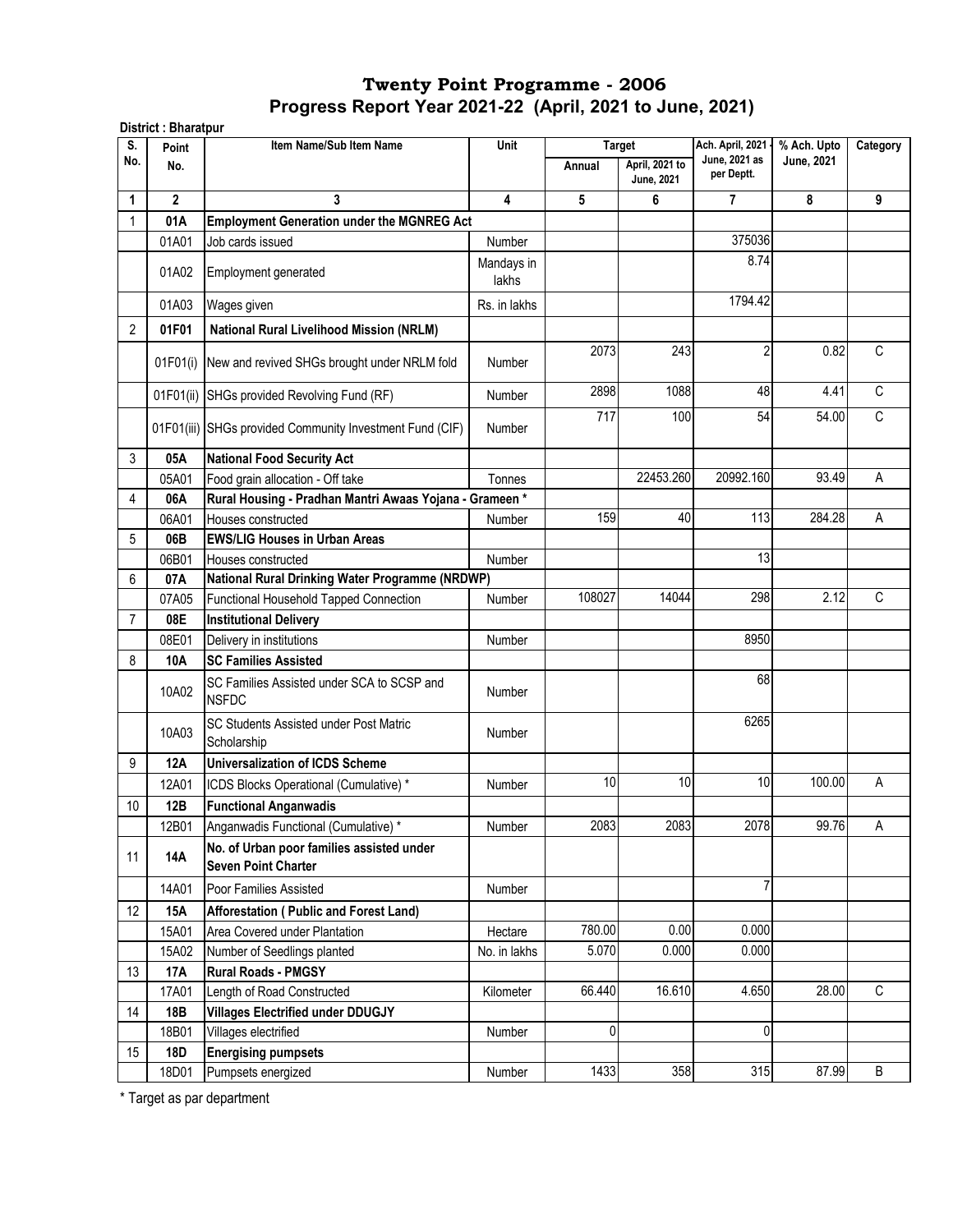| S.             | Point        | Item Name/Sub Item Name                                                 | Unit                | <b>Target</b> |                              | Ach. April, 2021 -          | % Ach. Upto | Category |
|----------------|--------------|-------------------------------------------------------------------------|---------------------|---------------|------------------------------|-----------------------------|-------------|----------|
| No.            | No.          |                                                                         |                     | Annual        | April, 2021 to<br>June, 2021 | June, 2021 as<br>per Deptt. | June, 2021  |          |
| 1              | $\mathbf{2}$ | 3                                                                       | $\overline{4}$      | 5             | 6                            | 7                           | 8           | 9        |
| 1              | 01A          | <b>Employment Generation under the MGNREG Act</b>                       |                     |               |                              |                             |             |          |
|                | 01A01        | Job cards issued                                                        | Number              |               |                              | 550165                      |             |          |
|                | 01A02        | Employment generated                                                    | Mandays in<br>lakhs |               |                              | 22.38                       |             |          |
|                | 01A03        | Wages given                                                             | Rs. in lakhs        |               |                              | 5070.60                     |             |          |
| $\overline{2}$ | 01F01        | <b>National Rural Livelihood Mission (NRLM)</b>                         |                     |               |                              |                             |             |          |
|                | 01F01(i)     | New and revived SHGs brought under NRLM fold                            | Number              | 1760          | 475                          | 5                           | 1.05        | C        |
|                | 01F01(ii)    | SHGs provided Revolving Fund (RF)                                       | Number              | 1781          | $\overline{300}$             | 197                         | 65.67       | C        |
|                |              | 01F01(iii) SHGs provided Community Investment Fund (CIF)                | <b>Number</b>       | 390           | 120                          | 82                          | 68.33       | C        |
| 3              | 05A          | <b>National Food Security Act</b>                                       |                     |               |                              |                             |             |          |
|                | 05A01        | Food grain allocation - Off take                                        | Tonnes              |               | 21393.864                    | 21053.857                   | 98.41       | A        |
| 4              | 06A          | Rural Housing - Pradhan Mantri Awaas Yojana - Grameen*                  |                     |               |                              |                             |             |          |
|                | 06A01        | Houses constructed                                                      | Number              | 18251         | 4563                         | 521                         | 11.42       | C        |
| 5              | 06B          | <b>EWS/LIG Houses in Urban Areas</b>                                    |                     |               |                              |                             |             |          |
|                | 06B01        | Houses constructed                                                      | Number              |               |                              | 13                          |             |          |
| 6              | 07A          | National Rural Drinking Water Programme (NRDWP)                         |                     |               |                              |                             |             |          |
|                | 07A05        | Functional Household Tapped Connection                                  | Number              | 120506        | 15666                        | 2727                        | 17.41       | C        |
| $\overline{7}$ | 08E          | <b>Institutional Delivery</b>                                           |                     |               |                              |                             |             |          |
|                | 08E01        | Delivery in institutions                                                | <b>Number</b>       |               |                              | 9317                        |             |          |
| 8              | 10A          | <b>SC Families Assisted</b>                                             |                     |               |                              |                             |             |          |
|                | 10A02        | SC Families Assisted under SCA to SCSP and<br><b>NSFDC</b>              | <b>Number</b>       |               |                              | 64                          |             |          |
|                | 10A03        | SC Students Assisted under Post Matric<br>Scholarship                   | Number              |               |                              | 2704                        |             |          |
| 9              | <b>12A</b>   | <b>Universalization of ICDS Scheme</b>                                  |                     |               |                              |                             |             |          |
|                | 12A01        | ICDS Blocks Operational (Cumulative) *                                  | Number              | 12            | 12                           | 12                          | 100.00      | Α        |
| 10             | 12B          | <b>Functional Anganwadis</b>                                            |                     |               |                              |                             |             |          |
|                | 12B01        | Anganwadis Functional (Cumulative) *                                    | Number              | 2217          | 2217                         | 2216                        | 99.95       | Α        |
| 11             | 14A          | No. of Urban poor families assisted under<br><b>Seven Point Charter</b> |                     |               |                              |                             |             |          |
|                | 14A01        | Poor Families Assisted                                                  | Number              |               |                              | 58                          |             |          |
| 12             | 15A          | Afforestation (Public and Forest Land)                                  |                     |               |                              |                             |             |          |
|                | 15A01        | Area Covered under Plantation                                           | Hectare             | 1190.00       | 0.00                         | 0.00                        |             |          |
|                | 15A02        | Number of Seedlings planted                                             | No. in lakhs        | 7.730         | 0.000                        | 0.000                       |             |          |
| 13             | 17A          | <b>Rural Roads - PMGSY</b>                                              |                     |               |                              |                             |             |          |
|                | 17A01        | Length of Road Constructed                                              | Kilometer           | 86.630        | 21.660                       | 14.100                      | 65.10       | C        |
| 14             | 18B          | <b>Villages Electrified under DDUGJY</b>                                |                     |               |                              |                             |             |          |
|                | 18B01        | Villages electrified                                                    | Number              | 0             |                              | 0                           |             |          |
| 15             | 18D          | <b>Energising pumpsets</b>                                              |                     |               |                              |                             |             |          |
|                | 18D01        | Pumpsets energized                                                      | Number              | 2451          | 612                          | 1070                        | 174.84      | A        |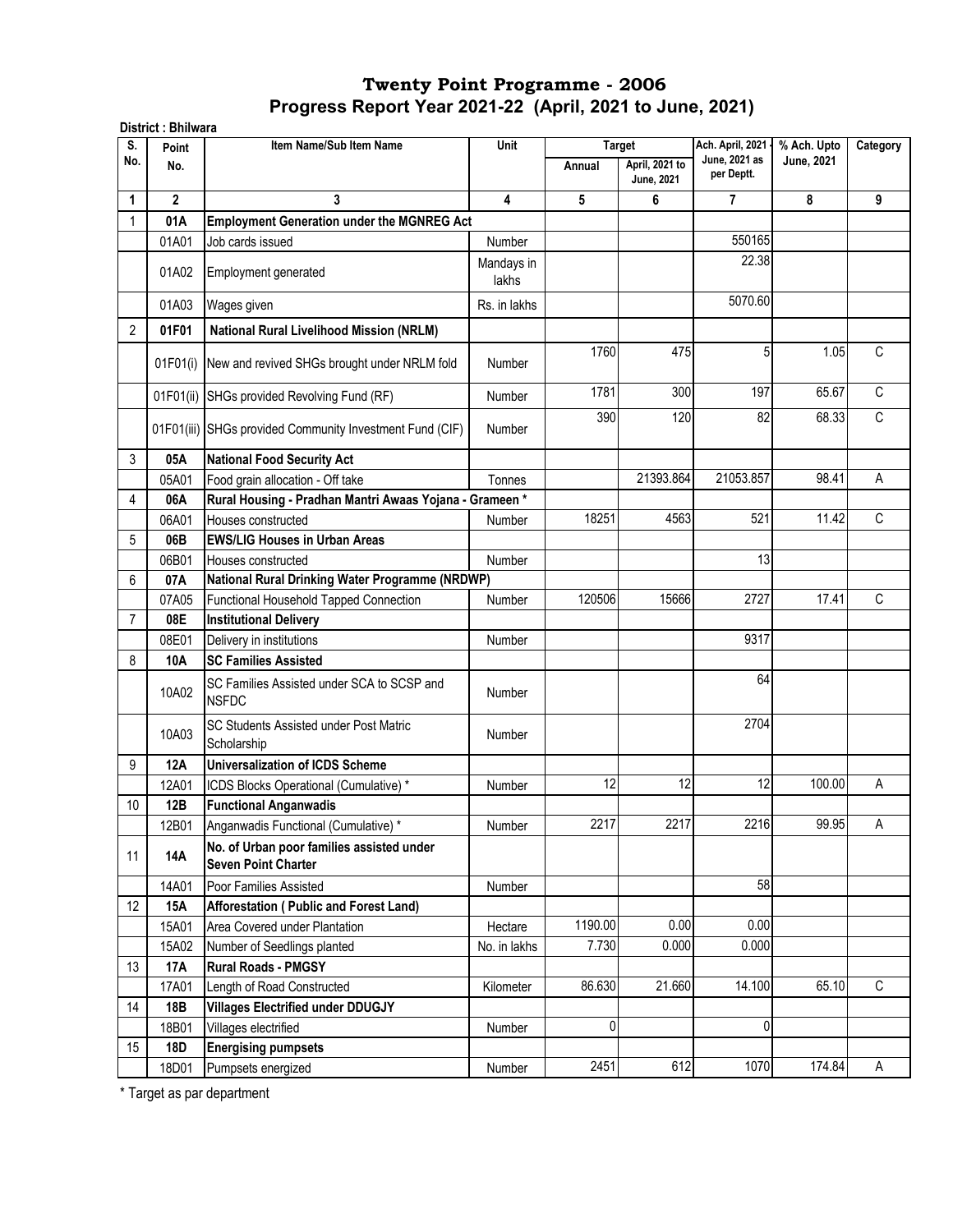| S.             | Point        | Item Name/Sub Item Name                                                 | Unit                |             | <b>Target</b>                | Ach. April, 2021 -          | % Ach. Upto | Category |
|----------------|--------------|-------------------------------------------------------------------------|---------------------|-------------|------------------------------|-----------------------------|-------------|----------|
| No.            | No.          |                                                                         |                     | Annual      | April, 2021 to<br>June, 2021 | June, 2021 as<br>per Deptt. | June, 2021  |          |
| 1              | $\mathbf{2}$ | 3                                                                       | 4                   | 5           | 6                            | 7                           | 8           | 9        |
| 1              | 01A          | <b>Employment Generation under the MGNREG Act</b>                       |                     |             |                              |                             |             |          |
|                | 01A01        | Job cards issued                                                        | Number              |             |                              | 382733                      |             |          |
|                | 01A02        | Employment generated                                                    | Mandays in<br>lakhs |             |                              | 12.73                       |             |          |
|                | 01A03        | Wages given                                                             | Rs. in lakhs        |             |                              | 3136.57                     |             |          |
| $\overline{2}$ | 01F01        | <b>National Rural Livelihood Mission (NRLM)</b>                         |                     |             |                              |                             |             |          |
|                | 01F01(i)     | New and revived SHGs brought under NRLM fold                            | Number              | 1031        | 358                          | 3                           | 0.84        | C        |
|                | 01F01(ii)    | SHGs provided Revolving Fund (RF)                                       | Number              | 1111        | 281                          | 178                         | 63.35       | C        |
|                |              | 01F01(iii) SHGs provided Community Investment Fund (CIF)                | Number              | 230         | 30                           | 30                          | 100.00      | Α        |
| 3              | 05A          | <b>National Food Security Act</b>                                       |                     |             |                              |                             |             |          |
|                | 05A01        | Food grain allocation - Off take                                        | Tonnes              |             | 17415.531                    | 17383.595                   | 99.82       | A        |
| 4              | 06A          | Rural Housing - Pradhan Mantri Awaas Yojana - Grameen*                  |                     |             |                              |                             |             |          |
|                | 06A01        | Houses constructed                                                      | Number              | 13344       | 3336                         | 624                         | 18.71       | C        |
| 5              | 06B          | <b>EWS/LIG Houses in Urban Areas</b>                                    |                     |             |                              |                             |             |          |
|                | 06B01        | Houses constructed                                                      | Number              |             |                              | 5                           |             |          |
| 6              | 07A          | National Rural Drinking Water Programme (NRDWP)                         |                     |             |                              |                             |             |          |
|                | 07A05        | Functional Household Tapped Connection                                  | <b>Number</b>       | 111008      | 14431                        | 1977                        | 13.70       | C        |
| $\overline{7}$ | 08E          | <b>Institutional Delivery</b>                                           |                     |             |                              |                             |             |          |
|                | 08E01        | Delivery in institutions                                                | <b>Number</b>       |             |                              | 9419                        |             |          |
| 8              | 10A          | <b>SC Families Assisted</b>                                             |                     |             |                              |                             |             |          |
|                |              |                                                                         |                     |             |                              | 13                          |             |          |
|                | 10A02        | SC Families Assisted under SCA to SCSP and<br><b>NSFDC</b>              | Number              |             |                              |                             |             |          |
|                | 10A03        | <b>SC Students Assisted under Post Matric</b><br>Scholarship            | Number              |             |                              | 1502                        |             |          |
| 9              | 12A          | <b>Universalization of ICDS Scheme</b>                                  |                     |             |                              |                             |             |          |
|                | 12A01        | ICDS Blocks Operational (Cumulative) *                                  | Number              | 8           | 8                            | 8                           | 100.00      | Α        |
| 10             | 12B          | <b>Functional Anganwadis</b>                                            |                     |             |                              |                             |             |          |
|                | 12B01        | Anganwadis Functional (Cumulative) *                                    | Number              | 1505        | 1505                         | 1471                        | 97.74       | A        |
| 11             | 14A          | No. of Urban poor families assisted under<br><b>Seven Point Charter</b> |                     |             |                              |                             |             |          |
|                | 14A01        | Poor Families Assisted                                                  | Number              |             |                              | 0                           |             |          |
| 12             | 15A          | Afforestation (Public and Forest Land)                                  |                     |             |                              |                             |             |          |
|                | 15A01        | Area Covered under Plantation                                           | Hectare             | 420.00      | 0.00                         | 0.000                       |             |          |
|                | 15A02        | Number of Seedlings planted                                             | No. in lakhs        | 2.730       | 0.000                        | 0.000                       |             |          |
| 13             | 17A          | <b>Rural Roads - PMGSY</b>                                              |                     |             |                              |                             |             |          |
|                | 17A01        | Length of Road Constructed                                              | Kilometer           | 54.580      | 13.650                       | 2.600                       | 19.05       | C        |
| 14             | 18B          | <b>Villages Electrified under DDUGJY</b>                                |                     |             |                              |                             |             |          |
|                | 18B01        | Villages electrified                                                    | Number              | $\mathbf 0$ |                              | 0                           |             |          |
| 15             | <b>18D</b>   | <b>Energising pumpsets</b>                                              |                     |             |                              |                             |             |          |
|                | 18D01        | Pumpsets energized                                                      | Number              | 1664        | 416                          | 1680                        | 403.85      | Α        |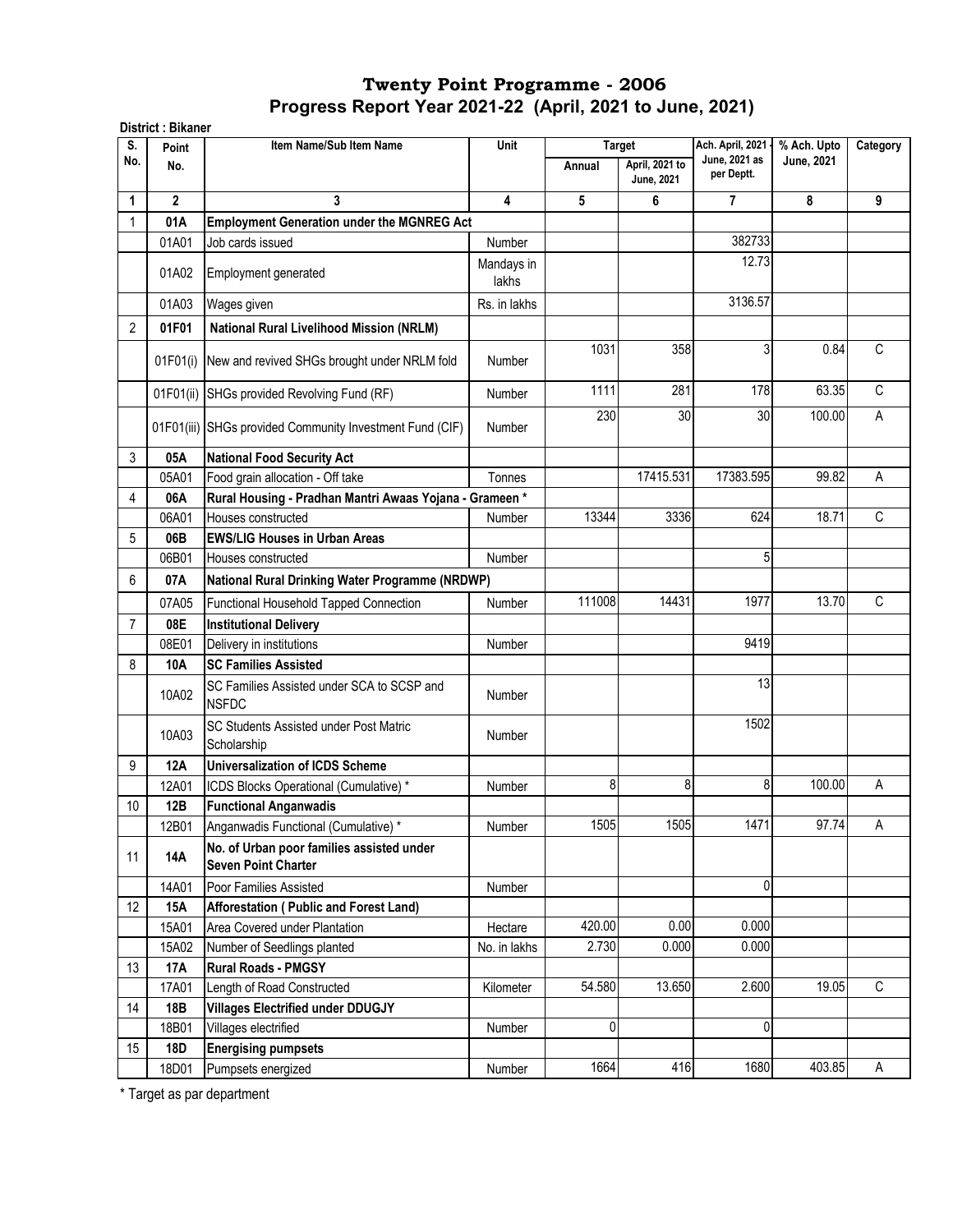|                | District: Bundi |                                                                         |               |        |                                     |                             |                   |              |
|----------------|-----------------|-------------------------------------------------------------------------|---------------|--------|-------------------------------------|-----------------------------|-------------------|--------------|
| S.             | Point           | Item Name/Sub Item Name                                                 | Unit          |        | <b>Target</b>                       | Ach. April, 2021            | % Ach. Upto       | Category     |
| No.            | No.             |                                                                         |               | Annual | April, 2021 to<br><b>June, 2021</b> | June, 2021 as<br>per Deptt. | <b>June, 2021</b> |              |
| 1              | $\mathbf{2}$    | 3                                                                       | 4             | 5      | 6                                   | 7                           | 8                 | 9            |
|                | 01A             | <b>Employment Generation under the MGNREG Act</b>                       |               |        |                                     |                             |                   |              |
|                | 01A01           | Job cards issued                                                        | Number        |        |                                     | 226424                      |                   |              |
|                |                 |                                                                         | Mandays in    |        |                                     | 7.99                        |                   |              |
|                | 01A02           | Employment generated                                                    | lakhs         |        |                                     |                             |                   |              |
|                | 01A03           | Wages given                                                             | Rs. in lakhs  |        |                                     | 1567.14                     |                   |              |
| $\overline{2}$ | 01F01           | <b>National Rural Livelihood Mission (NRLM)</b>                         |               |        |                                     |                             |                   |              |
|                | 01F01(i)        | New and revived SHGs brought under NRLM fold                            | <b>Number</b> | 1233   | 250                                 |                             | 0.40              | C            |
|                | 01F01(ii)       | SHGs provided Revolving Fund (RF)                                       | <b>Number</b> | 1010   | 139                                 | 113                         | 81.29             | B            |
|                |                 | 01F01(iii) SHGs provided Community Investment Fund (CIF)                | <b>Number</b> | 270    | 60                                  | 0                           | 0.00              | D            |
| 3              | 05A             | <b>National Food Security Act</b>                                       |               |        |                                     |                             |                   |              |
|                | 05A01           | Food grain allocation - Off take                                        | Tonnes        |        | 10621.311                           | 10621.311                   | 100.00            | A            |
| 4              | 06A             | Rural Housing - Pradhan Mantri Awaas Yojana - Grameen*                  |               |        |                                     |                             |                   |              |
|                | 06A01           | Houses constructed                                                      | Number        | 10723  | 2681                                | 1185                        | 44.20             | $\mathsf{C}$ |
| 5              | 06B             | <b>EWS/LIG Houses in Urban Areas</b>                                    |               |        |                                     |                             |                   |              |
|                | 06B01           | Houses constructed                                                      | Number        |        |                                     | 1                           |                   |              |
| 6              | 07A             | National Rural Drinking Water Programme (NRDWP)                         |               |        |                                     |                             |                   |              |
|                | 07A05           | Functional Household Tapped Connection                                  | Number        | 78238  | 10171                               | 369                         | 3.63              | C            |
| 7              | 08E             | <b>Institutional Delivery</b>                                           |               |        |                                     |                             |                   |              |
|                | 08E01           | Delivery in institutions                                                | <b>Number</b> |        |                                     | 3282                        |                   |              |
| 8              | 10A             | <b>SC Families Assisted</b>                                             |               |        |                                     |                             |                   |              |
|                |                 | SC Families Assisted under SCA to SCSP and                              |               |        |                                     | 34                          |                   |              |
|                | 10A02           | <b>NSFDC</b>                                                            | Number        |        |                                     |                             |                   |              |
|                | 10A03           | <b>SC Students Assisted under Post Matric</b><br>Scholarship            | <b>Number</b> |        |                                     | 1492                        |                   |              |
| 9              | 12A             | <b>Universalization of ICDS Scheme</b>                                  |               |        |                                     |                             |                   |              |
|                | 12A01           | ICDS Blocks Operational (Cumulative) *                                  | Number        | 5      | 5                                   | 5                           | 100.00            | Α            |
| 10             | 12B             | <b>Functional Anganwadis</b>                                            |               |        |                                     |                             |                   |              |
|                | 12B01           | Anganwadis Functional (Cumulative) *                                    | Number        | 1206   | 1206                                | 1204                        | 99.83             | A            |
| 11             | <b>14A</b>      | No. of Urban poor families assisted under<br><b>Seven Point Charter</b> |               |        |                                     |                             |                   |              |
|                | 14A01           | Poor Families Assisted                                                  | Number        |        |                                     | 0                           |                   |              |
| 12             | 15A             | Afforestation (Public and Forest Land)                                  |               |        |                                     |                             |                   |              |
|                | 15A01           | Area Covered under Plantation                                           | Hectare       | 930.00 | 0.00                                | 0.00                        |                   |              |
|                | 15A02           | Number of Seedlings planted                                             | No. in lakhs  | 6.050  | 0.000                               | 0.000                       |                   |              |
| 13             | 17A             | <b>Rural Roads - PMGSY</b>                                              |               |        |                                     |                             |                   |              |
|                | 17A01           | Length of Road Constructed                                              | Kilometer     | 51.180 | 12.795                              | 31.850                      | 248.93            | A            |
| 14             | 18B             | <b>Villages Electrified under DDUGJY</b>                                |               |        |                                     |                             |                   |              |
|                | 18B01           | Villages electrified                                                    | Number        | 0      |                                     | 0                           |                   |              |
| 15             | <b>18D</b>      | <b>Energising pumpsets</b>                                              |               |        |                                     |                             |                   |              |
|                | 18D01           | Pumpsets energized                                                      | Number        | 1470   | 367                                 | 478                         | 130.25            | A            |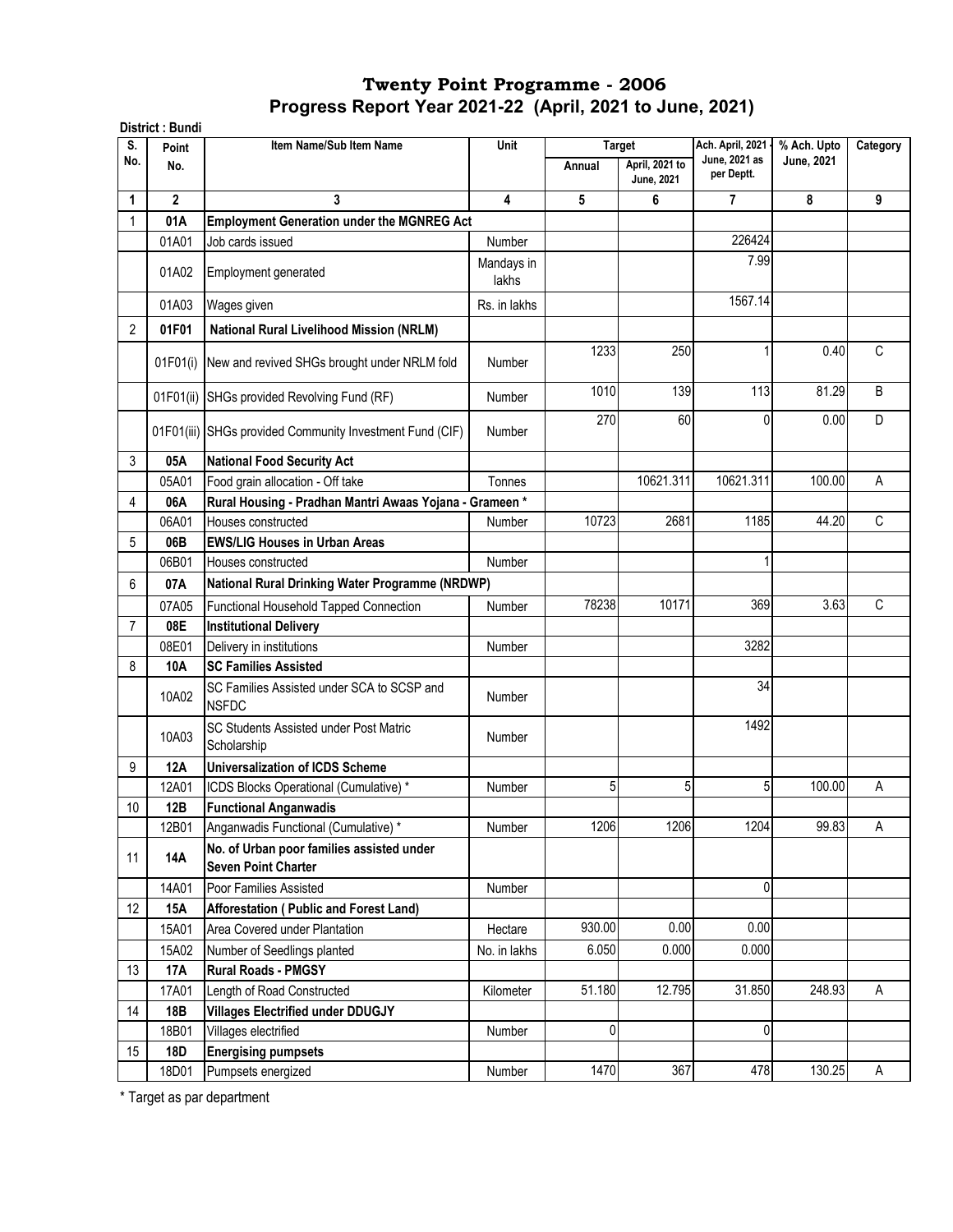| S.             | District: Chittorgarh<br>Point | Item Name/Sub Item Name                                                 | Unit          |         | <b>Target</b>                | Ach. April, 2021 -          | % Ach. Upto       | Category |
|----------------|--------------------------------|-------------------------------------------------------------------------|---------------|---------|------------------------------|-----------------------------|-------------------|----------|
| No.            | No.                            |                                                                         |               | Annual  | April, 2021 to<br>June, 2021 | June, 2021 as<br>per Deptt. | <b>June, 2021</b> |          |
| 1              | $\mathbf{2}$                   | 3                                                                       | 4             | 5       | 6                            | 7                           | 8                 | 9        |
|                | 01A                            | <b>Employment Generation under the MGNREG Act</b>                       |               |         |                              |                             |                   |          |
|                | 01A01                          | Job cards issued                                                        | <b>Number</b> |         |                              | 282525                      |                   |          |
|                | 01A02                          |                                                                         | Mandays in    |         |                              | 16.39                       |                   |          |
|                |                                | Employment generated                                                    | lakhs         |         |                              |                             |                   |          |
|                | 01A03                          | Wages given                                                             | Rs. in lakhs  |         |                              | 3203.16                     |                   |          |
| $\overline{2}$ | 01F01                          | <b>National Rural Livelihood Mission (NRLM)</b>                         |               |         |                              |                             |                   |          |
|                |                                |                                                                         |               | 3000    | 750                          | $\mathbf{0}$                | 0.00              | D        |
|                |                                | 01F01(i) New and revived SHGs brought under NRLM fold                   | <b>Number</b> |         |                              |                             |                   |          |
|                |                                | 01F01(ii) SHGs provided Revolving Fund (RF)                             | Number        | 2591    | 648                          | 96                          | 14.81             | C        |
|                |                                |                                                                         |               | 675     | 170                          | 0                           | 0.00              | D        |
|                |                                | 01F01(iii) SHGs provided Community Investment Fund (CIF)                | <b>Number</b> |         |                              |                             |                   |          |
| 3              | 05A                            | <b>National Food Security Act</b>                                       |               |         |                              |                             |                   |          |
|                | 05A01                          | Food grain allocation - Off take                                        | Tonnes        |         | 13856.139                    | 13855.979                   | 100.00            | Α        |
| 4              | 06A                            | Rural Housing - Pradhan Mantri Awaas Yojana - Grameen*                  |               |         |                              |                             |                   |          |
|                | 06A01                          | Houses constructed                                                      | <b>Number</b> | 8734    | 2184                         | 275                         | 12.59             | C        |
| 5              | 06B                            | <b>EWS/LIG Houses in Urban Areas</b>                                    |               |         |                              |                             |                   |          |
|                | 06B01                          | Houses constructed                                                      | Number        |         |                              | 11                          |                   |          |
| 6              | 07A                            | National Rural Drinking Water Programme (NRDWP)                         |               |         |                              |                             |                   |          |
|                | 07A05                          | Functional Household Tapped Connection                                  | Number        | 27476   | 3572                         | 752                         | 21.05             | C        |
|                |                                |                                                                         |               |         |                              |                             |                   |          |
| 7              | 08E                            | <b>Institutional Delivery</b>                                           |               |         |                              |                             |                   |          |
|                | 08E01                          | Delivery in institutions                                                | <b>Number</b> |         |                              | 5505                        |                   |          |
| 8              | 10A                            | <b>SC Families Assisted</b>                                             |               |         |                              | 0                           |                   |          |
|                | 10A02                          | SC Families Assisted under SCA to SCSP and<br><b>NSFDC</b>              | Number        |         |                              |                             |                   |          |
|                | 10A03                          | SC Students Assisted under Post Matric<br>Scholarship                   | Number        |         |                              | 998                         |                   |          |
| 9              | <b>12A</b>                     | <b>Universalization of ICDS Scheme</b>                                  |               |         |                              |                             |                   |          |
|                | 12A01                          | ICDS Blocks Operational (Cumulative) *                                  | Number        | 12      | 12                           | 12                          | 100.00            | A        |
| 10             | 12B                            | <b>Functional Anganwadis</b>                                            |               |         |                              |                             |                   |          |
|                | 12B01                          | Anganwadis Functional (Cumulative) *                                    | Number        | 1786    | 1786                         | 1783                        | 99.83             | A        |
| 11             | 14A                            | No. of Urban poor families assisted under<br><b>Seven Point Charter</b> |               |         |                              |                             |                   |          |
|                | 14A01                          | Poor Families Assisted                                                  | Number        |         |                              | 0                           |                   |          |
| 12             | 15A                            | Afforestation (Public and Forest Land)                                  |               |         |                              |                             |                   |          |
|                | 15A01                          | Area Covered under Plantation                                           | Hectare       | 3700.00 | 0.00                         | 0.000                       |                   |          |
|                | 15A02                          | Number of Seedlings planted                                             | No. in lakhs  | 24.050  | 0.000                        | 3.300                       |                   |          |
| 13             | <b>17A</b>                     | <b>Rural Roads - PMGSY</b>                                              |               |         |                              |                             |                   |          |
|                | 17A01                          | Length of Road Constructed                                              | Kilometer     | 87.090  | 21.773                       | 15.750                      | 72.34             | C        |
| 14             | 18B                            | <b>Villages Electrified under DDUGJY</b>                                |               |         |                              |                             |                   |          |
|                | 18B01                          | Villages electrified                                                    | Number        | 0       |                              | 0                           |                   |          |
| 15             | 18D                            | <b>Energising pumpsets</b>                                              |               |         |                              |                             |                   |          |
|                | 18D01                          | Pumpsets energized                                                      | Number        | 1825    | 456                          | 1038                        | 227.63            | A        |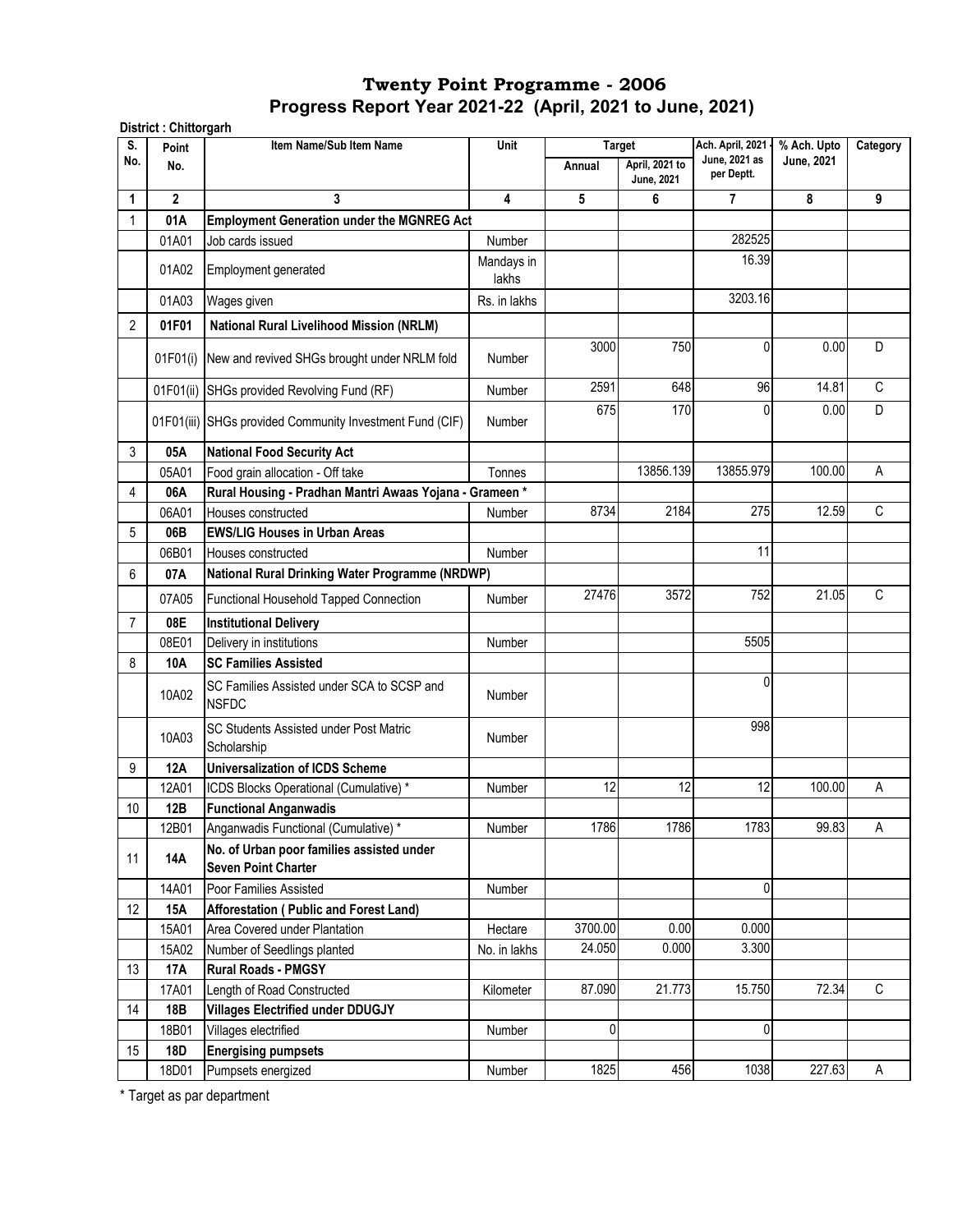|                | District: Churu |                                                                         |                     |        |                              |                                   |                                  |              |
|----------------|-----------------|-------------------------------------------------------------------------|---------------------|--------|------------------------------|-----------------------------------|----------------------------------|--------------|
| S.<br>No.      | Point           | Item Name/Sub Item Name                                                 | Unit                |        | <b>Target</b>                | Ach. April, 2021<br>June, 2021 as | % Ach. Upto<br><b>June, 2021</b> | Category     |
|                | No.             |                                                                         |                     | Annual | April, 2021 to<br>June, 2021 | per Deptt.                        |                                  |              |
| 1              | $\mathbf{2}$    | 3                                                                       | 4                   | 5      | 6                            | $\overline{7}$                    | 8                                | 9            |
|                | 01A             | <b>Employment Generation under the MGNREG Act</b>                       |                     |        |                              |                                   |                                  |              |
|                | 01A01           | Job cards issued                                                        | Number              |        |                              | 340275                            |                                  |              |
|                | 01A02           | Employment generated                                                    | Mandays in<br>lakhs |        |                              | 8.12                              |                                  |              |
|                | 01A03           | Wages given                                                             | Rs. in lakhs        |        |                              | 2113.82                           |                                  |              |
| 2              | 01F01           | <b>National Rural Livelihood Mission (NRLM)</b>                         |                     |        |                              |                                   |                                  |              |
|                | 01F01(i)        | New and revived SHGs brought under NRLM fold                            | Number              | 1048   | 269                          | 17                                | 6.32                             | $\mathsf{C}$ |
|                | 01F01(ii)       | SHGs provided Revolving Fund (RF)                                       | Number              | 1201   | 305                          | 160                               | 52.46                            | $\mathsf{C}$ |
|                |                 | 01F01(iii) SHGs provided Community Investment Fund (CIF)                | <b>Number</b>       | 450    | 108                          | 60                                | 55.56                            | C            |
| 3              | 05A             | <b>National Food Security Act</b>                                       |                     |        |                              |                                   |                                  |              |
|                | 05A01           | Food grain allocation - Off take                                        | Tonnes              |        | 19737.953                    | 19629.620                         | 99.45                            | A            |
| 4              | 06A             | Rural Housing - Pradhan Mantri Awaas Yojana - Grameen *                 |                     |        |                              |                                   |                                  |              |
|                | 06A01           | Houses constructed                                                      | Number              | 6471   | 1618                         | 356                               | 22.01                            | C            |
| 5              | 06B             | <b>EWS/LIG Houses in Urban Areas</b>                                    |                     |        |                              |                                   |                                  |              |
|                | 06B01           | Houses constructed                                                      | <b>Number</b>       |        |                              |                                   |                                  |              |
| 6              | 07A             | National Rural Drinking Water Programme (NRDWP)                         |                     |        |                              |                                   |                                  |              |
|                | 07A05           | <b>Functional Household Tapped Connection</b>                           | <b>Number</b>       | 136260 | 17714                        | 7747                              | 43.73                            | C            |
| $\overline{7}$ | 08E             | <b>Institutional Delivery</b>                                           |                     |        |                              |                                   |                                  |              |
|                | 08E01           | Delivery in institutions                                                | Number              |        |                              | 6461                              |                                  |              |
| 8              | 10A             | <b>SC Families Assisted</b>                                             |                     |        |                              |                                   |                                  |              |
|                | 10A02           | SC Families Assisted under SCA to SCSP and<br><b>NSFDC</b>              | <b>Number</b>       |        |                              | 796                               |                                  |              |
|                | 10A03           | SC Students Assisted under Post Matric<br>Scholarship                   | Number              |        |                              | 3863                              |                                  |              |
| 9              | 12A             | <b>Universalization of ICDS Scheme</b>                                  |                     |        |                              |                                   |                                  |              |
|                | 12A01           | ICDS Blocks Operational (Cumulative) *                                  | <b>Number</b>       | 9      | 9                            | 9                                 | 100.00                           | Α            |
| $10\,$         | 12B             | <b>Functional Anganwadis</b>                                            |                     |        |                              |                                   |                                  |              |
|                | 12B01           | Anganwadis Functional (Cumulative) *                                    | Number              | 1677   | 1677                         | 1677                              | 100.00                           | A            |
| 11             | 14A             | No. of Urban poor families assisted under<br><b>Seven Point Charter</b> |                     |        |                              |                                   |                                  |              |
|                | 14A01           | Poor Families Assisted                                                  | Number              |        |                              | 20                                |                                  |              |
| 12             | 15A             | Afforestation (Public and Forest Land)                                  |                     |        |                              |                                   |                                  |              |
|                | 15A01           | Area Covered under Plantation                                           | Hectare             | 650.00 | 0.00                         | 0.00                              |                                  |              |
|                | 15A02           | Number of Seedlings planted                                             | No. in lakhs        | 4.220  | 0.000                        | 0.000                             |                                  |              |
| 13             | 17A             | <b>Rural Roads - PMGSY</b>                                              |                     |        |                              |                                   |                                  |              |
|                | 17A01           | Length of Road Constructed                                              | Kilometer           | 62.970 | 15.743                       | 20.300                            | 128.95                           | Α            |
| 14             | 18B             | <b>Villages Electrified under DDUGJY</b>                                |                     |        |                              |                                   |                                  |              |
|                | 18B01           | Villages electrified                                                    | Number              | 0      |                              | 0                                 |                                  |              |
| 15             | 18D             | <b>Energising pumpsets</b>                                              |                     |        |                              |                                   |                                  |              |
|                | 18D01           | Pumpsets energized                                                      | Number              | 1126   | 281                          | 301                               | 107.12                           | Α            |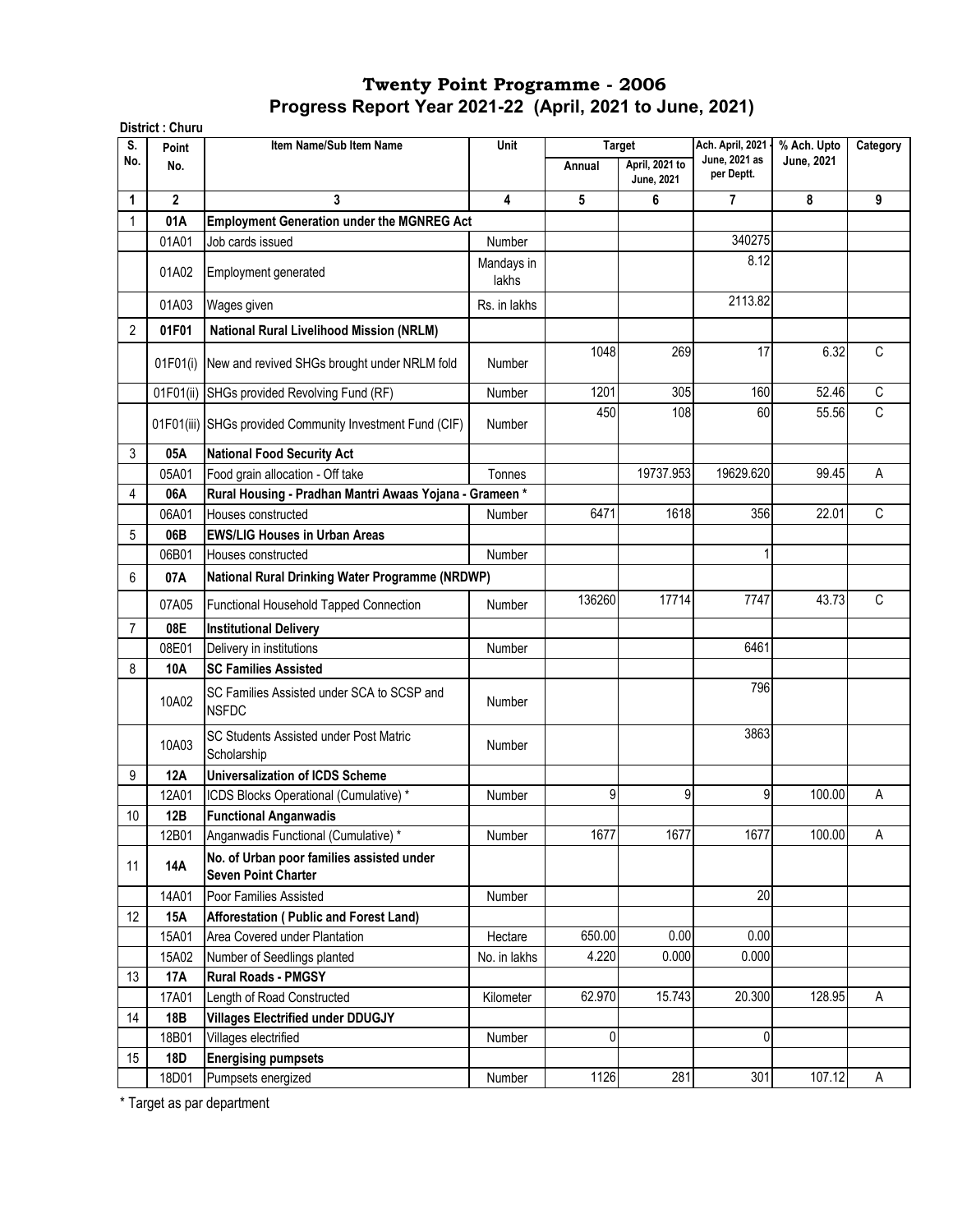|                | District : Dausa |                                                                         |                     |         |                              |                                   |                                  |             |
|----------------|------------------|-------------------------------------------------------------------------|---------------------|---------|------------------------------|-----------------------------------|----------------------------------|-------------|
| S.<br>No.      | Point            | Item Name/Sub Item Name                                                 | Unit                |         | <b>Target</b>                | Ach. April, 2021<br>June, 2021 as | % Ach. Upto<br><b>June, 2021</b> | Category    |
|                | No.              |                                                                         |                     | Annual  | April, 2021 to<br>June, 2021 | per Deptt.                        |                                  |             |
| 1              | $\mathbf{2}$     | 3                                                                       | 4                   | 5       | 6                            | $\overline{7}$                    | 8                                | 9           |
|                | 01A              | <b>Employment Generation under the MGNREG Act</b>                       |                     |         |                              |                                   |                                  |             |
|                | 01A01            | Job cards issued                                                        | Number              |         |                              | 253293                            |                                  |             |
|                | 01A02            | Employment generated                                                    | Mandays in<br>lakhs |         |                              | 4.06                              |                                  |             |
|                | 01A03            | Wages given                                                             | Rs. in lakhs        |         |                              | 797.63                            |                                  |             |
| $\overline{2}$ | 01F01            | <b>National Rural Livelihood Mission (NRLM)</b>                         |                     |         |                              |                                   |                                  |             |
|                | 01F01(i)         | New and revived SHGs brought under NRLM fold                            | Number              | 1222    | 200                          | 1                                 | 0.50                             | C           |
|                | 01F01(ii)        | SHGs provided Revolving Fund (RF)                                       | Number              | 1651    | 251                          | 90                                | 35.86                            | $\mathbb C$ |
|                |                  | 01F01(iii) SHGs provided Community Investment Fund (CIF)                | <b>Number</b>       | 275     | 25                           | 0                                 | 0.00                             | D           |
| 3              | 05A              | <b>National Food Security Act</b>                                       |                     |         |                              |                                   |                                  |             |
|                | 05A01            | Food grain allocation - Off take                                        | Tonnes              |         | 16143.386                    | 16040.617                         | 99.36                            | A           |
| 4              | 06A              | Rural Housing - Pradhan Mantri Awaas Yojana - Grameen*                  |                     |         |                              |                                   |                                  |             |
|                | 06A01            | Houses constructed                                                      | Number              | 1712    | 428                          | 30                                | 7.01                             | C           |
| 5              | 06B              | <b>EWS/LIG Houses in Urban Areas</b>                                    |                     |         |                              |                                   |                                  |             |
|                | 06B01            | Houses constructed                                                      | Number              |         |                              | 0                                 |                                  |             |
| 6              | 07A              | National Rural Drinking Water Programme (NRDWP)                         |                     |         |                              |                                   |                                  |             |
|                | 07A05            | Functional Household Tapped Connection                                  | Number              | 41175   | 5353                         | 1105                              | 20.64                            | C           |
| $\overline{7}$ | 08E              | <b>Institutional Delivery</b>                                           |                     |         |                              |                                   |                                  |             |
|                | 08E01            | Delivery in institutions                                                | Number              |         |                              | 5927                              |                                  |             |
| 8              | 10A              | <b>SC Families Assisted</b>                                             |                     |         |                              |                                   |                                  |             |
|                | 10A02            | SC Families Assisted under SCA to SCSP and<br><b>NSFDC</b>              | Number              |         |                              | 14                                |                                  |             |
|                | 10A03            | SC Students Assisted under Post Matric<br>Scholarship                   | Number              |         |                              | 3722                              |                                  |             |
| 9              | <b>12A</b>       | Universalization of ICDS Scheme                                         |                     |         |                              |                                   |                                  |             |
|                | 12A01            | ICDS Blocks Operational (Cumulative) *                                  | Number              | 7       | 7                            | 7                                 | 100.00                           | Α           |
| 10             | 12B              | <b>Functional Anganwadis</b>                                            |                     |         |                              |                                   |                                  |             |
|                | 12B01            | Anganwadis Functional (Cumulative) *                                    | Number              | 1354    | 1354                         | 1354                              | 100.00                           | Α           |
| 11             | <b>14A</b>       | No. of Urban poor families assisted under<br><b>Seven Point Charter</b> |                     |         |                              |                                   |                                  |             |
|                | 14A01            | Poor Families Assisted                                                  | Number              |         |                              | 0                                 |                                  |             |
| 12             | 15A              | Afforestation (Public and Forest Land)                                  |                     |         |                              |                                   |                                  |             |
|                | 15A01            | Area Covered under Plantation                                           | Hectare             | 1700.00 | 0.00                         | 364.00                            |                                  |             |
|                | 15A02            | Number of Seedlings planted                                             | No. in lakhs        | 11.050  | 0.000                        | 0.780                             |                                  |             |
| 13             | 17A              | <b>Rural Roads - PMGSY</b>                                              |                     |         |                              |                                   |                                  |             |
|                | 17A01            | Length of Road Constructed                                              | Kilometer           | 74.050  | 18.510                       | 0.000                             | 0.00                             | D           |
| 14             | 18B              | <b>Villages Electrified under DDUGJY</b>                                |                     |         |                              |                                   |                                  |             |
|                | 18B01            | Villages electrified                                                    | Number              | 0       |                              | 0                                 |                                  |             |
| 15             | <b>18D</b>       | <b>Energising pumpsets</b>                                              |                     |         |                              |                                   |                                  |             |
|                | 18D01            | Pumpsets energized                                                      | Number              | 724     | 181                          | 169                               | 93.37                            | A           |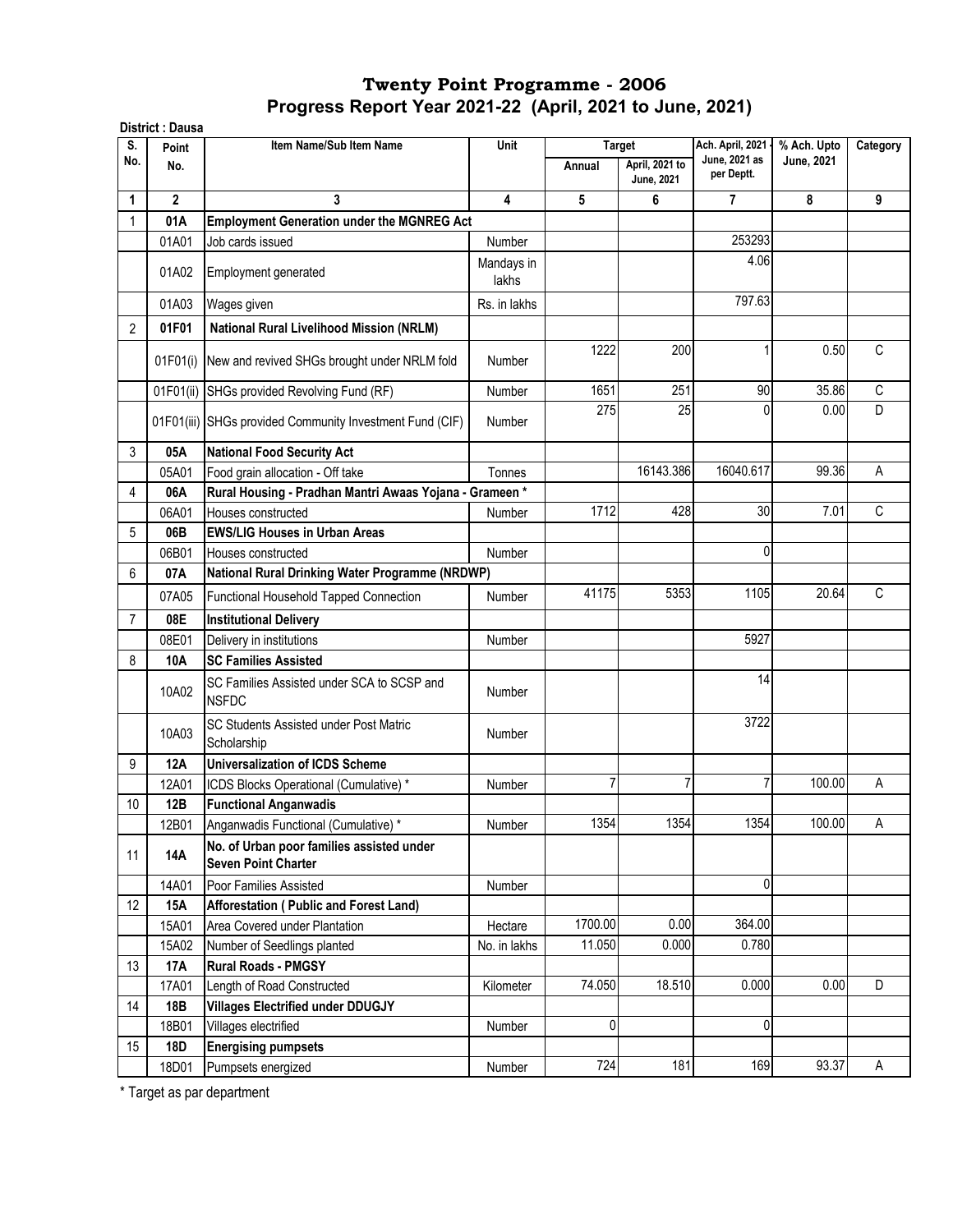|                | District: Dholpur |                                                                         |                     |         |                                               |                                                   |                           |             |
|----------------|-------------------|-------------------------------------------------------------------------|---------------------|---------|-----------------------------------------------|---------------------------------------------------|---------------------------|-------------|
| S.<br>No.      | Point<br>No.      | Item Name/Sub Item Name                                                 | Unit                | Annual  | <b>Target</b><br>April, 2021 to<br>June, 2021 | Ach. April, 2021 -<br>June, 2021 as<br>per Deptt. | % Ach. Upto<br>June, 2021 | Category    |
| 1              | $\mathbf{2}$      | 3                                                                       | $\overline{4}$      | 5       | 6                                             | 7                                                 | 8                         | 9           |
| 1              | 01A               | <b>Employment Generation under the MGNREG Act</b>                       |                     |         |                                               |                                                   |                           |             |
|                | 01A01             | Job cards issued                                                        | Number              |         |                                               | 191992                                            |                           |             |
|                | 01A02             | Employment generated                                                    | Mandays in<br>lakhs |         |                                               | 4.40                                              |                           |             |
|                | 01A03             | Wages given                                                             | Rs. in lakhs        |         |                                               | 878.45                                            |                           |             |
| $\overline{2}$ | 01F01             | <b>National Rural Livelihood Mission (NRLM)</b>                         |                     |         |                                               |                                                   |                           |             |
|                | 01F01(i)          | New and revived SHGs brought under NRLM fold                            | Number              | 989     | 261                                           | 0                                                 | 0.00                      | D           |
|                | 01F01(ii)         | SHGs provided Revolving Fund (RF)                                       | Number              | 736     | 184                                           | 43                                                | 23.37                     | C           |
|                |                   | 01F01(iii) SHGs provided Community Investment Fund (CIF)                | <b>Number</b>       | 200     | 50                                            | 45                                                | 90.00                     | A           |
| 3              | 05A               | <b>National Food Security Act</b>                                       |                     |         |                                               |                                                   |                           |             |
|                | 05A01             | Food grain allocation - Off take                                        | Tonnes              |         | 10619.951                                     | 10619.951                                         | 100.00                    | A           |
| 4              | 06A               | Rural Housing - Pradhan Mantri Awaas Yojana - Grameen*                  |                     |         |                                               |                                                   |                           |             |
|                | 06A01             | Houses constructed                                                      | Number              | 1772    | 443                                           | 103                                               | 23.25                     | C           |
| 5              | 06B               | <b>EWS/LIG Houses in Urban Areas</b>                                    |                     |         |                                               |                                                   |                           |             |
|                | 06B01             | Houses constructed                                                      | <b>Number</b>       |         |                                               | 0                                                 |                           |             |
| 6              | 07A               | National Rural Drinking Water Programme (NRDWP)                         |                     |         |                                               |                                                   |                           |             |
|                | 07A05             | Functional Household Tapped Connection                                  | <b>Number</b>       | 40825   | 5307                                          | 107                                               | 2.02                      | C           |
| $\overline{7}$ | 08E               | <b>Institutional Delivery</b>                                           |                     |         |                                               |                                                   |                           |             |
|                | 08E01             | Delivery in institutions                                                | Number              |         |                                               | 5433                                              |                           |             |
| 8              | 10A               | <b>SC Families Assisted</b>                                             |                     |         |                                               |                                                   |                           |             |
|                | 10A02             | SC Families Assisted under SCA to SCSP and<br><b>NSFDC</b>              | Number              |         |                                               | 5                                                 |                           |             |
|                | 10A03             | SC Students Assisted under Post Matric<br>Scholarship                   | <b>Number</b>       |         |                                               | 102                                               |                           |             |
| 9              | 12A               | <b>Universalization of ICDS Scheme</b>                                  |                     |         |                                               |                                                   |                           |             |
|                | 12A01             | ICDS Blocks Operational (Cumulative) *                                  | Number              | 5       | 5                                             | 5                                                 | 100.00                    | Α           |
| 10             | 12B               | <b>Functional Anganwadis</b>                                            |                     |         |                                               |                                                   |                           |             |
|                | 12B01             | Anganwadis Functional (Cumulative) *                                    | Number              | 1040    | 1040                                          | 1033                                              | 99.33                     | Α           |
| 11             | <b>14A</b>        | No. of Urban poor families assisted under<br><b>Seven Point Charter</b> |                     |         |                                               |                                                   |                           |             |
|                | 14A01             | Poor Families Assisted                                                  | Number              |         |                                               | 0                                                 |                           |             |
| 12             | 15A               | Afforestation (Public and Forest Land)                                  |                     |         |                                               |                                                   |                           |             |
|                | 15A01             | Area Covered under Plantation                                           | Hectare             | 1225.00 | 0.00                                          | 0.00                                              |                           |             |
|                | 15A02             | Number of Seedlings planted                                             | No. in lakhs        | 7.960   | 0.000                                         | 0.000                                             |                           |             |
| 13             | <b>17A</b>        | <b>Rural Roads - PMGSY</b>                                              |                     |         |                                               |                                                   |                           |             |
|                | 17A01             | Length of Road Constructed                                              | Kilometer           | 58.540  | 14.635                                        | 22.800                                            | 155.79                    | A           |
| 14             | 18B               | <b>Villages Electrified under DDUGJY</b>                                |                     |         |                                               |                                                   |                           |             |
|                | 18B01             | Villages electrified                                                    | Number              | 0       |                                               | 0                                                 |                           |             |
| 15             | 18D               | <b>Energising pumpsets</b>                                              |                     |         |                                               |                                                   |                           |             |
|                | 18D01             | Pumpsets energized                                                      | Number              | 340     | 85                                            | 51                                                | 60.00                     | $\mathbb C$ |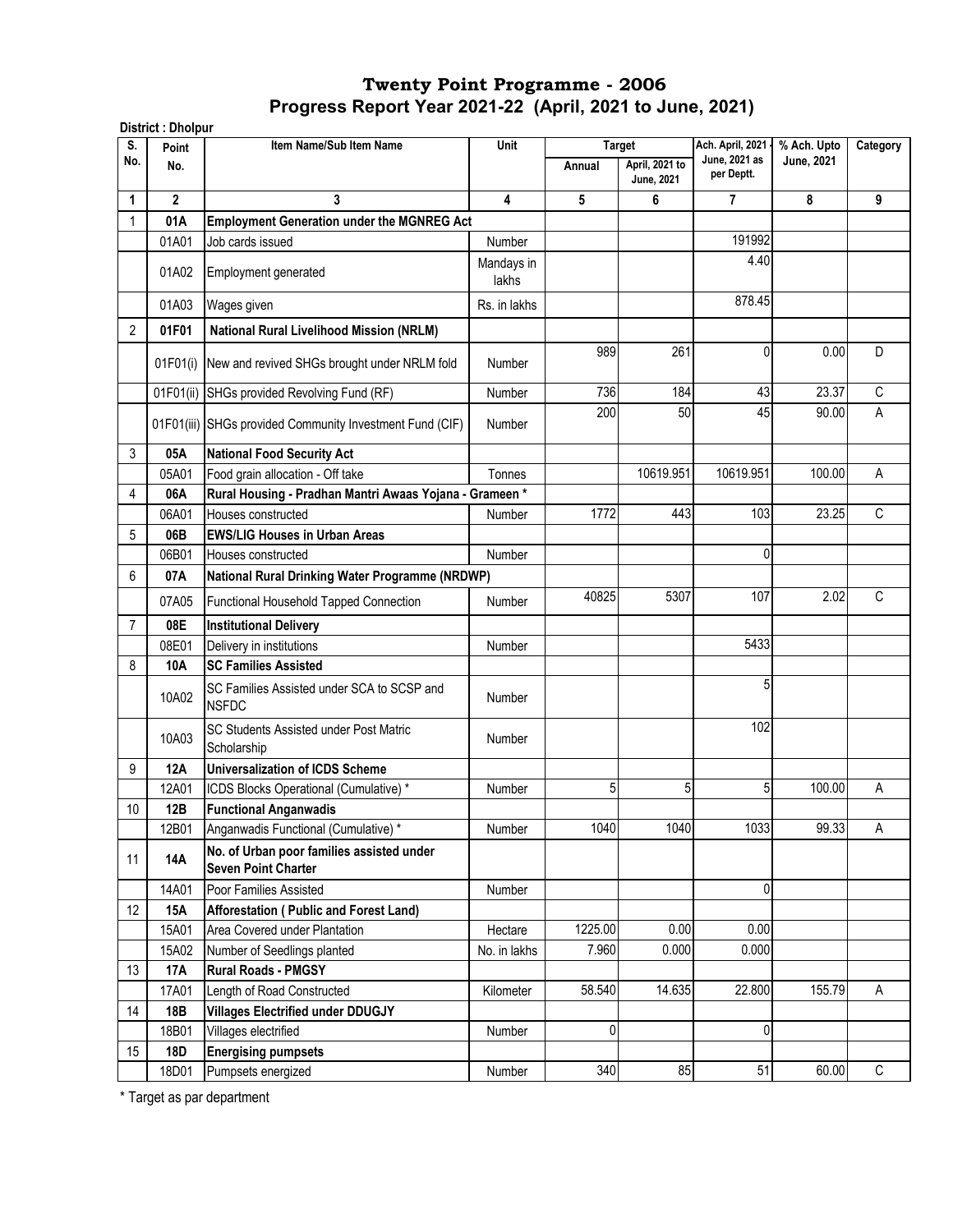| S.             | Point          | Item Name/Sub Item Name                                                 | Unit                | <b>Target</b> |                                     | Ach. April, 2021 -          | % Ach. Upto | Category     |
|----------------|----------------|-------------------------------------------------------------------------|---------------------|---------------|-------------------------------------|-----------------------------|-------------|--------------|
| No.            | No.            |                                                                         |                     | Annual        | April, 2021 to<br><b>June, 2021</b> | June, 2021 as<br>per Deptt. | June, 2021  |              |
| 1              | $\overline{2}$ | 3                                                                       | 4                   | 5             | 6                                   | $\overline{7}$              | 8           | 9            |
| 1              | 01A            | <b>Employment Generation under the MGNREG Act</b>                       |                     |               |                                     |                             |             |              |
|                | 01A01          | Job cards issued                                                        | Number              |               |                                     | 381363                      |             |              |
|                | 01A02          | Employment generated                                                    | Mandays in<br>lakhs |               |                                     | 41.75                       |             |              |
|                | 01A03          | Wages given                                                             | Rs. in lakhs        |               |                                     | 8620.32                     |             |              |
| $\overline{2}$ | 01F01          | <b>National Rural Livelihood Mission (NRLM)</b>                         |                     |               |                                     |                             |             |              |
|                | 01F01(i)       | New and revived SHGs brought under NRLM fold                            | Number              | 867           | 302                                 | 5                           | 1.66        | C            |
|                | 01F01(ii)      | SHGs provided Revolving Fund (RF)                                       | Number              | 1804          | 409                                 | 149                         | 36.43       | $\mathsf{C}$ |
|                |                | 01F01(iii) SHGs provided Community Investment Fund (CIF)                | <b>Number</b>       | 195           | 35                                  | 0                           | 0.00        | D            |
| 3              | 05A            | <b>National Food Security Act</b>                                       |                     |               |                                     |                             |             |              |
|                | 05A01          | Food grain allocation - Off take                                        | Tonnes              |               | 18376.484                           | 18376.484                   | 100.00      | A            |
| 4              | 06A            | Rural Housing - Pradhan Mantri Awaas Yojana - Grameen *                 |                     |               |                                     |                             |             |              |
|                | 06A01          | Houses constructed                                                      | Number              | 30505         | 7626                                | 1967                        | 25.79       | $\mathsf{C}$ |
| 5              | 06B            | <b>EWS/LIG Houses in Urban Areas</b>                                    |                     |               |                                     |                             |             |              |
|                | 06B01          | Houses constructed                                                      | Number              |               |                                     | 3                           |             |              |
| 6              | 07A            | National Rural Drinking Water Programme (NRDWP)                         |                     |               |                                     |                             |             |              |
|                | 07A05          | Functional Household Tapped Connection                                  | Number              | 56343         | 7325                                | 1070                        | 14.61       | C            |
| 7              | 08E            | <b>Institutional Delivery</b>                                           |                     |               |                                     |                             |             |              |
|                | 08E01          | Delivery in institutions                                                | Number              |               |                                     | 5334                        |             |              |
| 8              | 10A            | <b>SC Families Assisted</b>                                             |                     |               |                                     |                             |             |              |
|                | 10A02          | SC Families Assisted under SCA to SCSP and<br><b>NSFDC</b>              | Number              |               |                                     | $\Omega$                    |             |              |
|                | 10A03          | SC Students Assisted under Post Matric<br>Scholarship                   | <b>Number</b>       |               |                                     | 166                         |             |              |
| 9              | <b>12A</b>     | <b>Universalization of ICDS Scheme</b>                                  |                     |               |                                     |                             |             |              |
|                | 12A01          | ICDS Blocks Operational (Cumulative) *                                  | Number              | 9             | 9                                   | 9                           | 100.00      | Α            |
| 10             | 12B            | <b>Functional Anganwadis</b>                                            |                     |               |                                     |                             |             |              |
|                | 12B01          | Anganwadis Functional (Cumulative) *                                    | Number              | 2117          | 2117                                | 2117                        | 100.00      | Α            |
| 11             | 14A            | No. of Urban poor families assisted under<br><b>Seven Point Charter</b> |                     |               |                                     |                             |             |              |
|                | 14A01          | Poor Families Assisted                                                  | Number              |               |                                     | 0                           |             |              |
| 12             | 15A            | Afforestation (Public and Forest Land)                                  |                     |               |                                     |                             |             |              |
|                | 15A01          | Area Covered under Plantation                                           | Hectare             | 1340.00       | 0.00                                | 0.160                       |             |              |
|                | 15A02          | Number of Seedlings planted                                             | No. in lakhs        | 8.710         | 0.000                               | 5.240                       |             |              |
| 13             | 17A            | <b>Rural Roads - PMGSY</b>                                              |                     |               |                                     |                             |             |              |
|                | 17A01          | Length of Road Constructed                                              | Kilometer           | 70.970        | 17.743                              | 38.770                      | 218.51      | Α            |
| 14             | 18B            | <b>Villages Electrified under DDUGJY</b>                                |                     |               |                                     |                             |             |              |
|                | 18B01          | Villages electrified                                                    | Number              |               |                                     | 0                           |             |              |
| 15             | 18D            | <b>Energising pumpsets</b>                                              |                     |               |                                     |                             |             |              |
|                | 18D01          | Pumpsets energized                                                      | Number              | 1252          | 313                                 | 612                         | 195.53      | Α            |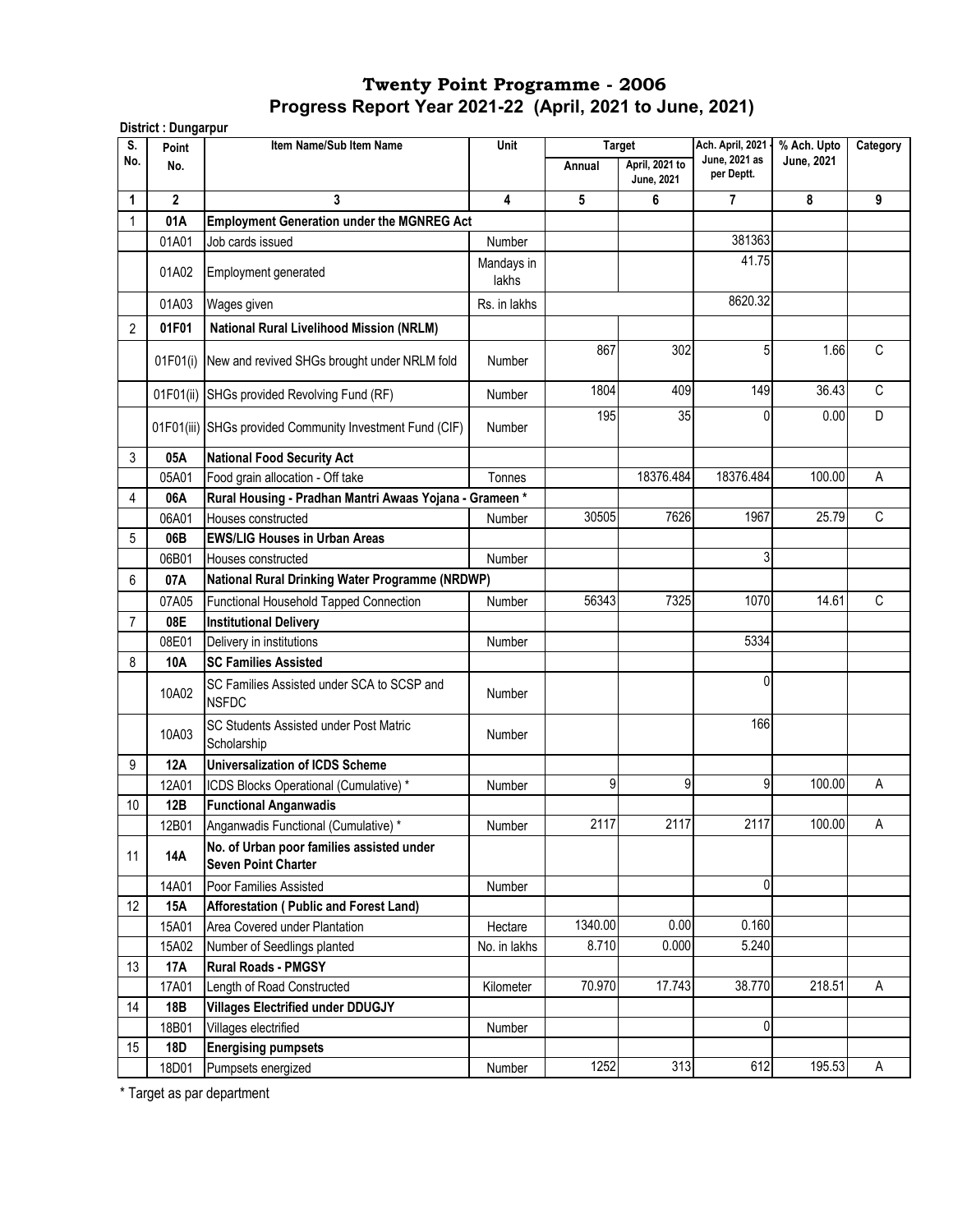| S.             | Point        | Item Name/Sub Item Name                                                 | Unit                    |        | <b>Target</b>                       | Ach. April, 2021 -          | % Ach. Upto | Category    |
|----------------|--------------|-------------------------------------------------------------------------|-------------------------|--------|-------------------------------------|-----------------------------|-------------|-------------|
| No.            | No.          |                                                                         |                         | Annual | April, 2021 to<br><b>June, 2021</b> | June, 2021 as<br>per Deptt. | June, 2021  |             |
| 1              | $\mathbf{2}$ | 3                                                                       | $\overline{\mathbf{4}}$ | 5      | 6                                   | $\overline{7}$              | 8           | 9           |
| 1              | 01A          | <b>Employment Generation under the MGNREG Act</b>                       |                         |        |                                     |                             |             |             |
|                | 01A01        | Job cards issued                                                        | Number                  |        |                                     | 337311                      |             |             |
|                | 01A02        | Employment generated                                                    | Mandays in<br>lakhs     |        |                                     | 9.51                        |             |             |
|                | 01A03        | Wages given                                                             | Rs. in lakhs            |        |                                     | 2435.05                     |             |             |
| $\overline{2}$ | 01F01        | National Rural Livelihood Mission (NRLM)                                |                         |        |                                     |                             |             |             |
|                | 01F01(i)     | New and revived SHGs brought under NRLM fold                            | <b>Number</b>           | 3000   | 750                                 | 1                           | 0.13        | $\mathsf C$ |
|                | 01F01(ii)    | SHGs provided Revolving Fund (RF)                                       | Number                  | 3082   | 650                                 | 0                           | 0.00        | D           |
|                |              | 01F01(iii) SHGs provided Community Investment Fund (CIF)                | <b>Number</b>           | 1000   | 250                                 | 0                           | 0.00        | D           |
| 3              | 05A          | <b>National Food Security Act</b>                                       |                         |        |                                     |                             |             |             |
|                | 05A01        | Food grain allocation - Off take                                        | Tonnes                  |        | 16759.260                           | 15864.793                   | 94.66       | A           |
| 4              | 06A          | Rural Housing - Pradhan Mantri Awaas Yojana - Grameen *                 |                         |        |                                     |                             |             |             |
|                | 06A01        | Houses constructed                                                      | <b>Number</b>           | 16673  | 4168                                | 124                         | 2.97        | C           |
| 5              | 06B          | <b>EWS/LIG Houses in Urban Areas</b>                                    |                         |        |                                     |                             |             |             |
|                | 06B01        | Houses constructed                                                      | Number                  |        |                                     | 3                           |             |             |
| 6              | 07A          | National Rural Drinking Water Programme (NRDWP)                         |                         |        |                                     |                             |             |             |
|                | 07A05        | Functional Household Tapped Connection                                  | <b>Number</b>           | 75007  | 9751                                | 3259                        | 33.42       | С           |
| 7              | 08E          | <b>Institutional Delivery</b>                                           |                         |        |                                     |                             |             |             |
|                | 08E01        | Delivery in institutions                                                | Number                  |        |                                     | 5469                        |             |             |
| 8              | 10A          | <b>SC Families Assisted</b>                                             |                         |        |                                     |                             |             |             |
|                | 10A02        | SC Families Assisted under SCA to SCSP and<br><b>NSFDC</b>              | Number                  |        |                                     | 211                         |             |             |
|                | 10A03        | SC Students Assisted under Post Matric<br>Scholarship                   | Number                  |        |                                     | 3309                        |             |             |
| 9              | <b>12A</b>   | <b>Universalization of ICDS Scheme</b>                                  |                         |        |                                     |                             |             |             |
|                | 12A01        | ICDS Blocks Operational (Cumulative) *                                  | Number                  | 9      | 9                                   | 9                           | 100.00      | Α           |
| $10$           | 12B          | <b>Functional Anganwadis</b>                                            |                         |        |                                     |                             |             |             |
|                | 12B01        | Anganwadis Functional (Cumulative) *                                    | Number                  | 1974   | 1974                                | 1971                        | 99.85       | A           |
| 11             | 14A          | No. of Urban poor families assisted under<br><b>Seven Point Charter</b> |                         |        |                                     |                             |             |             |
|                | 14A01        | Poor Families Assisted                                                  | Number                  |        |                                     | 0                           |             |             |
| 12             | 15A          | Afforestation ( Public and Forest Land)                                 |                         |        |                                     |                             |             |             |
|                | 15A01        | Area Covered under Plantation                                           | Hectare                 | 550.00 | 0.00                                | 0.00                        |             |             |
|                | 15A02        | Number of Seedlings planted                                             | No. in lakhs            | 3.580  | 0.000                               | 0.000                       |             |             |
| 13             | <b>17A</b>   | <b>Rural Roads - PMGSY</b>                                              |                         |        |                                     |                             |             |             |
|                | 17A01        | Length of Road Constructed                                              | Kilometer               | 46.130 | 11.533                              | 8.180                       | 70.93       | C           |
| 14             | 18B          | <b>Villages Electrified under DDUGJY</b>                                |                         |        |                                     |                             |             |             |
|                | 18B01        | Villages electrified                                                    | Number                  |        |                                     | 0                           |             |             |
| 15             | 18D          | <b>Energising pumpsets</b>                                              |                         |        |                                     |                             |             |             |
|                | 18D01        | Pumpsets energized                                                      | Number                  | 1080   | 270                                 | 181                         | 67.04       | $\mathsf C$ |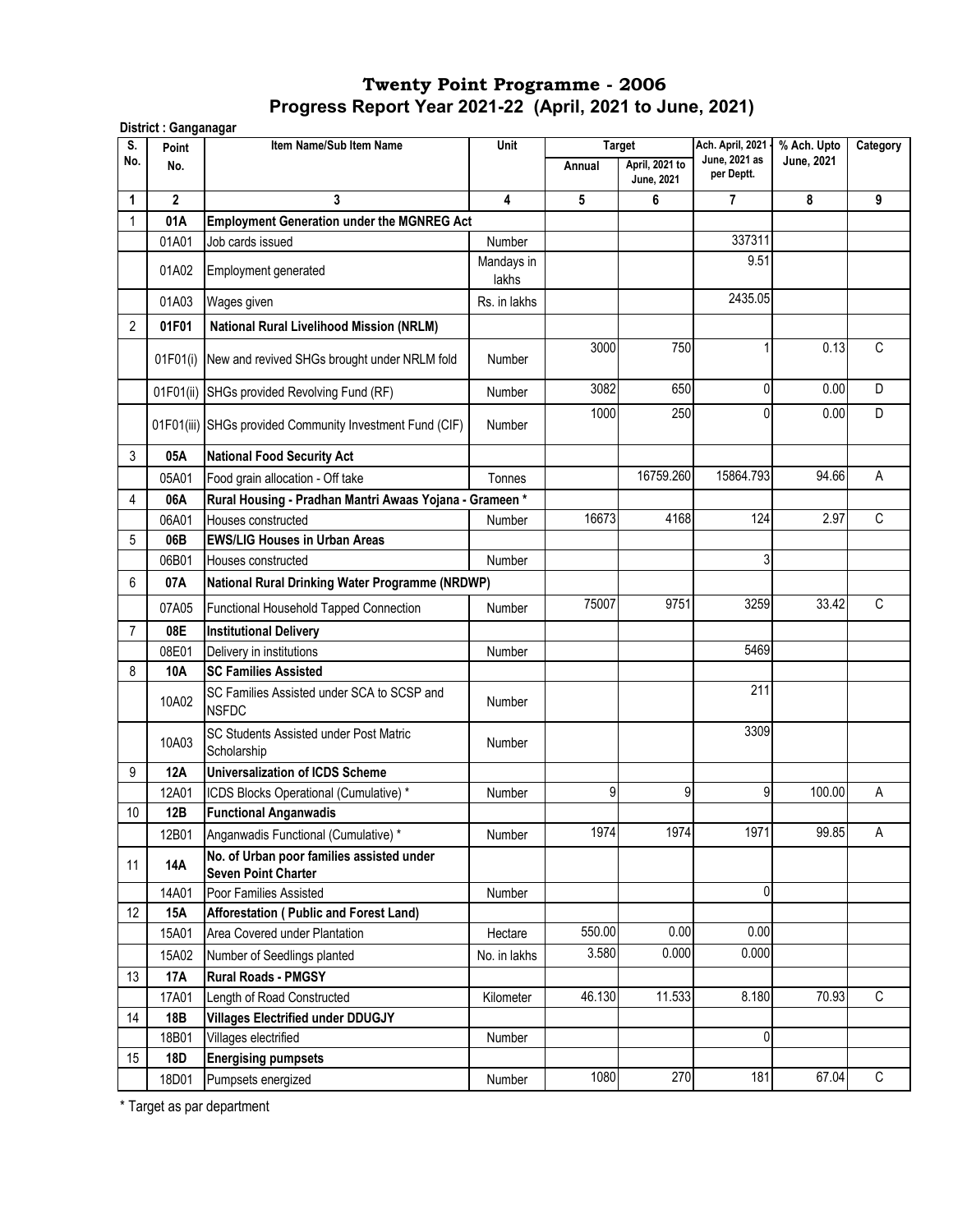| S.             | District: Hanumangarh<br>Point | Item Name/Sub Item Name                                                 | Unit                | <b>Target</b>  |                              | Ach. April, 2021 -          | % Ach. Upto | Category    |
|----------------|--------------------------------|-------------------------------------------------------------------------|---------------------|----------------|------------------------------|-----------------------------|-------------|-------------|
| No.            | No.                            |                                                                         |                     | Annual         | April, 2021 to<br>June, 2021 | June, 2021 as<br>per Deptt. | June, 2021  |             |
| 1              | $\mathbf{2}$                   | 3                                                                       | $\overline{4}$      | 5              | 6                            | 7                           | 8           | 9           |
| 1              | 01A                            | <b>Employment Generation under the MGNREG Act</b>                       |                     |                |                              |                             |             |             |
|                | 01A01                          | Job cards issued                                                        | Number              |                |                              | 301791                      |             |             |
|                | 01A02                          | Employment generated                                                    | Mandays in<br>lakhs |                |                              | 3.31                        |             |             |
|                | 01A03                          | Wages given                                                             | Rs. in lakhs        |                |                              | 919.24                      |             |             |
| 2              | 01F01                          | <b>National Rural Livelihood Mission (NRLM)</b>                         |                     |                |                              |                             |             |             |
|                |                                |                                                                         |                     | 3000           | 868                          | 4                           | 0.46        | C           |
|                |                                | 01F01(i) New and revived SHGs brought under NRLM fold                   | <b>Number</b>       |                |                              |                             |             |             |
|                |                                | 01F01(ii) SHGs provided Revolving Fund (RF)                             | Number              | 2574           | 735                          | 94                          | 12.79       | C           |
|                |                                | 01F01(iii) SHGs provided Community Investment Fund (CIF)                | <b>Number</b>       | 708            | 145                          | 84                          | 57.93       | C           |
| 3              | 05A                            | <b>National Food Security Act</b>                                       |                     |                |                              |                             |             |             |
|                | 05A01                          | Food grain allocation - Off take                                        | Tonnes              |                | 14553.472                    | 14553.472                   | 100.00      | А           |
| 4              | 06A                            | Rural Housing - Pradhan Mantri Awaas Yojana - Grameen*                  |                     |                |                              |                             |             |             |
|                | 06A01                          | Houses constructed                                                      | <b>Number</b>       | 8417           | 2104                         | 113                         | 5.37        | C           |
| 5              | 06B                            | <b>EWS/LIG Houses in Urban Areas</b>                                    |                     |                |                              |                             |             |             |
|                | 06B01                          | Houses constructed                                                      | Number              |                |                              | 1                           |             |             |
| 6              | 07A                            | National Rural Drinking Water Programme (NRDWP)                         |                     |                |                              |                             |             |             |
|                | 07A05                          | Functional Household Tapped Connection                                  | Number              | 122042         | 15865                        | 3385                        | 21.34       | C           |
| $\overline{7}$ | 08E                            | <b>Institutional Delivery</b>                                           |                     |                |                              |                             |             |             |
|                | 08E01                          | Delivery in institutions                                                | <b>Number</b>       |                |                              | 8362                        |             |             |
| 8              | 10A                            | <b>SC Families Assisted</b>                                             |                     |                |                              |                             |             |             |
|                | 10A02                          | SC Families Assisted under SCA to SCSP and<br><b>NSFDC</b>              | Number              |                |                              | 68                          |             |             |
|                | 10A03                          | SC Students Assisted under Post Matric<br>Scholarship                   | Number              |                |                              | 6436                        |             |             |
| 9              | <b>12A</b>                     | <b>Universalization of ICDS Scheme</b>                                  |                     |                |                              |                             |             |             |
|                | 12A01                          | ICDS Blocks Operational (Cumulative) *                                  | <b>Number</b>       | $\overline{7}$ | 7                            | 7                           | 100.00      | Α           |
| 10             | 12B                            | <b>Functional Anganwadis</b>                                            |                     |                |                              |                             |             |             |
|                | 12B01                          | Anganwadis Functional (Cumulative) *                                    | Number              | 1248           | 1248                         | 1247                        | 99.92       | A           |
| 11             | <b>14A</b>                     | No. of Urban poor families assisted under<br><b>Seven Point Charter</b> |                     |                |                              |                             |             |             |
|                | 14A01                          | Poor Families Assisted                                                  | Number              |                |                              | 0                           |             |             |
| 12             | 15A                            | Afforestation (Public and Forest Land)                                  |                     |                |                              |                             |             |             |
|                | 15A01                          | Area Covered under Plantation                                           | Hectare             | 1815.00        | 0.00                         | 289.75                      |             |             |
|                | 15A02                          | Number of Seedlings planted                                             | No. in lakhs        | 11.800         | 0.000                        | 0.580                       |             |             |
| 13             | 17A                            | <b>Rural Roads - PMGSY</b>                                              |                     |                |                              |                             |             |             |
|                | 17A01                          | Length of Road Constructed                                              | Kilometer           | 50.960         | 12.740                       | 50.475                      | 396.19      | Α           |
| 14             | 18B                            | <b>Villages Electrified under DDUGJY</b>                                |                     |                |                              |                             |             |             |
|                | 18B01                          | Villages electrified                                                    | Number              | 0              |                              | $\pmb{0}$                   |             |             |
| 15             | 18D                            | <b>Energising pumpsets</b>                                              |                     |                |                              |                             |             |             |
|                | 18D01                          | Pumpsets energized                                                      | Number              | 1409           | 352                          | 196                         | 55.68       | $\mathsf C$ |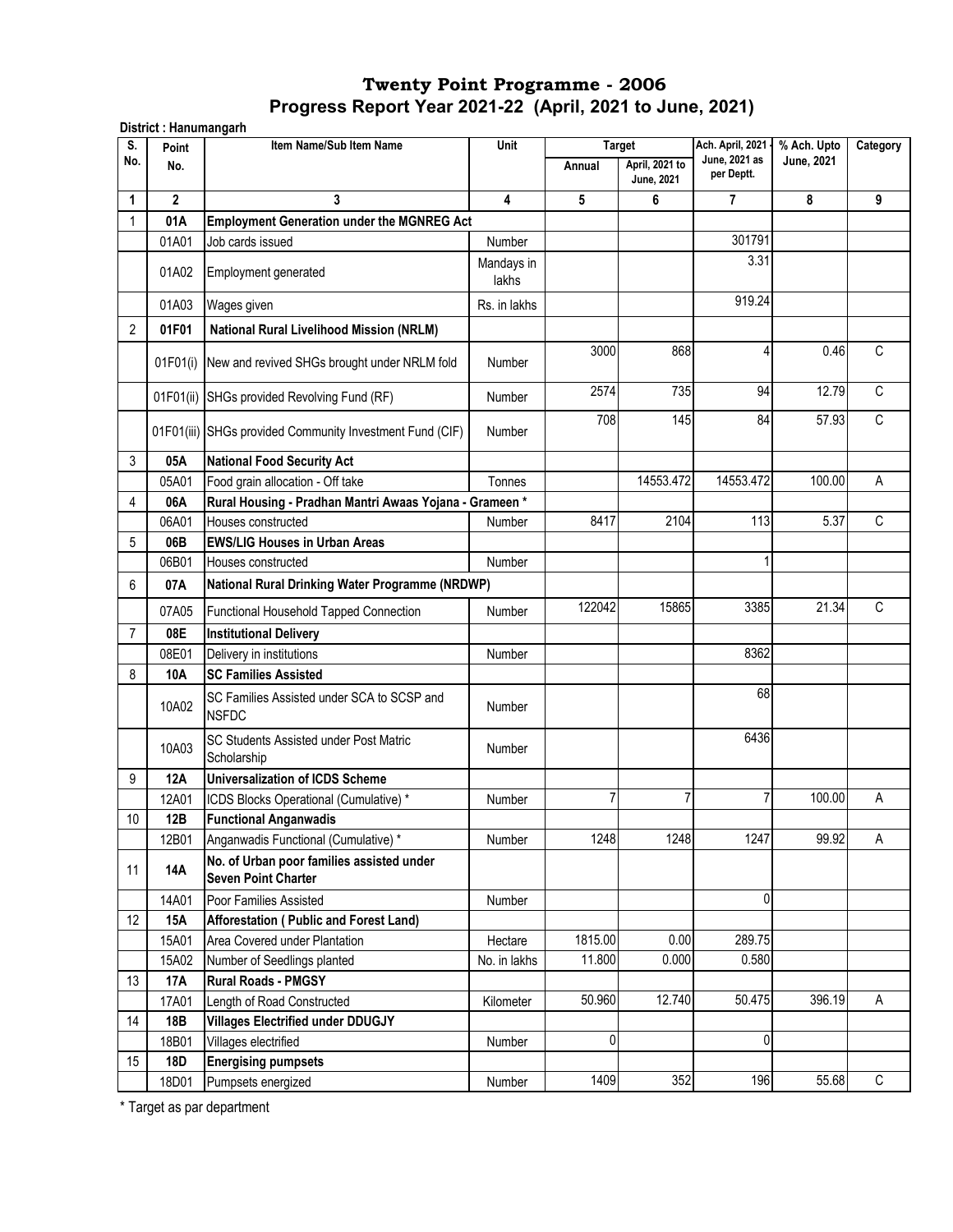|           | District : Jaipur |                                                                         |                     |         |                              |                                   |                                  |              |
|-----------|-------------------|-------------------------------------------------------------------------|---------------------|---------|------------------------------|-----------------------------------|----------------------------------|--------------|
| S.<br>No. | Point             | Item Name/Sub Item Name                                                 | Unit                |         | <b>Target</b>                | Ach. April, 2021<br>June, 2021 as | % Ach. Upto<br><b>June, 2021</b> | Category     |
|           | No.               |                                                                         |                     | Annual  | April, 2021 to<br>June, 2021 | per Deptt.                        |                                  |              |
| 1         | $\mathbf{2}$      | 3                                                                       | 4                   | 5       | 6                            | 7                                 | 8                                | 9            |
|           | 01A               | <b>Employment Generation under the MGNREG Act</b>                       |                     |         |                              |                                   |                                  |              |
|           | 01A01             | Job cards issued                                                        | Number              |         |                              | 500417                            |                                  |              |
|           | 01A02             | Employment generated                                                    | Mandays in<br>lakhs |         |                              | 12.00                             |                                  |              |
|           | 01A03             | Wages given                                                             | Rs. in lakhs        |         |                              | 2287.45                           |                                  |              |
| 2         | 01F01             | <b>National Rural Livelihood Mission (NRLM)</b>                         |                     |         |                              |                                   |                                  |              |
|           | 01F01(i)          | New and revived SHGs brought under NRLM fold                            | Number              | 2140    | 528                          | 2                                 | 0.38                             | $\mathsf{C}$ |
|           | 01F01(ii)         | SHGs provided Revolving Fund (RF)                                       | Number              | 2043    | 449                          | 124                               | $\overline{27.62}$               | C            |
|           |                   | 01F01(iii) SHGs provided Community Investment Fund (CIF)                | <b>Number</b>       | 482     | 159                          | 60                                | 37.74                            | C            |
| 3         | 05A               | <b>National Food Security Act</b>                                       |                     |         |                              |                                   |                                  |              |
|           | 05A01             | Food grain allocation - Off take                                        | Tonnes              |         | 43601.421                    | 41383.046                         | 94.91                            | A            |
| 4         | 06A               | Rural Housing - Pradhan Mantri Awaas Yojana - Grameen *                 |                     |         |                              |                                   |                                  |              |
|           | 06A01             | Houses constructed                                                      | Number              | 3000    | 750                          | 100                               | 13.33                            | C            |
| 5         | 06B               | <b>EWS/LIG Houses in Urban Areas</b>                                    |                     |         |                              |                                   |                                  |              |
|           | 06B01             | Houses constructed                                                      | Number              |         |                              | 174                               |                                  |              |
| 6         | 07A               | National Rural Drinking Water Programme (NRDWP)                         |                     |         |                              |                                   |                                  |              |
|           | 07A05             | Functional Household Tapped Connection                                  | <b>Number</b>       | 231063  | 30038                        | 7321                              | 24.37                            | C            |
| 7         | 08E               | <b>Institutional Delivery</b>                                           |                     |         |                              |                                   |                                  |              |
|           | 08E01             | Delivery in institutions                                                | Number              |         |                              | 20900                             |                                  |              |
| 8         | 10A               | <b>SC Families Assisted</b>                                             |                     |         |                              |                                   |                                  |              |
|           | 10A02             | SC Families Assisted under SCA to SCSP and<br><b>NSFDC</b>              | Number              |         |                              | 0                                 |                                  |              |
|           | 10A03             | SC Students Assisted under Post Matric<br>Scholarship                   | Number              |         |                              | 8921                              |                                  |              |
| 9         | <b>12A</b>        | <b>Universalization of ICDS Scheme</b>                                  |                     |         |                              |                                   |                                  |              |
|           | 12A01             | ICDS Blocks Operational (Cumulative) *                                  | Number              | 21      | 21                           | 21                                | 100.00                           | Α            |
| 10        | 12B               | <b>Functional Anganwadis</b>                                            |                     |         |                              |                                   |                                  |              |
|           | 12B01             | Anganwadis Functional (Cumulative) *                                    | Number              | 4254    | 4254                         | 4254                              | 100.00                           | Α            |
| 11        | <b>14A</b>        | No. of Urban poor families assisted under<br><b>Seven Point Charter</b> |                     |         |                              |                                   |                                  |              |
|           | 14A01             | Poor Families Assisted                                                  | Number              |         |                              | 0                                 |                                  |              |
| 12        | 15A               | Afforestation (Public and Forest Land)                                  |                     |         |                              |                                   |                                  |              |
|           | 15A01             | Area Covered under Plantation                                           | Hectare             | 3000.00 | 0.00                         | 1350.000                          |                                  |              |
|           | 15A02             | Number of Seedlings planted                                             | No. in lakhs        | 19.500  | 0.000                        | 0.537                             |                                  |              |
| 13        | 17A               | <b>Rural Roads - PMGSY</b>                                              |                     |         |                              |                                   |                                  |              |
|           | 17A01             | Length of Road Constructed                                              | Kilometer           | 171.460 | 42.865                       | 37.359                            | 87.16                            | B            |
| 14        | 18B               | <b>Villages Electrified under DDUGJY</b>                                |                     |         |                              |                                   |                                  |              |
|           | 18B01             | Villages electrified                                                    | Number              | 0       |                              | 0                                 |                                  |              |
| 15        | 18D               | <b>Energising pumpsets</b>                                              |                     |         |                              |                                   |                                  |              |
|           | 18D01             | Pumpsets energized                                                      | Number              | 960     | 240                          | 568                               | 236.67                           | A            |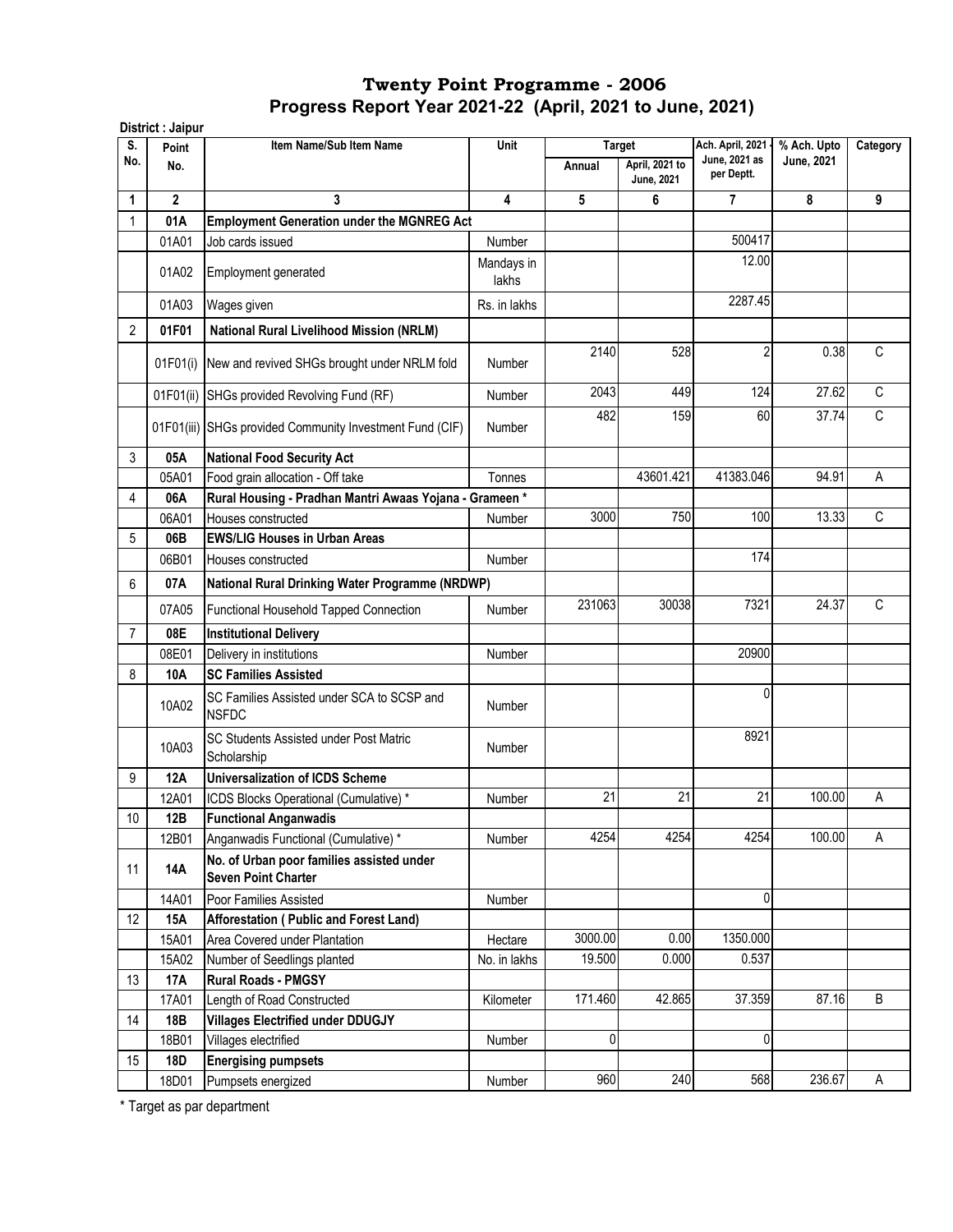| S.             | Point          | Item Name/Sub Item Name                                                 | Unit                |             | <b>Target</b>                       | Ach. April, 2021 -          | % Ach. Upto | Category     |
|----------------|----------------|-------------------------------------------------------------------------|---------------------|-------------|-------------------------------------|-----------------------------|-------------|--------------|
| No.            | No.            |                                                                         |                     | Annual      | April, 2021 to<br><b>June, 2021</b> | June, 2021 as<br>per Deptt. | June, 2021  |              |
| 1              | $\overline{2}$ | 3                                                                       | 4                   | 5           | 6                                   | $\overline{7}$              | 8           | 9            |
| 1              | 01A            | <b>Employment Generation under the MGNREG Act</b>                       |                     |             |                                     |                             |             |              |
|                | 01A01          | Job cards issued                                                        | Number              |             |                                     | 154560                      |             |              |
|                | 01A02          | Employment generated                                                    | Mandays in<br>lakhs |             |                                     | 7.44                        |             |              |
|                | 01A03          | Wages given                                                             | Rs. in lakhs        |             |                                     | 1552.66                     |             |              |
| 2              | 01F01          | <b>National Rural Livelihood Mission (NRLM)</b>                         |                     |             |                                     |                             |             |              |
|                |                | 01F01(i) New and revived SHGs brought under NRLM fold                   | <b>Number</b>       | 2007        | 199                                 | 0                           | 0.00        | D            |
|                |                | 01F01(ii) SHGs provided Revolving Fund (RF)                             | <b>Number</b>       | 1648        | 165                                 | 89                          | 53.94       | C            |
|                |                | 01F01(iii) SHGs provided Community Investment Fund (CIF)                | <b>Number</b>       | 577         | 105                                 | 0                           | 0.00        | D            |
| 3              | 05A            | <b>National Food Security Act</b>                                       |                     |             |                                     |                             |             |              |
|                | 05A01          | Food grain allocation - Off take                                        | Tonnes              |             | 5964.465                            | 5822.058                    | 97.61       | А            |
| 4              | 06A            | Rural Housing - Pradhan Mantri Awaas Yojana - Grameen*                  |                     |             |                                     |                             |             |              |
|                | 06A01          | Houses constructed                                                      | Number              | 10028       | 2507                                | 1335                        | 53.25       | C            |
| 5              | 06B            | <b>EWS/LIG Houses in Urban Areas</b>                                    |                     |             |                                     |                             |             |              |
|                | 06B01          | Houses constructed                                                      | Number              |             |                                     | 0                           |             |              |
| 6              | 07A            | National Rural Drinking Water Programme (NRDWP)                         |                     |             |                                     |                             |             |              |
|                | 07A05          | Functional Household Tapped Connection                                  | Number              | 53727       | 6985                                | 67                          | 0.96        | $\mathsf{C}$ |
| $\overline{7}$ | 08E            | <b>Institutional Delivery</b>                                           |                     |             |                                     |                             |             |              |
|                | 08E01          | Delivery in institutions                                                | Number              |             |                                     | 3186                        |             |              |
| 8              | 10A            | <b>SC Families Assisted</b>                                             |                     |             |                                     |                             |             |              |
|                | 10A02          | SC Families Assisted under SCA to SCSP and<br><b>NSFDC</b>              | Number              |             |                                     | 8                           |             |              |
|                | 10A03          | <b>SC Students Assisted under Post Matric</b><br>Scholarship            | Number              |             |                                     | 405                         |             |              |
| 9              | <b>12A</b>     | <b>Universalization of ICDS Scheme</b>                                  |                     |             |                                     |                             |             |              |
|                | 12A01          | ICDS Blocks Operational (Cumulative) *                                  | Number              | 3           | 3                                   | 3                           | 100.00      | A            |
| 10             | 12B            | <b>Functional Anganwadis</b>                                            |                     |             |                                     |                             |             |              |
|                | 12B01          | Anganwadis Functional (Cumulative) *                                    | Number              | 820         | 820                                 | 751                         | 91.59       | A            |
| 11             | 14A            | No. of Urban poor families assisted under<br><b>Seven Point Charter</b> |                     |             |                                     |                             |             |              |
|                | 14A01          | Poor Families Assisted                                                  | Number              |             |                                     | 910                         |             |              |
| 12             | <b>15A</b>     | Afforestation (Public and Forest Land)                                  |                     |             |                                     |                             |             |              |
|                | 15A01          | Area Covered under Plantation                                           | Hectare             | 2250.00     | 0.00                                | 0.00                        |             |              |
|                | 15A02          | Number of Seedlings planted                                             | No. in lakhs        | 14.630      | 0.000                               | 0.000                       |             |              |
| 13             | <b>17A</b>     | <b>Rural Roads - PMGSY</b>                                              |                     |             |                                     |                             |             |              |
|                | 17A01          | Length of Road Constructed                                              | Kilometer           | 55.260      | 13.815                              | 31.500                      | 228.01      | A            |
| 14             | 18B            | <b>Villages Electrified under DDUGJY</b>                                |                     |             |                                     |                             |             |              |
|                | 18B01          | Villages electrified                                                    | Number              | $\mathbf 0$ |                                     | 0                           |             |              |
| 15             | 18D            | <b>Energising pumpsets</b>                                              |                     |             |                                     |                             |             |              |
|                | 18D01          | Pumpsets energized                                                      | Number              | 854         | 213                                 | 56                          | 26.29       | $\mathsf C$  |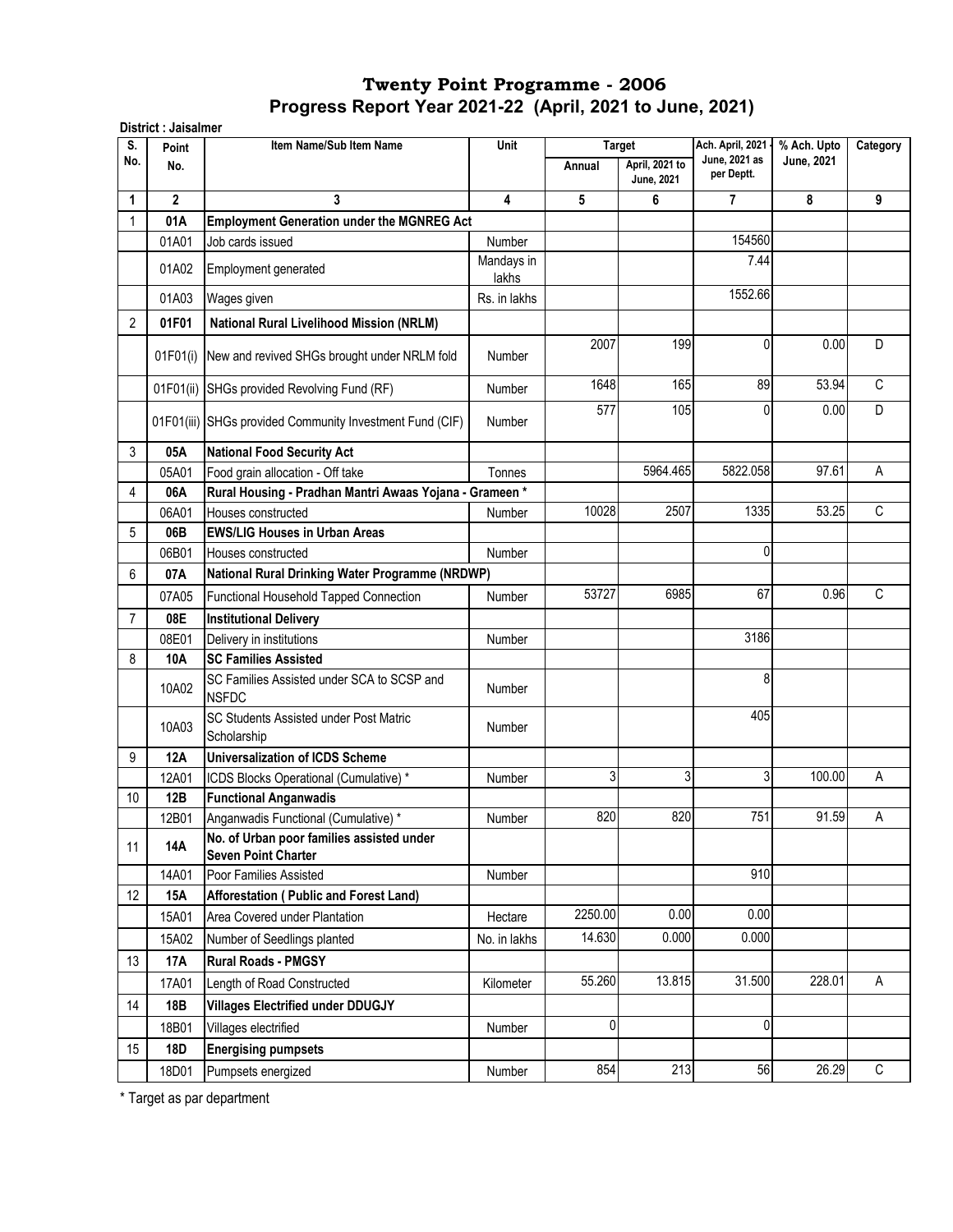|                 | District : Jalore |                                                                         |                     |         |                              |                                   |                                  |              |
|-----------------|-------------------|-------------------------------------------------------------------------|---------------------|---------|------------------------------|-----------------------------------|----------------------------------|--------------|
| S.<br>No.       | Point             | Item Name/Sub Item Name                                                 | Unit                |         | <b>Target</b>                | Ach. April, 2021<br>June, 2021 as | % Ach. Upto<br><b>June, 2021</b> | Category     |
|                 | No.               |                                                                         |                     | Annual  | April, 2021 to<br>June, 2021 | per Deptt.                        |                                  |              |
| 1               | $\mathbf{2}$      | 3                                                                       | 4                   | 5       | 6                            | $\overline{7}$                    | 8                                | 9            |
|                 | 01A               | <b>Employment Generation under the MGNREG Act</b>                       |                     |         |                              |                                   |                                  |              |
|                 | 01A01             | Job cards issued                                                        | Number              |         |                              | 324652                            |                                  |              |
|                 | 01A02             | Employment generated                                                    | Mandays in<br>lakhs |         |                              | 10.46                             |                                  |              |
|                 | 01A03             | Wages given                                                             | Rs. in lakhs        |         |                              | 2368.38                           |                                  |              |
| 2               | 01F01             | <b>National Rural Livelihood Mission (NRLM)</b>                         |                     |         |                              |                                   |                                  |              |
|                 | 01F01(i)          | New and revived SHGs brought under NRLM fold                            | Number              | 3500    | 561                          | 0                                 | 0.00                             | D            |
|                 | 01F01(ii)         | SHGs provided Revolving Fund (RF)                                       | Number              | 2593    | 469                          | 42                                | 8.96                             | $\mathsf{C}$ |
|                 |                   | 01F01(iii) SHGs provided Community Investment Fund (CIF)                | <b>Number</b>       | 881     | 135                          | 0                                 | 0.00                             | D            |
| 3               | 05A               | <b>National Food Security Act</b>                                       |                     |         |                              |                                   |                                  |              |
|                 | 05A01             | Food grain allocation - Off take                                        | Tonnes              |         | 17321.752                    | 16869.552                         | 97.39                            | A            |
| 4               | 06A               | Rural Housing - Pradhan Mantri Awaas Yojana - Grameen *                 |                     |         |                              |                                   |                                  |              |
|                 | 06A01             | Houses constructed                                                      | Number              | 6195    | 1549                         | 970                               | 62.63                            | C            |
| 5               | 06B               | <b>EWS/LIG Houses in Urban Areas</b>                                    |                     |         |                              |                                   |                                  |              |
|                 | 06B01             | Houses constructed                                                      | <b>Number</b>       |         |                              |                                   |                                  |              |
| 6               | 07A               | National Rural Drinking Water Programme (NRDWP)                         |                     |         |                              |                                   |                                  |              |
|                 | 07A05             | Functional Household Tapped Connection                                  | Number              | 109198  | 14196                        | 302                               | 2.13                             | C            |
| $\overline{7}$  | 08E               | <b>Institutional Delivery</b>                                           |                     |         |                              |                                   |                                  |              |
|                 | 08E01             | Delivery in institutions                                                | <b>Number</b>       |         |                              | 7599                              |                                  |              |
| 8               | 10A               | <b>SC Families Assisted</b>                                             |                     |         |                              |                                   |                                  |              |
|                 | 10A02             | SC Families Assisted under SCA to SCSP and<br><b>NSFDC</b>              | Number              |         |                              | 0                                 |                                  |              |
|                 | 10A03             | SC Students Assisted under Post Matric<br>Scholarship                   | Number              |         |                              | 40                                |                                  |              |
| 9               | <b>12A</b>        | <b>Universalization of ICDS Scheme</b>                                  |                     |         |                              |                                   |                                  |              |
|                 | 12A01             | ICDS Blocks Operational (Cumulative) *                                  | Number              | 8       | 8                            | 8                                 | 100.00                           | А            |
| 10 <sup>1</sup> | 12B               | <b>Functional Anganwadis</b>                                            |                     |         |                              |                                   |                                  |              |
|                 | 12B01             | Anganwadis Functional (Cumulative) *                                    | Number              | 1881    | 1881                         | 1758                              | 93.46                            | A            |
| 11              | <b>14A</b>        | No. of Urban poor families assisted under<br><b>Seven Point Charter</b> |                     |         |                              |                                   |                                  |              |
|                 | 14A01             | Poor Families Assisted                                                  | Number              |         |                              | 0                                 |                                  |              |
| 12              | 15A               | Afforestation (Public and Forest Land)                                  |                     |         |                              |                                   |                                  |              |
|                 | 15A01             | Area Covered under Plantation                                           | Hectare             | 1010.00 | 0.00                         | 0.00                              |                                  |              |
|                 | 15A02             | Number of Seedlings planted                                             | No. in lakhs        | 6.560   | 0.000                        | 0.000                             |                                  |              |
| 13              | 17A               | <b>Rural Roads - PMGSY</b>                                              |                     |         |                              |                                   |                                  |              |
|                 | 17A01             | Length of Road Constructed                                              | Kilometer           | 36.480  | 9.120                        | 14.900                            | 163.38                           | Α            |
| 14              | 18B               | <b>Villages Electrified under DDUGJY</b>                                |                     |         |                              |                                   |                                  |              |
|                 | 18B01             | Villages electrified                                                    | Number              | 0       |                              | 0                                 |                                  |              |
| 15              | <b>18D</b>        | <b>Energising pumpsets</b>                                              |                     |         |                              |                                   |                                  |              |
|                 | 18D01             | Pumpsets energized                                                      | Number              | 1008    | 252                          | 150                               | 59.52                            | C            |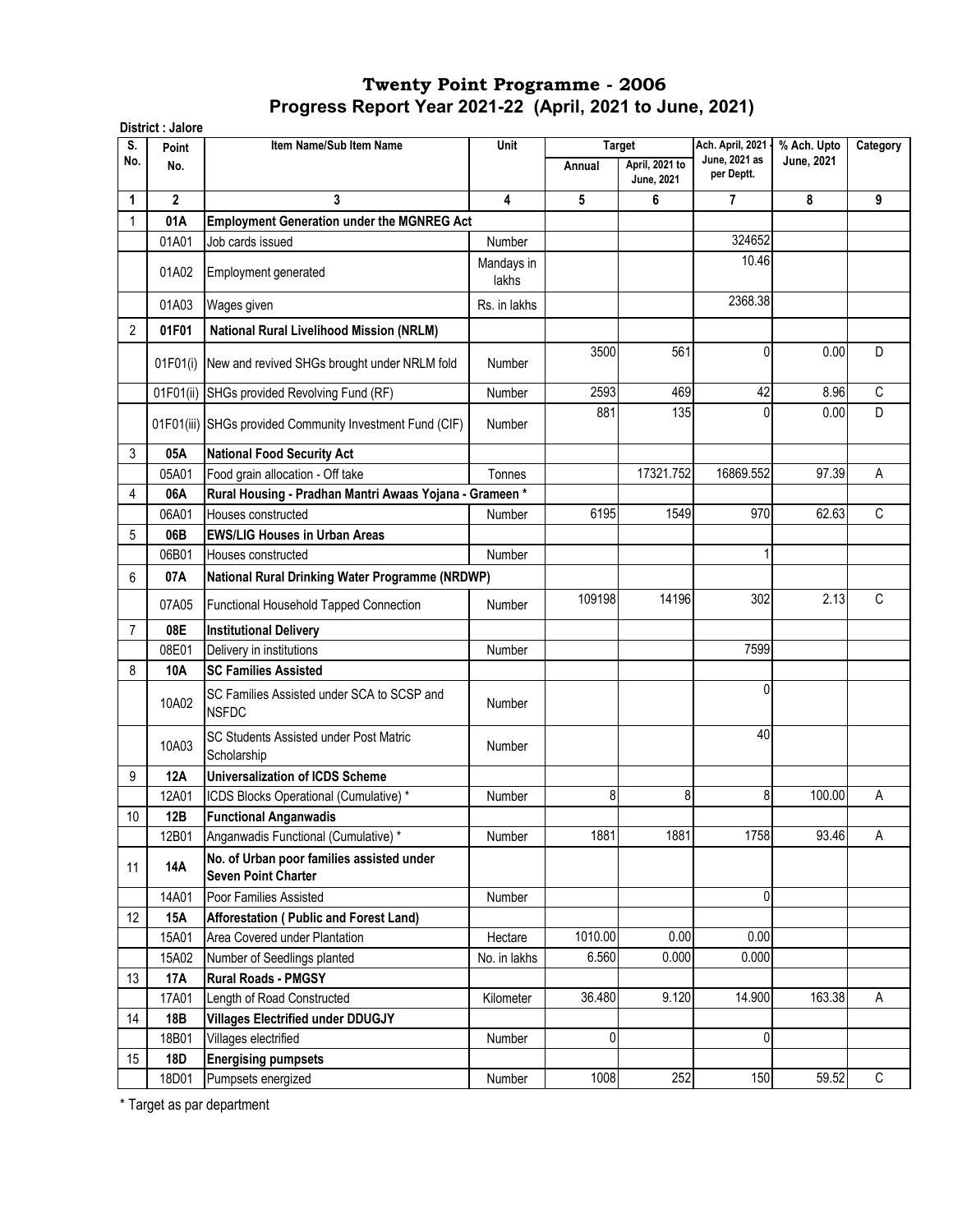| <b>Target</b><br>Point<br>June, 2021 as<br>No.<br>April, 2021 to<br>No.<br>Annual<br>per Deptt.<br><b>June, 2021</b><br>$\mathbf{2}$<br>3<br>4<br>5<br>6<br>7<br>1<br><b>Employment Generation under the MGNREG Act</b><br>01A<br>345850<br>01A01<br>Job cards issued<br>Number<br>33.07<br>Mandays in<br>01A02<br>Employment generated<br>lakhs<br>6907.06<br>01A03<br>Rs. in lakhs<br>Wages given<br>2<br>01F01<br><b>National Rural Livelihood Mission (NRLM)</b><br>5<br>1778<br>440<br>New and revived SHGs brought under NRLM fold<br>01F01(i)<br><b>Number</b><br>1884<br>510<br>167<br>01F01(ii)<br>SHGs provided Revolving Fund (RF)<br>Number<br>400<br>58<br>86<br>01F01(iii) SHGs provided Community Investment Fund (CIF)<br>Number<br>3<br>05A<br><b>National Food Security Act</b><br>16226.715<br>15657.380<br>05A01<br>Food grain allocation - Off take<br>Tonnes<br>Rural Housing - Pradhan Mantri Awaas Yojana - Grameen*<br>4<br>06A<br>24190<br>6048<br>1352<br>06A01<br>Houses constructed<br><b>Number</b><br>5<br>06B<br><b>EWS/LIG Houses in Urban Areas</b><br>4<br>06B01<br>Number<br>Houses constructed<br>6<br>National Rural Drinking Water Programme (NRDWP)<br>07A<br>9562<br>729<br>73557<br>07A05<br>Functional Household Tapped Connection<br><b>Number</b><br>08E<br>7<br><b>Institutional Delivery</b><br>5819<br>08E01<br>Delivery in institutions<br>Number<br>8<br><b>SC Families Assisted</b><br>10A<br>88<br>SC Families Assisted under SCA to SCSP and<br>10A02<br>Number<br><b>NSFDC</b><br>444<br>SC Students Assisted under Post Matric<br>10A03<br>Number<br>Scholarship<br>9<br><b>12A</b><br><b>Universalization of ICDS Scheme</b><br>8<br>8<br>8<br>12A01<br>ICDS Blocks Operational (Cumulative) *<br>Number<br>$10\,$<br><b>Functional Anganwadis</b><br>12B<br>1516<br>1516<br>1510<br>12B01<br>Anganwadis Functional (Cumulative) *<br>Number<br>No. of Urban poor families assisted under | June, 2021<br>8<br>1.14<br>32.75<br>67.44<br>96.49<br>22.36 | Category<br>9<br>C<br>$\mathsf C$<br>$\mathbb C$<br>A |
|---------------------------------------------------------------------------------------------------------------------------------------------------------------------------------------------------------------------------------------------------------------------------------------------------------------------------------------------------------------------------------------------------------------------------------------------------------------------------------------------------------------------------------------------------------------------------------------------------------------------------------------------------------------------------------------------------------------------------------------------------------------------------------------------------------------------------------------------------------------------------------------------------------------------------------------------------------------------------------------------------------------------------------------------------------------------------------------------------------------------------------------------------------------------------------------------------------------------------------------------------------------------------------------------------------------------------------------------------------------------------------------------------------------------------------------------------------------------------------------------------------------------------------------------------------------------------------------------------------------------------------------------------------------------------------------------------------------------------------------------------------------------------------------------------------------------------------------------------------------------------------------------------------------------------------------------------|-------------------------------------------------------------|-------------------------------------------------------|
|                                                                                                                                                                                                                                                                                                                                                                                                                                                                                                                                                                                                                                                                                                                                                                                                                                                                                                                                                                                                                                                                                                                                                                                                                                                                                                                                                                                                                                                                                                                                                                                                                                                                                                                                                                                                                                                                                                                                                   |                                                             |                                                       |
|                                                                                                                                                                                                                                                                                                                                                                                                                                                                                                                                                                                                                                                                                                                                                                                                                                                                                                                                                                                                                                                                                                                                                                                                                                                                                                                                                                                                                                                                                                                                                                                                                                                                                                                                                                                                                                                                                                                                                   |                                                             |                                                       |
|                                                                                                                                                                                                                                                                                                                                                                                                                                                                                                                                                                                                                                                                                                                                                                                                                                                                                                                                                                                                                                                                                                                                                                                                                                                                                                                                                                                                                                                                                                                                                                                                                                                                                                                                                                                                                                                                                                                                                   |                                                             |                                                       |
|                                                                                                                                                                                                                                                                                                                                                                                                                                                                                                                                                                                                                                                                                                                                                                                                                                                                                                                                                                                                                                                                                                                                                                                                                                                                                                                                                                                                                                                                                                                                                                                                                                                                                                                                                                                                                                                                                                                                                   |                                                             |                                                       |
|                                                                                                                                                                                                                                                                                                                                                                                                                                                                                                                                                                                                                                                                                                                                                                                                                                                                                                                                                                                                                                                                                                                                                                                                                                                                                                                                                                                                                                                                                                                                                                                                                                                                                                                                                                                                                                                                                                                                                   |                                                             |                                                       |
|                                                                                                                                                                                                                                                                                                                                                                                                                                                                                                                                                                                                                                                                                                                                                                                                                                                                                                                                                                                                                                                                                                                                                                                                                                                                                                                                                                                                                                                                                                                                                                                                                                                                                                                                                                                                                                                                                                                                                   |                                                             |                                                       |
|                                                                                                                                                                                                                                                                                                                                                                                                                                                                                                                                                                                                                                                                                                                                                                                                                                                                                                                                                                                                                                                                                                                                                                                                                                                                                                                                                                                                                                                                                                                                                                                                                                                                                                                                                                                                                                                                                                                                                   |                                                             |                                                       |
|                                                                                                                                                                                                                                                                                                                                                                                                                                                                                                                                                                                                                                                                                                                                                                                                                                                                                                                                                                                                                                                                                                                                                                                                                                                                                                                                                                                                                                                                                                                                                                                                                                                                                                                                                                                                                                                                                                                                                   |                                                             |                                                       |
|                                                                                                                                                                                                                                                                                                                                                                                                                                                                                                                                                                                                                                                                                                                                                                                                                                                                                                                                                                                                                                                                                                                                                                                                                                                                                                                                                                                                                                                                                                                                                                                                                                                                                                                                                                                                                                                                                                                                                   |                                                             |                                                       |
|                                                                                                                                                                                                                                                                                                                                                                                                                                                                                                                                                                                                                                                                                                                                                                                                                                                                                                                                                                                                                                                                                                                                                                                                                                                                                                                                                                                                                                                                                                                                                                                                                                                                                                                                                                                                                                                                                                                                                   |                                                             |                                                       |
|                                                                                                                                                                                                                                                                                                                                                                                                                                                                                                                                                                                                                                                                                                                                                                                                                                                                                                                                                                                                                                                                                                                                                                                                                                                                                                                                                                                                                                                                                                                                                                                                                                                                                                                                                                                                                                                                                                                                                   |                                                             |                                                       |
|                                                                                                                                                                                                                                                                                                                                                                                                                                                                                                                                                                                                                                                                                                                                                                                                                                                                                                                                                                                                                                                                                                                                                                                                                                                                                                                                                                                                                                                                                                                                                                                                                                                                                                                                                                                                                                                                                                                                                   |                                                             |                                                       |
|                                                                                                                                                                                                                                                                                                                                                                                                                                                                                                                                                                                                                                                                                                                                                                                                                                                                                                                                                                                                                                                                                                                                                                                                                                                                                                                                                                                                                                                                                                                                                                                                                                                                                                                                                                                                                                                                                                                                                   |                                                             |                                                       |
|                                                                                                                                                                                                                                                                                                                                                                                                                                                                                                                                                                                                                                                                                                                                                                                                                                                                                                                                                                                                                                                                                                                                                                                                                                                                                                                                                                                                                                                                                                                                                                                                                                                                                                                                                                                                                                                                                                                                                   |                                                             | $\overline{C}$                                        |
|                                                                                                                                                                                                                                                                                                                                                                                                                                                                                                                                                                                                                                                                                                                                                                                                                                                                                                                                                                                                                                                                                                                                                                                                                                                                                                                                                                                                                                                                                                                                                                                                                                                                                                                                                                                                                                                                                                                                                   |                                                             |                                                       |
|                                                                                                                                                                                                                                                                                                                                                                                                                                                                                                                                                                                                                                                                                                                                                                                                                                                                                                                                                                                                                                                                                                                                                                                                                                                                                                                                                                                                                                                                                                                                                                                                                                                                                                                                                                                                                                                                                                                                                   |                                                             |                                                       |
|                                                                                                                                                                                                                                                                                                                                                                                                                                                                                                                                                                                                                                                                                                                                                                                                                                                                                                                                                                                                                                                                                                                                                                                                                                                                                                                                                                                                                                                                                                                                                                                                                                                                                                                                                                                                                                                                                                                                                   |                                                             |                                                       |
|                                                                                                                                                                                                                                                                                                                                                                                                                                                                                                                                                                                                                                                                                                                                                                                                                                                                                                                                                                                                                                                                                                                                                                                                                                                                                                                                                                                                                                                                                                                                                                                                                                                                                                                                                                                                                                                                                                                                                   | 7.62                                                        | $\mathbb C$                                           |
|                                                                                                                                                                                                                                                                                                                                                                                                                                                                                                                                                                                                                                                                                                                                                                                                                                                                                                                                                                                                                                                                                                                                                                                                                                                                                                                                                                                                                                                                                                                                                                                                                                                                                                                                                                                                                                                                                                                                                   |                                                             |                                                       |
|                                                                                                                                                                                                                                                                                                                                                                                                                                                                                                                                                                                                                                                                                                                                                                                                                                                                                                                                                                                                                                                                                                                                                                                                                                                                                                                                                                                                                                                                                                                                                                                                                                                                                                                                                                                                                                                                                                                                                   |                                                             |                                                       |
|                                                                                                                                                                                                                                                                                                                                                                                                                                                                                                                                                                                                                                                                                                                                                                                                                                                                                                                                                                                                                                                                                                                                                                                                                                                                                                                                                                                                                                                                                                                                                                                                                                                                                                                                                                                                                                                                                                                                                   |                                                             |                                                       |
|                                                                                                                                                                                                                                                                                                                                                                                                                                                                                                                                                                                                                                                                                                                                                                                                                                                                                                                                                                                                                                                                                                                                                                                                                                                                                                                                                                                                                                                                                                                                                                                                                                                                                                                                                                                                                                                                                                                                                   |                                                             |                                                       |
|                                                                                                                                                                                                                                                                                                                                                                                                                                                                                                                                                                                                                                                                                                                                                                                                                                                                                                                                                                                                                                                                                                                                                                                                                                                                                                                                                                                                                                                                                                                                                                                                                                                                                                                                                                                                                                                                                                                                                   |                                                             |                                                       |
|                                                                                                                                                                                                                                                                                                                                                                                                                                                                                                                                                                                                                                                                                                                                                                                                                                                                                                                                                                                                                                                                                                                                                                                                                                                                                                                                                                                                                                                                                                                                                                                                                                                                                                                                                                                                                                                                                                                                                   |                                                             |                                                       |
|                                                                                                                                                                                                                                                                                                                                                                                                                                                                                                                                                                                                                                                                                                                                                                                                                                                                                                                                                                                                                                                                                                                                                                                                                                                                                                                                                                                                                                                                                                                                                                                                                                                                                                                                                                                                                                                                                                                                                   | 100.00                                                      | А                                                     |
|                                                                                                                                                                                                                                                                                                                                                                                                                                                                                                                                                                                                                                                                                                                                                                                                                                                                                                                                                                                                                                                                                                                                                                                                                                                                                                                                                                                                                                                                                                                                                                                                                                                                                                                                                                                                                                                                                                                                                   |                                                             |                                                       |
|                                                                                                                                                                                                                                                                                                                                                                                                                                                                                                                                                                                                                                                                                                                                                                                                                                                                                                                                                                                                                                                                                                                                                                                                                                                                                                                                                                                                                                                                                                                                                                                                                                                                                                                                                                                                                                                                                                                                                   | 99.60                                                       | A                                                     |
| <b>14A</b><br>11<br><b>Seven Point Charter</b>                                                                                                                                                                                                                                                                                                                                                                                                                                                                                                                                                                                                                                                                                                                                                                                                                                                                                                                                                                                                                                                                                                                                                                                                                                                                                                                                                                                                                                                                                                                                                                                                                                                                                                                                                                                                                                                                                                    |                                                             |                                                       |
| 0<br>Poor Families Assisted<br>14A01<br>Number                                                                                                                                                                                                                                                                                                                                                                                                                                                                                                                                                                                                                                                                                                                                                                                                                                                                                                                                                                                                                                                                                                                                                                                                                                                                                                                                                                                                                                                                                                                                                                                                                                                                                                                                                                                                                                                                                                    |                                                             |                                                       |
| 12<br><b>15A</b><br>Afforestation (Public and Forest Land)                                                                                                                                                                                                                                                                                                                                                                                                                                                                                                                                                                                                                                                                                                                                                                                                                                                                                                                                                                                                                                                                                                                                                                                                                                                                                                                                                                                                                                                                                                                                                                                                                                                                                                                                                                                                                                                                                        |                                                             |                                                       |
| 0.00<br>0.00<br>1250.00<br>Area Covered under Plantation<br>15A01<br>Hectare                                                                                                                                                                                                                                                                                                                                                                                                                                                                                                                                                                                                                                                                                                                                                                                                                                                                                                                                                                                                                                                                                                                                                                                                                                                                                                                                                                                                                                                                                                                                                                                                                                                                                                                                                                                                                                                                      |                                                             |                                                       |
| 8.130<br>0.000<br>0.000<br>15A02<br>No. in lakhs<br>Number of Seedlings planted                                                                                                                                                                                                                                                                                                                                                                                                                                                                                                                                                                                                                                                                                                                                                                                                                                                                                                                                                                                                                                                                                                                                                                                                                                                                                                                                                                                                                                                                                                                                                                                                                                                                                                                                                                                                                                                                   |                                                             |                                                       |
| 13<br><b>Rural Roads - PMGSY</b><br>17A                                                                                                                                                                                                                                                                                                                                                                                                                                                                                                                                                                                                                                                                                                                                                                                                                                                                                                                                                                                                                                                                                                                                                                                                                                                                                                                                                                                                                                                                                                                                                                                                                                                                                                                                                                                                                                                                                                           |                                                             |                                                       |
| 8.020<br>2.005<br>6.300<br>17A01<br>Length of Road Constructed<br>Kilometer                                                                                                                                                                                                                                                                                                                                                                                                                                                                                                                                                                                                                                                                                                                                                                                                                                                                                                                                                                                                                                                                                                                                                                                                                                                                                                                                                                                                                                                                                                                                                                                                                                                                                                                                                                                                                                                                       | 314.21                                                      | A                                                     |
| 14<br>18B<br><b>Villages Electrified under DDUGJY</b>                                                                                                                                                                                                                                                                                                                                                                                                                                                                                                                                                                                                                                                                                                                                                                                                                                                                                                                                                                                                                                                                                                                                                                                                                                                                                                                                                                                                                                                                                                                                                                                                                                                                                                                                                                                                                                                                                             |                                                             |                                                       |
| 0<br>0<br>18B01<br>Villages electrified<br>Number                                                                                                                                                                                                                                                                                                                                                                                                                                                                                                                                                                                                                                                                                                                                                                                                                                                                                                                                                                                                                                                                                                                                                                                                                                                                                                                                                                                                                                                                                                                                                                                                                                                                                                                                                                                                                                                                                                 |                                                             |                                                       |
| <b>18D</b><br>15<br><b>Energising pumpsets</b>                                                                                                                                                                                                                                                                                                                                                                                                                                                                                                                                                                                                                                                                                                                                                                                                                                                                                                                                                                                                                                                                                                                                                                                                                                                                                                                                                                                                                                                                                                                                                                                                                                                                                                                                                                                                                                                                                                    |                                                             |                                                       |
| 1659<br>414<br>453<br>18D01<br>Pumpsets energized<br>Number                                                                                                                                                                                                                                                                                                                                                                                                                                                                                                                                                                                                                                                                                                                                                                                                                                                                                                                                                                                                                                                                                                                                                                                                                                                                                                                                                                                                                                                                                                                                                                                                                                                                                                                                                                                                                                                                                       | 109.42                                                      | A                                                     |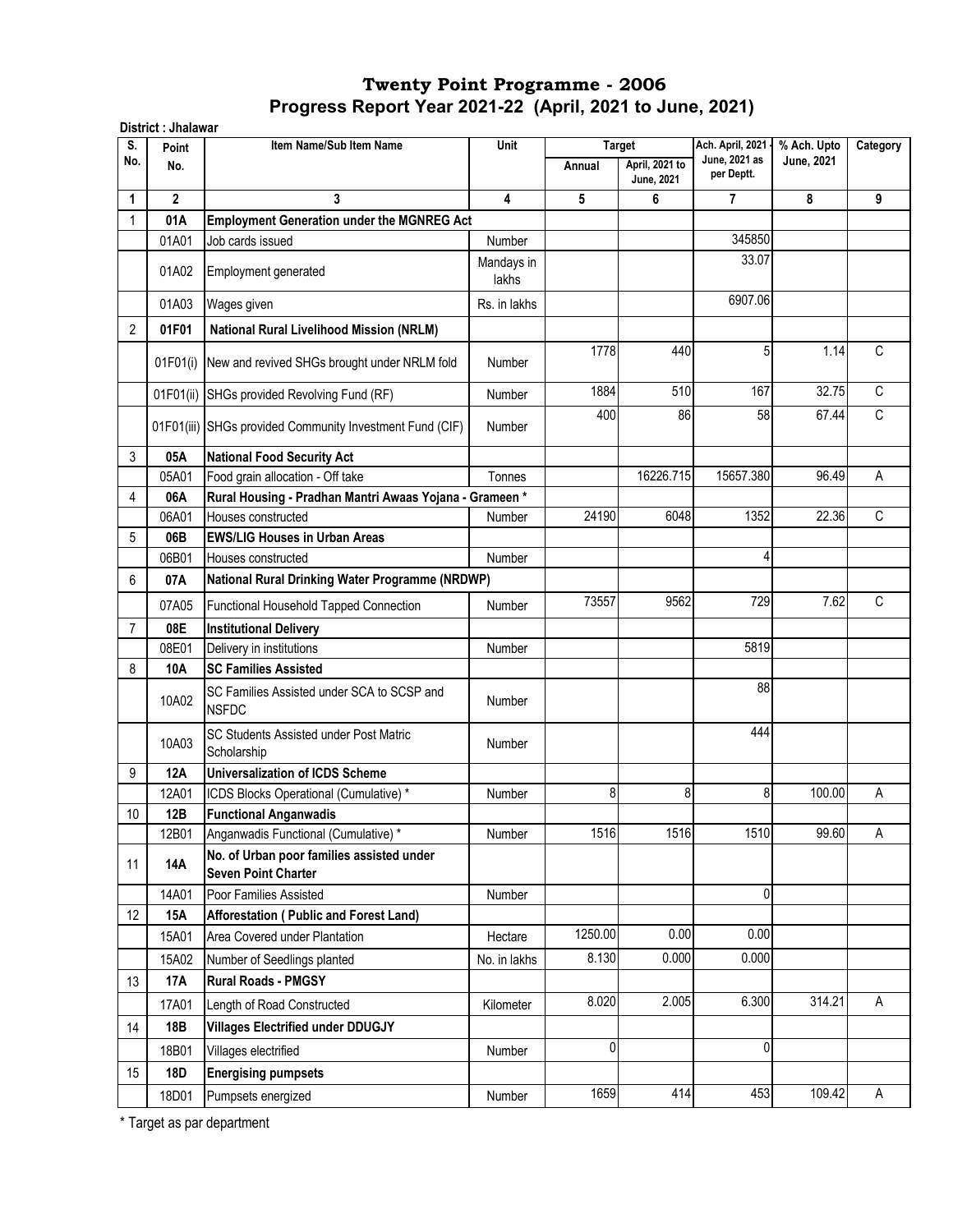| S.             | Point        | Item Name/Sub Item Name                                                 | Unit                |         | <b>Target</b>                | Ach. April, 2021            | % Ach. Upto       | Category |
|----------------|--------------|-------------------------------------------------------------------------|---------------------|---------|------------------------------|-----------------------------|-------------------|----------|
| No.            | No.          |                                                                         |                     | Annual  | April, 2021 to<br>June, 2021 | June, 2021 as<br>per Deptt. | <b>June, 2021</b> |          |
| 1              | $\mathbf{2}$ | 3                                                                       | $\overline{4}$      | 5       | 6                            | 7                           | 8                 | 9        |
| 1              | 01A          | <b>Employment Generation under the MGNREG Act</b>                       |                     |         |                              |                             |                   |          |
|                | 01A01        | Job cards issued                                                        | Number              |         |                              | 190730                      |                   |          |
|                | 01A02        | Employment generated                                                    | Mandays in<br>lakhs |         |                              | 4.03                        |                   |          |
|                | 01A03        | Wages given                                                             | Rs. in lakhs        |         |                              | 806.11                      |                   |          |
| $\overline{2}$ | 01F01        | <b>National Rural Livelihood Mission (NRLM)</b>                         |                     |         |                              |                             |                   |          |
|                | 01F01(i)     | New and revived SHGs brought under NRLM fold                            | Number              | 668     | 74                           | 0                           | 0.00              | D        |
|                | 01F01(ii)    | SHGs provided Revolving Fund (RF)                                       | <b>Number</b>       | 826     | 121                          | 158                         | 130.58            | A        |
|                |              | 01F01(iii) SHGs provided Community Investment Fund (CIF)                | <b>Number</b>       | 441     | 0                            | 57                          |                   |          |
| 3              | 05A          | <b>National Food Security Act</b>                                       |                     |         |                              |                             |                   |          |
|                | 05A01        | Food grain allocation - Off take                                        | Tonnes              |         | 18348.119                    | 17833.088                   | 97.19             | A        |
| 4              | 06A          | Rural Housing - Pradhan Mantri Awaas Yojana - Grameen*                  |                     |         |                              |                             |                   |          |
|                | 06A01        | Houses constructed                                                      | <b>Number</b>       | 380     | 95                           | 0                           | 0.00              | D        |
| 5              | 06B          | <b>EWS/LIG Houses in Urban Areas</b>                                    |                     |         |                              |                             |                   |          |
|                | 06B01        | Houses constructed                                                      | Number              |         |                              | 4                           |                   |          |
| 6              | 07A          | National Rural Drinking Water Programme (NRDWP)                         |                     |         |                              |                             |                   |          |
|                | 07A05        | <b>Functional Household Tapped Connection</b>                           | <b>Number</b>       | 116682  | 15169                        | 881                         | 5.81              | C        |
| 7              | 08E          | <b>Institutional Delivery</b>                                           |                     |         |                              |                             |                   |          |
|                | 08E01        | Delivery in institutions                                                | Number              |         |                              | 5727                        |                   |          |
| 8              | 10A          | <b>SC Families Assisted</b>                                             |                     |         |                              |                             |                   |          |
|                | 10A02        | SC Families Assisted under SCA to SCSP and<br><b>NSFDC</b>              | Number              |         |                              | 25                          |                   |          |
|                | 10A03        | SC Students Assisted under Post Matric<br>Scholarship                   | <b>Number</b>       |         |                              | 5993                        |                   |          |
| 9              | 12A          | <b>Universalization of ICDS Scheme</b>                                  |                     |         |                              |                             |                   |          |
|                | 12A01        | ICDS Blocks Operational (Cumulative)*                                   | Number              | 8       | 8                            | 8                           | 100.00            | Α        |
| 10             | 12B          | <b>Functional Anganwadis</b>                                            |                     |         |                              |                             |                   |          |
|                | 12B01        | Anganwadis Functional (Cumulative) *                                    | Number              | 1595    | 1595                         | 1595                        | 100.00            | A        |
| 11             | <b>14A</b>   | No. of Urban poor families assisted under<br><b>Seven Point Charter</b> |                     |         |                              |                             |                   |          |
|                | 14A01        | Poor Families Assisted                                                  | Number              |         |                              | 0                           |                   |          |
| 12             | 15A          | Afforestation ( Public and Forest Land)                                 |                     |         |                              |                             |                   |          |
|                | 15A01        | Area Covered under Plantation                                           | Hectare             | 1870.00 | 0.00                         | 0.00                        |                   |          |
|                | 15A02        | Number of Seedlings planted                                             | No. in lakhs        | 12.150  | 0.000                        | 0.000                       |                   |          |
| 13             | <b>17A</b>   | <b>Rural Roads - PMGSY</b>                                              |                     |         |                              |                             |                   |          |
|                | 17A01        | Length of Road Constructed                                              | Kilometer           | 63.410  | 15.853                       | 27.400                      | 172.84            | A        |
| 14             | 18B          | <b>Villages Electrified under DDUGJY</b>                                |                     |         |                              |                             |                   |          |
|                | 18B01        | Villages electrified                                                    | Number              | 0       |                              | 0                           |                   |          |
| 15             | <b>18D</b>   | <b>Energising pumpsets</b>                                              |                     |         |                              |                             |                   |          |
|                | 18D01        | Pumpsets energized                                                      | Number              | 693     | 173                          | 480                         | 277.46            | $\sf A$  |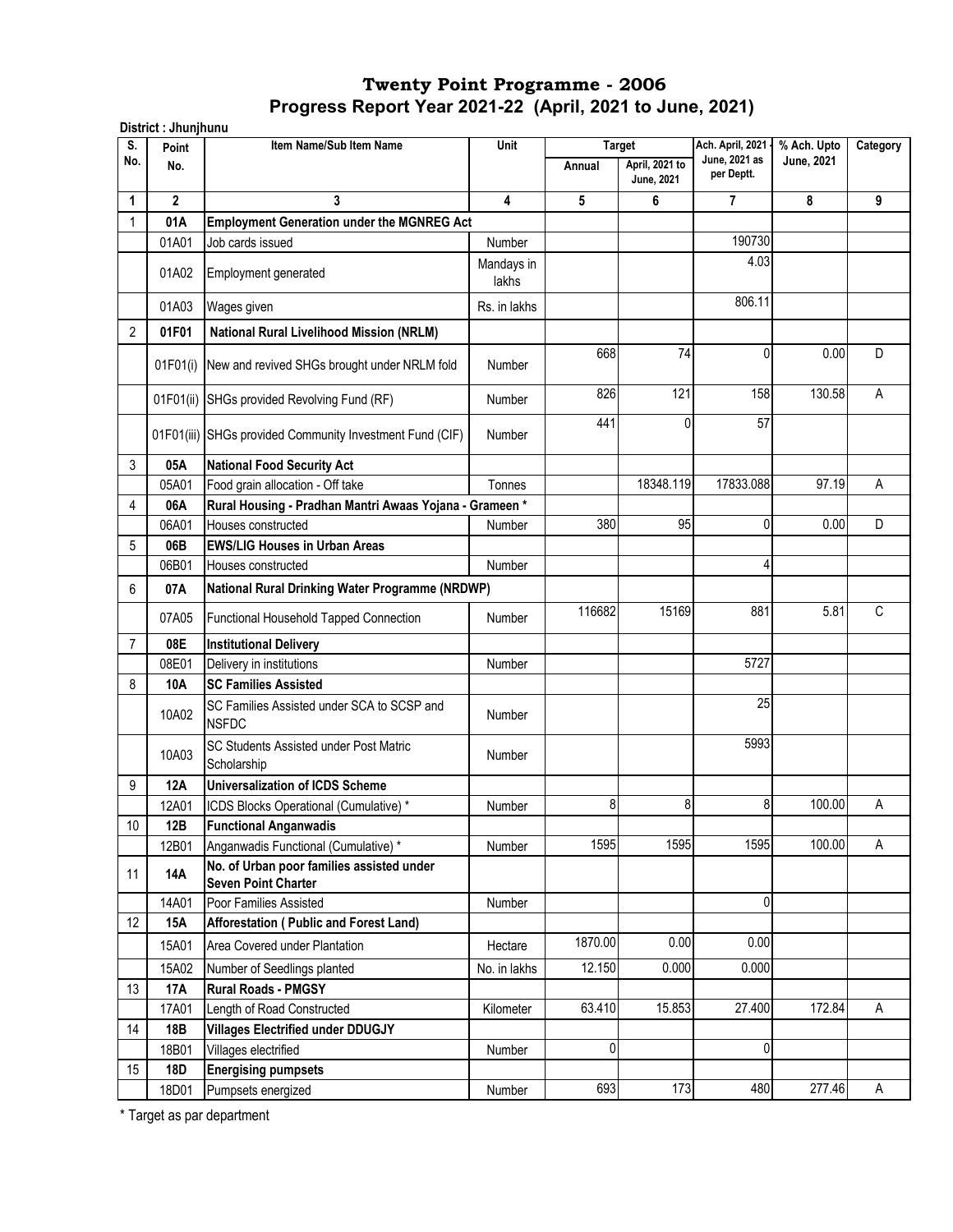| S.  | Point        | Item Name/Sub Item Name                                                 | Unit                |             | <b>Target</b>                       | Ach. April, 2021 -          | % Ach. Upto | Category     |
|-----|--------------|-------------------------------------------------------------------------|---------------------|-------------|-------------------------------------|-----------------------------|-------------|--------------|
| No. | No.          |                                                                         |                     | Annual      | April, 2021 to<br><b>June, 2021</b> | June, 2021 as<br>per Deptt. | June, 2021  |              |
| 1   | $\mathbf{2}$ | 3                                                                       | 4                   | 5           | 6                                   | $\overline{7}$              | 8           | 9            |
| 1   | 01A          | <b>Employment Generation under the MGNREG Act</b>                       |                     |             |                                     |                             |             |              |
|     | 01A01        | Job cards issued                                                        | Number              |             |                                     | 534121                      |             |              |
|     | 01A02        | Employment generated                                                    | Mandays in<br>lakhs |             |                                     | 28.36                       |             |              |
|     | 01A03        | Wages given                                                             | Rs. in lakhs        |             |                                     | 6216.24                     |             |              |
| 2   | 01F01        | <b>National Rural Livelihood Mission (NRLM)</b>                         |                     |             |                                     |                             |             |              |
|     |              |                                                                         |                     | 3500        | 380                                 | $\overline{2}$              | 0.53        | C            |
|     |              | 01F01(i) New and revived SHGs brought under NRLM fold                   | Number              |             |                                     |                             |             |              |
|     |              | 01F01(ii) SHGs provided Revolving Fund (RF)                             | Number              | 3310        | 400                                 | $\mathbf 0$                 | 0.00        | D            |
|     |              | 01F01(iii) SHGs provided Community Investment Fund (CIF)                | <b>Number</b>       | 1062        | 150                                 | 0                           | 0.00        | D            |
| 3   | 05A          | <b>National Food Security Act</b>                                       |                     |             |                                     |                             |             |              |
|     | 05A01        | Food grain allocation - Off take                                        | Tonnes              |             | 28846.917                           | 28816.380                   | 99.89       | A            |
| 4   | 06A          | Rural Housing - Pradhan Mantri Awaas Yojana - Grameen *                 |                     |             |                                     |                             |             |              |
|     | 06A01        | Houses constructed                                                      | Number              | 13124       | 3281                                | 2422                        | 73.82       | C            |
| 5   | 06B          | <b>EWS/LIG Houses in Urban Areas</b>                                    |                     |             |                                     |                             |             |              |
|     | 06B01        | Houses constructed                                                      | Number              |             |                                     | 46                          |             |              |
| 6   | 07A          | National Rural Drinking Water Programme (NRDWP)                         |                     |             |                                     |                             |             |              |
|     | 07A05        | Functional Household Tapped Connection                                  | Number              | 181092      | 23542                               | 4314                        | 18.32       | C            |
| 7   | 08E          | <b>Institutional Delivery</b>                                           |                     |             |                                     |                             |             |              |
|     | 08E01        | Delivery in institutions                                                | Number              |             |                                     | 12401                       |             |              |
| 8   | 10A          | <b>SC Families Assisted</b>                                             |                     |             |                                     |                             |             |              |
|     | 10A02        | SC Families Assisted under SCA to SCSP and<br><b>NSFDC</b>              | Number              |             |                                     | $\overline{2}$              |             |              |
|     | 10A03        | SC Students Assisted under Post Matric<br>Scholarship                   | Number              |             |                                     | 2087                        |             |              |
| 9   | 12A          | <b>Universalization of ICDS Scheme</b>                                  |                     |             |                                     |                             |             |              |
|     | 12A01        | ICDS Blocks Operational (Cumulative) *                                  | Number              | 12          | 12                                  | 12                          | 100.00      | А            |
| 10  | 12B          | <b>Functional Anganwadis</b>                                            |                     |             |                                     |                             |             |              |
|     | 12B01        | Anganwadis Functional (Cumulative) *                                    | Number              | 2541        | 2541                                | 2530                        | 99.57       | A            |
| 11  | 14A          | No. of Urban poor families assisted under<br><b>Seven Point Charter</b> |                     |             |                                     |                             |             |              |
|     | 14A01        | Poor Families Assisted                                                  | Number              |             |                                     | 230                         |             |              |
| 12  | 15A          | Afforestation (Public and Forest Land)                                  |                     |             |                                     |                             |             |              |
|     | 15A01        | Area Covered under Plantation                                           | Hectare             | 760.00      | 0.00                                | 0.00                        |             |              |
|     | 15A02        | Number of Seedlings planted                                             | No. in lakhs        | 4.940       | 0.000                               | 0.000                       |             |              |
| 13  | <b>17A</b>   | <b>Rural Roads - PMGSY</b>                                              |                     |             |                                     |                             |             |              |
|     | 17A01        | Length of Road Constructed                                              | Kilometer           | 136.840     | 34.210                              | 17.000                      | 49.69       | $\mathsf{C}$ |
| 14  | 18B          | <b>Villages Electrified under DDUGJY</b>                                |                     |             |                                     |                             |             |              |
|     | 18B01        | Villages electrified                                                    | Number              | $\mathbf 0$ |                                     | 0                           |             |              |
| 15  | <b>18D</b>   | <b>Energising pumpsets</b>                                              |                     |             |                                     |                             |             |              |
|     | 18D01        | Pumpsets energized                                                      | Number              | 2942        | 735                                 | 697                         | 94.83       | A            |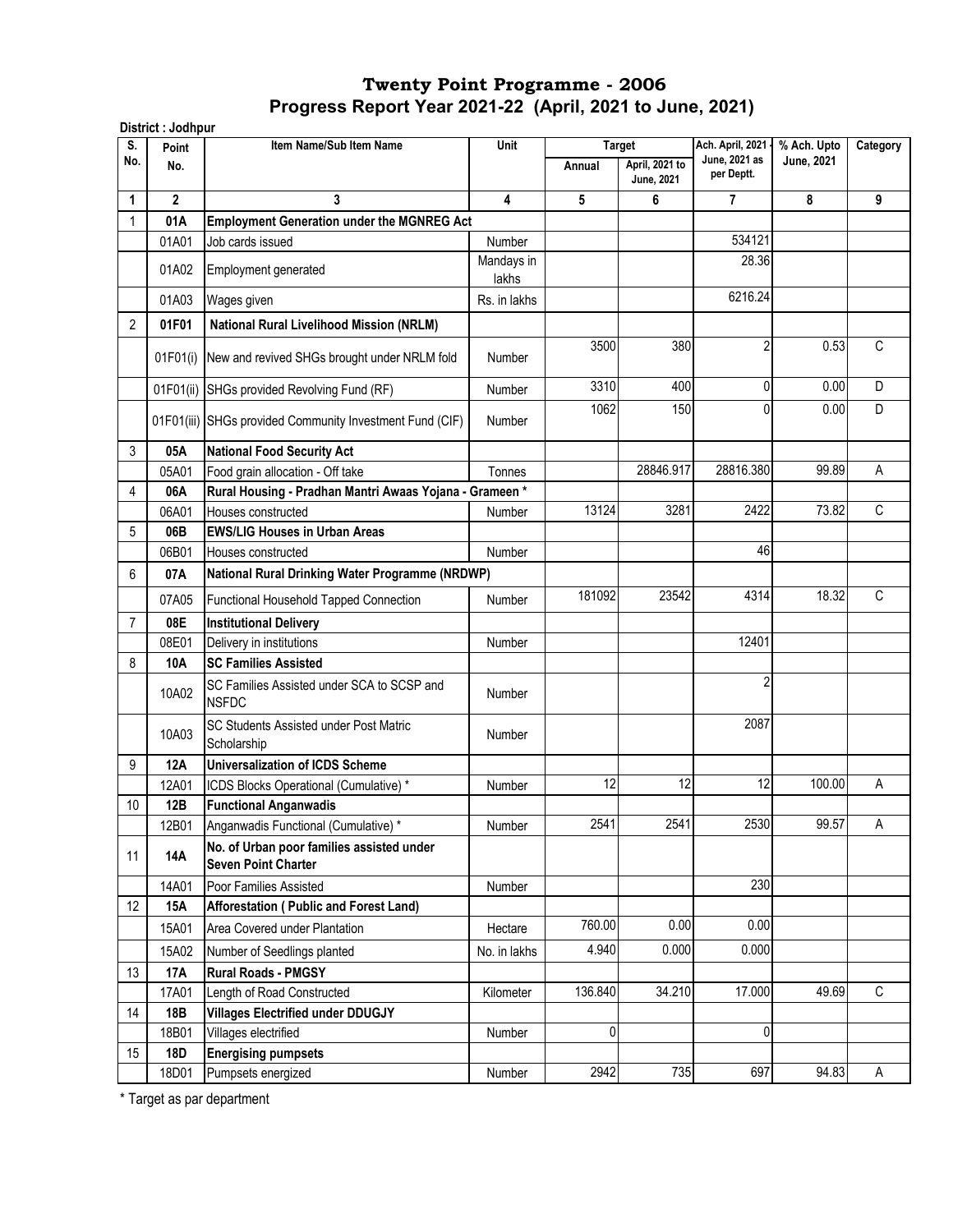|           | District: Karauli |                                                                         |                     |         |                              |                                   |                                  |              |
|-----------|-------------------|-------------------------------------------------------------------------|---------------------|---------|------------------------------|-----------------------------------|----------------------------------|--------------|
| S.<br>No. | Point             | Item Name/Sub Item Name                                                 | Unit                |         | <b>Target</b>                | Ach. April, 2021<br>June, 2021 as | % Ach. Upto<br><b>June, 2021</b> | Category     |
|           | No.               |                                                                         |                     | Annual  | April, 2021 to<br>June, 2021 | per Deptt.                        |                                  |              |
| 1         | $\mathbf{2}$      | 3                                                                       | 4                   | 5       | 6                            | $\overline{7}$                    | 8                                | 9            |
|           | 01A               | <b>Employment Generation under the MGNREG Act</b>                       |                     |         |                              |                                   |                                  |              |
|           | 01A01             | Job cards issued                                                        | Number              |         |                              | 268574                            |                                  |              |
|           | 01A02             | Employment generated                                                    | Mandays in<br>lakhs |         |                              | 9.03                              |                                  |              |
|           | 01A03             | Wages given                                                             | Rs. in lakhs        |         |                              | 2150.04                           |                                  |              |
| 2         | 01F01             | <b>National Rural Livelihood Mission (NRLM)</b>                         |                     |         |                              |                                   |                                  |              |
|           | 01F01(i)          | New and revived SHGs brought under NRLM fold                            | Number              | 3000    | 523                          | 29                                | 5.54                             | $\mathsf{C}$ |
|           | 01F01(ii)         | SHGs provided Revolving Fund (RF)                                       | Number              | 3231    | 168                          | 38                                | 22.62                            | $\mathsf{C}$ |
|           |                   | 01F01(iii) SHGs provided Community Investment Fund (CIF)                | Number              | 670     | 65                           | 20                                | 30.77                            | C            |
| 3         | 05A               | <b>National Food Security Act</b>                                       |                     |         |                              |                                   |                                  |              |
|           | 05A01             | Food grain allocation - Off take                                        | Tonnes              |         | 13003.636                    | 12307.969                         | 94.65                            | A            |
| 4         | 06A               | Rural Housing - Pradhan Mantri Awaas Yojana - Grameen*                  |                     |         |                              |                                   |                                  |              |
|           | 06A01             | Houses constructed                                                      | Number              | 7841    | 1960                         | 1108                              | 56.52                            | C            |
| 5         | 06B               | <b>EWS/LIG Houses in Urban Areas</b>                                    |                     |         |                              |                                   |                                  |              |
|           | 06B01             | Houses constructed                                                      | <b>Number</b>       |         |                              | 0                                 |                                  |              |
| 6         | 07A               | National Rural Drinking Water Programme (NRDWP)                         |                     |         |                              |                                   |                                  |              |
|           | 07A05             | Functional Household Tapped Connection                                  | <b>Number</b>       | 119128  | 15487                        | 1033                              | 6.67                             | C            |
| 7         | 08E               | <b>Institutional Delivery</b>                                           |                     |         |                              |                                   |                                  |              |
|           | 08E01             | Delivery in institutions                                                | Number              |         |                              | 5066                              |                                  |              |
| 8         | 10A               | <b>SC Families Assisted</b>                                             |                     |         |                              |                                   |                                  |              |
|           | 10A02             | SC Families Assisted under SCA to SCSP and<br><b>NSFDC</b>              | Number              |         |                              | 30                                |                                  |              |
|           | 10A03             | SC Students Assisted under Post Matric<br>Scholarship                   | Number              |         |                              | 2654                              |                                  |              |
| 9         | <b>12A</b>        | <b>Universalization of ICDS Scheme</b>                                  |                     |         |                              |                                   |                                  |              |
|           | 12A01             | ICDS Blocks Operational (Cumulative) *                                  | Number              | 6       | 6                            | 6                                 | 100.00                           | А            |
| 10        | 12B               | <b>Functional Anganwadis</b>                                            |                     |         |                              |                                   |                                  |              |
|           | 12B01             | Anganwadis Functional (Cumulative) *                                    | Number              | 1308    | 1308                         | 1308                              | 100.00                           | Α            |
| 11        | <b>14A</b>        | No. of Urban poor families assisted under<br><b>Seven Point Charter</b> |                     |         |                              |                                   |                                  |              |
|           | 14A01             | Poor Families Assisted                                                  | Number              |         |                              | 0                                 |                                  |              |
| 12        | 15A               | Afforestation (Public and Forest Land)                                  |                     |         |                              |                                   |                                  |              |
|           | 15A01             | Area Covered under Plantation                                           | Hectare             | 1160.00 | 0.00                         | 0.00                              |                                  |              |
|           | 15A02             | Number of Seedlings planted                                             | No. in lakhs        | 7.540   | 0.000                        | 0.000                             |                                  |              |
| 13        | 17A               | <b>Rural Roads - PMGSY</b>                                              |                     |         |                              |                                   |                                  |              |
|           | 17A01             | Length of Road Constructed                                              | Kilometer           | 36.390  | 9.098                        | 3.400                             | 37.37                            | $\mathsf C$  |
| 14        | 18B               | <b>Villages Electrified under DDUGJY</b>                                |                     |         |                              |                                   |                                  |              |
|           | 18B01             | Villages electrified                                                    | Number              |         |                              | 0                                 |                                  |              |
| 15        | 18D               | <b>Energising pumpsets</b>                                              |                     |         |                              |                                   |                                  |              |
|           | 18D01             | Pumpsets energized                                                      | Number              | 654     | 163                          | 155                               | 95.09                            | A            |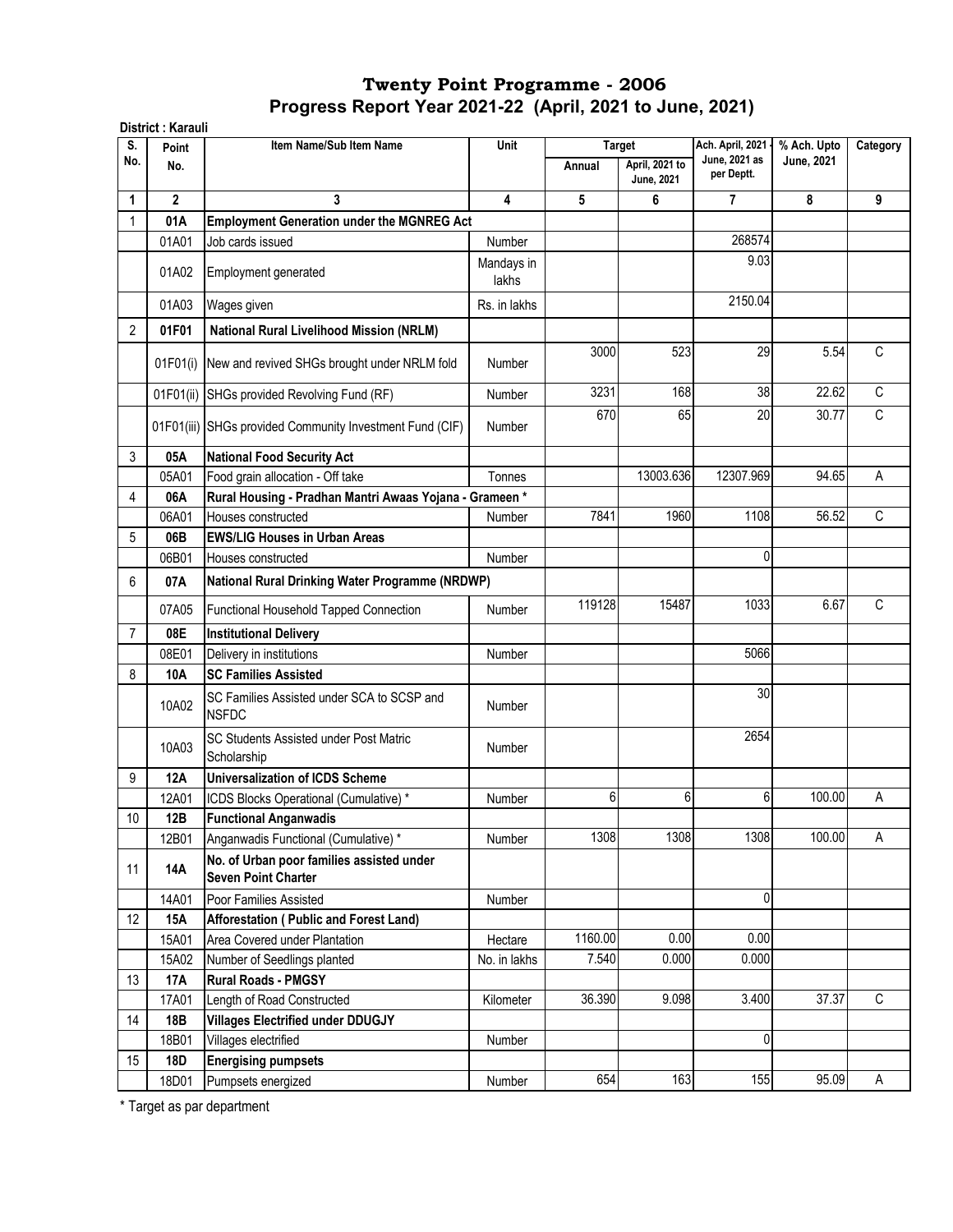|                 | District: Kota |                                                                         |                     |         |                                     |                                   |             |                |
|-----------------|----------------|-------------------------------------------------------------------------|---------------------|---------|-------------------------------------|-----------------------------------|-------------|----------------|
| S.              | Point          | Item Name/Sub Item Name                                                 | Unit                |         | <b>Target</b>                       | Ach. April, 2021<br>June, 2021 as | % Ach. Upto | Category       |
| No.             | No.            |                                                                         |                     | Annual  | April, 2021 to<br><b>June, 2021</b> | per Deptt.                        | June, 2021  |                |
| 1               | $\mathbf{2}$   | 3                                                                       | 4                   | 5       | 6                                   | 7                                 | 8           | 9              |
|                 | 01A            | <b>Employment Generation under the MGNREG Act</b>                       |                     |         |                                     |                                   |             |                |
|                 | 01A01          | Job cards issued                                                        | Number              |         |                                     | 176440                            |             |                |
|                 | 01A02          | Employment generated                                                    | Mandays in<br>lakhs |         |                                     | 7.59                              |             |                |
|                 | 01A03          | Wages given                                                             | Rs. in lakhs        |         |                                     | 1218.61                           |             |                |
| $\overline{2}$  | 01F01          | <b>National Rural Livelihood Mission (NRLM)</b>                         |                     |         |                                     |                                   |             |                |
|                 |                |                                                                         |                     | 195     | 44                                  | 3                                 | 6.82        | C              |
|                 | 01F01(i)       | New and revived SHGs brought under NRLM fold                            | <b>Number</b>       |         |                                     |                                   |             |                |
|                 | 01F01(ii)      | SHGs provided Revolving Fund (RF)                                       | Number              | 110     | 28                                  | 21                                | 75.00       | C              |
|                 |                | 01F01(iii) SHGs provided Community Investment Fund (CIF)                | <b>Number</b>       | 44      | 14                                  | 10                                | 71.43       | С              |
| 3               | 05A            | <b>National Food Security Act</b>                                       |                     |         |                                     |                                   |             |                |
|                 | 05A01          | Food grain allocation - Off take                                        | Tonnes              |         | 13706.860                           | 13359.905                         | 97.47       | A              |
| 4               | 06A            | Rural Housing - Pradhan Mantri Awaas Yojana - Grameen *                 |                     |         |                                     |                                   |             |                |
|                 | 06A01          | Houses constructed                                                      | Number              | 8485    | 2121                                | 192                               | 9.05        | $\overline{C}$ |
| 5               | 06B            | <b>EWS/LIG Houses in Urban Areas</b>                                    |                     |         |                                     |                                   |             |                |
|                 | 06B01          | Houses constructed                                                      | Number              |         |                                     | 19                                |             |                |
| 6               | 07A            | National Rural Drinking Water Programme (NRDWP)                         |                     |         |                                     |                                   |             |                |
|                 | 07A05          | Functional Household Tapped Connection                                  | Number              | 26398   | 3432                                | 377                               | 10.98       | С              |
| $\overline{7}$  | 08E            | <b>Institutional Delivery</b>                                           |                     |         |                                     |                                   |             |                |
|                 | 08E01          | Delivery in institutions                                                | <b>Number</b>       |         |                                     | 5490                              |             |                |
| 8               | 10A            | <b>SC Families Assisted</b>                                             |                     |         |                                     |                                   |             |                |
|                 | 10A02          | SC Families Assisted under SCA to SCSP and<br><b>NSFDC</b>              | <b>Number</b>       |         |                                     | 0                                 |             |                |
|                 | 10A03          | SC Students Assisted under Post Matric<br>Scholarship                   | <b>Number</b>       |         |                                     | 2964                              |             |                |
| 9               | 12A            | <b>Universalization of ICDS Scheme</b>                                  |                     |         |                                     |                                   |             |                |
|                 | 12A01          | ICDS Blocks Operational (Cumulative) *                                  | Number              | 6       | 6                                   | 6                                 | 100.00      | А              |
| 10 <sup>1</sup> | 12B            | <b>Functional Anganwadis</b>                                            |                     |         |                                     |                                   |             |                |
|                 | 12B01          | Anganwadis Functional (Cumulative) *                                    | Number              | 1282    | 1282                                | 1275                              | 99.45       | A              |
| 11              | <b>14A</b>     | No. of Urban poor families assisted under<br><b>Seven Point Charter</b> |                     |         |                                     |                                   |             |                |
|                 | 14A01          | Poor Families Assisted                                                  | Number              |         |                                     | $\mathbf 0$                       |             |                |
| 12              | 15A            | Afforestation (Public and Forest Land)                                  |                     |         |                                     |                                   |             |                |
|                 | 15A01          | Area Covered under Plantation                                           | Hectare             | 1740.00 | 0.00                                | 86.70                             |             |                |
|                 | 15A02          | Number of Seedlings planted                                             | No. in lakhs        | 11.310  | 0.000                               | 3.534                             |             |                |
| 13              | 17A            | <b>Rural Roads - PMGSY</b>                                              |                     |         |                                     |                                   |             |                |
|                 | 17A01          | Length of Road Constructed                                              | Kilometer           | 23.040  | 5.760                               | 0.000                             | 0.00        | D              |
| 14              | 18B            | <b>Villages Electrified under DDUGJY</b>                                |                     |         |                                     |                                   |             |                |
|                 | 18B01          | Villages electrified                                                    | Number              | 0       |                                     | 0                                 |             |                |
| 15              | <b>18D</b>     | <b>Energising pumpsets</b>                                              |                     |         |                                     |                                   |             |                |
|                 | 18D01          | Pumpsets energized                                                      | Number              | 771     | 192                                 | 413                               | 215.10      | A              |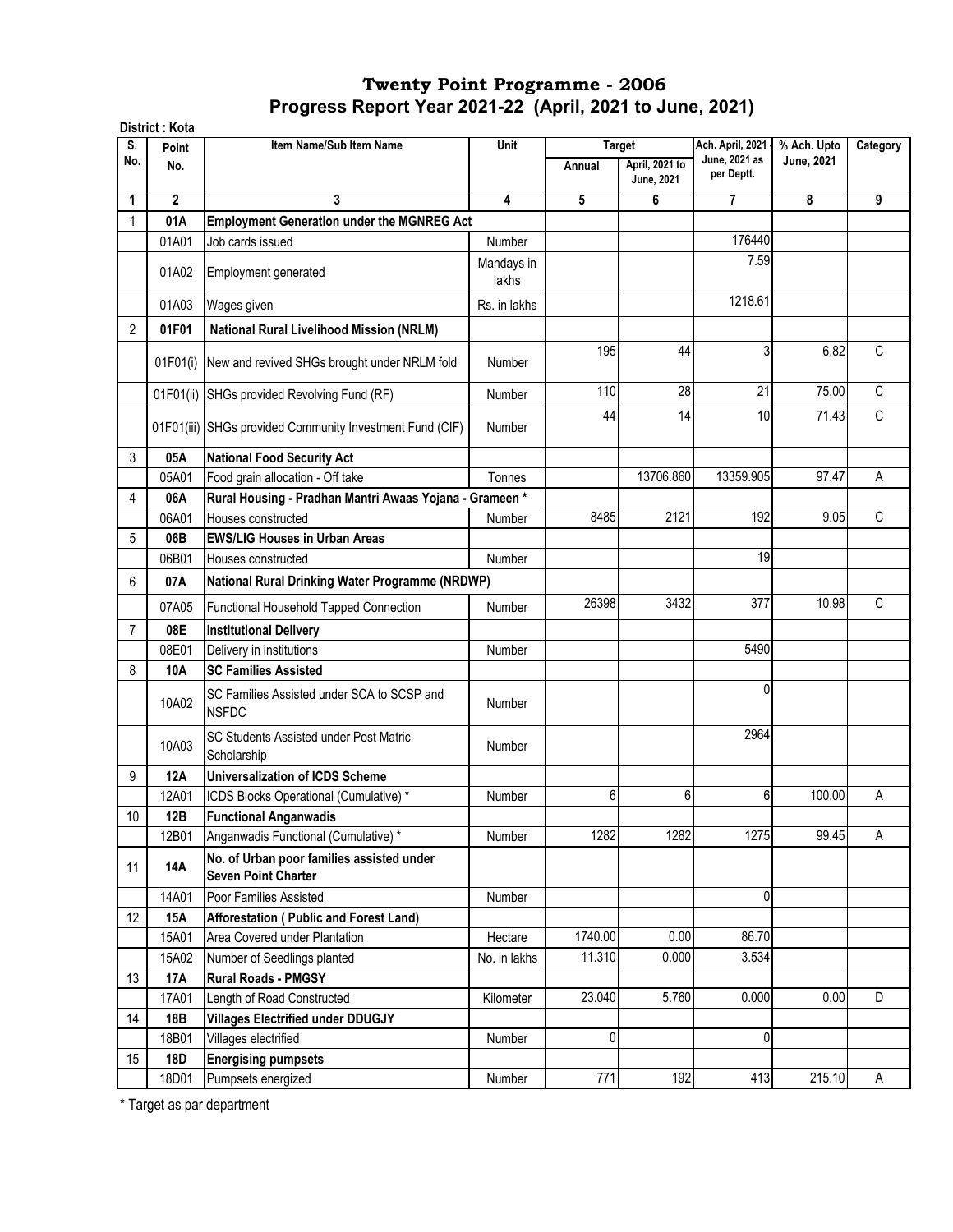|                | District: Nagaur |                                                                         |                         |               |                                     |                             |             |             |
|----------------|------------------|-------------------------------------------------------------------------|-------------------------|---------------|-------------------------------------|-----------------------------|-------------|-------------|
| S.             | Point            | Item Name/Sub Item Name                                                 | Unit                    | <b>Target</b> |                                     | Ach. April, 2021 -          | % Ach. Upto | Category    |
| No.            | No.              |                                                                         |                         | Annual        | April, 2021 to<br><b>June, 2021</b> | June, 2021 as<br>per Deptt. | June, 2021  |             |
| 1              | $\overline{2}$   | 3                                                                       | $\overline{\mathbf{4}}$ | 5             | 6                                   | $\overline{7}$              | 8           | 9           |
| 1              | 01A              | <b>Employment Generation under the MGNREG Act</b>                       |                         |               |                                     |                             |             |             |
|                | 01A01            | Job cards issued                                                        | Number                  |               |                                     | 577460                      |             |             |
|                | 01A02            | Employment generated                                                    | Mandays in lakhs        |               |                                     | 26.68                       |             |             |
|                | 01A03            | Wages given                                                             | Rs. in lakhs            |               |                                     | 6838.78                     |             |             |
| 2              | 01F01            | <b>National Rural Livelihood Mission (NRLM)</b>                         |                         |               |                                     |                             |             |             |
|                |                  | 01F01(i) New and revived SHGs brought under NRLM fold                   | <b>Number</b>           | 3000          | 738                                 | $\mathbf{0}$                | 0.00        | D           |
|                | 01F01(ii)        | SHGs provided Revolving Fund (RF)                                       | Number                  | 2406          | 618                                 | 9                           | 1.46        | $\mathsf C$ |
|                |                  | 01F01(iii) SHGs provided Community Investment Fund (CIF)                | <b>Number</b>           | 670           | 154                                 | 23                          | 14.94       | C           |
| 3              | 05A              | <b>National Food Security Act</b>                                       |                         |               |                                     |                             |             |             |
|                | 05A01            | Food grain allocation - Off take                                        | Tonnes                  |               | 31389.983                           | 31389.982                   | 100.00      | Α           |
| 4              | 06A              | Rural Housing - Pradhan Mantri Awaas Yojana - Grameen*                  |                         |               |                                     |                             |             |             |
|                | 06A01            | Houses constructed                                                      | Number                  | 8304          | 2076                                | 451                         | 21.72       | $\mathsf C$ |
| 5              | 06B              | <b>EWS/LIG Houses in Urban Areas</b>                                    |                         |               |                                     |                             |             |             |
|                | 06B01            | Houses constructed                                                      | Number                  |               |                                     | 1                           |             |             |
| 6              | 07A              | National Rural Drinking Water Programme (NRDWP)                         |                         |               |                                     |                             |             |             |
|                | 07A05            | Functional Household Tapped Connection                                  | <b>Number</b>           | 139568        | 18144                               | 10265                       | 56.58       | C           |
| $\overline{7}$ | 08E              | <b>Institutional Delivery</b>                                           |                         |               |                                     |                             |             |             |
|                | 08E01            | Delivery in institutions                                                | Number                  |               |                                     | 10925                       |             |             |
| 8              | 10A              | <b>SC Families Assisted</b>                                             |                         |               |                                     |                             |             |             |
|                | 10A02            | SC Families Assisted under SCA to SCSP and<br><b>NSFDC</b>              | <b>Number</b>           |               |                                     | 59                          |             |             |
|                | 10A03            | SC Students Assisted under Post Matric<br>Scholarship                   | Number                  |               |                                     | 7165                        |             |             |
| 9              | <b>12A</b>       | <b>Universalization of ICDS Scheme</b>                                  |                         |               |                                     |                             |             |             |
|                | 12A01            | ICDS Blocks Operational (Cumulative) *                                  | Number                  | 13            | 13                                  | 13                          | 100.00      | A           |
| 10             | 12B              | <b>Functional Anganwadis</b>                                            |                         |               |                                     |                             |             |             |
|                | 12B01            | Anganwadis Functional (Cumulative) *                                    | Number                  | 2874          | 2874                                | 2867                        | 99.76       | A           |
| 11             | <b>14A</b>       | No. of Urban poor families assisted under<br><b>Seven Point Charter</b> |                         |               |                                     |                             |             |             |
|                | 14A01            | Poor Families Assisted                                                  | Number                  |               |                                     | 0                           |             |             |
| 12             | <b>15A</b>       | Afforestation (Public and Forest Land)                                  |                         |               |                                     |                             |             |             |
|                | 15A01            | Area Covered under Plantation                                           | Hectare                 | 1200.00       | 0.00                                | 0.00                        |             |             |
|                | 15A02            | Number of Seedlings planted                                             | No. in lakhs            | 7.800         | 0.000                               | 0.000                       |             |             |
| 13             | <b>17A</b>       | <b>Rural Roads - PMGSY</b>                                              |                         |               |                                     |                             |             |             |
|                | 17A01            | Length of Road Constructed                                              | Kilometer               | 45.580        | 11.395                              | 3.500                       | 30.72       | $\mathbb C$ |
| 14             | 18B              | <b>Villages Electrified under DDUGJY</b>                                |                         |               |                                     |                             |             |             |
|                | 18B01            | Villages electrified                                                    | Number                  | 0             |                                     | 0                           |             |             |
| 15             | 18D              | <b>Energising pumpsets</b>                                              |                         |               |                                     |                             |             |             |
|                | 18D01            | Pumpsets energized                                                      | Number                  | 181           | 45                                  | 331                         | 735.56      | Α           |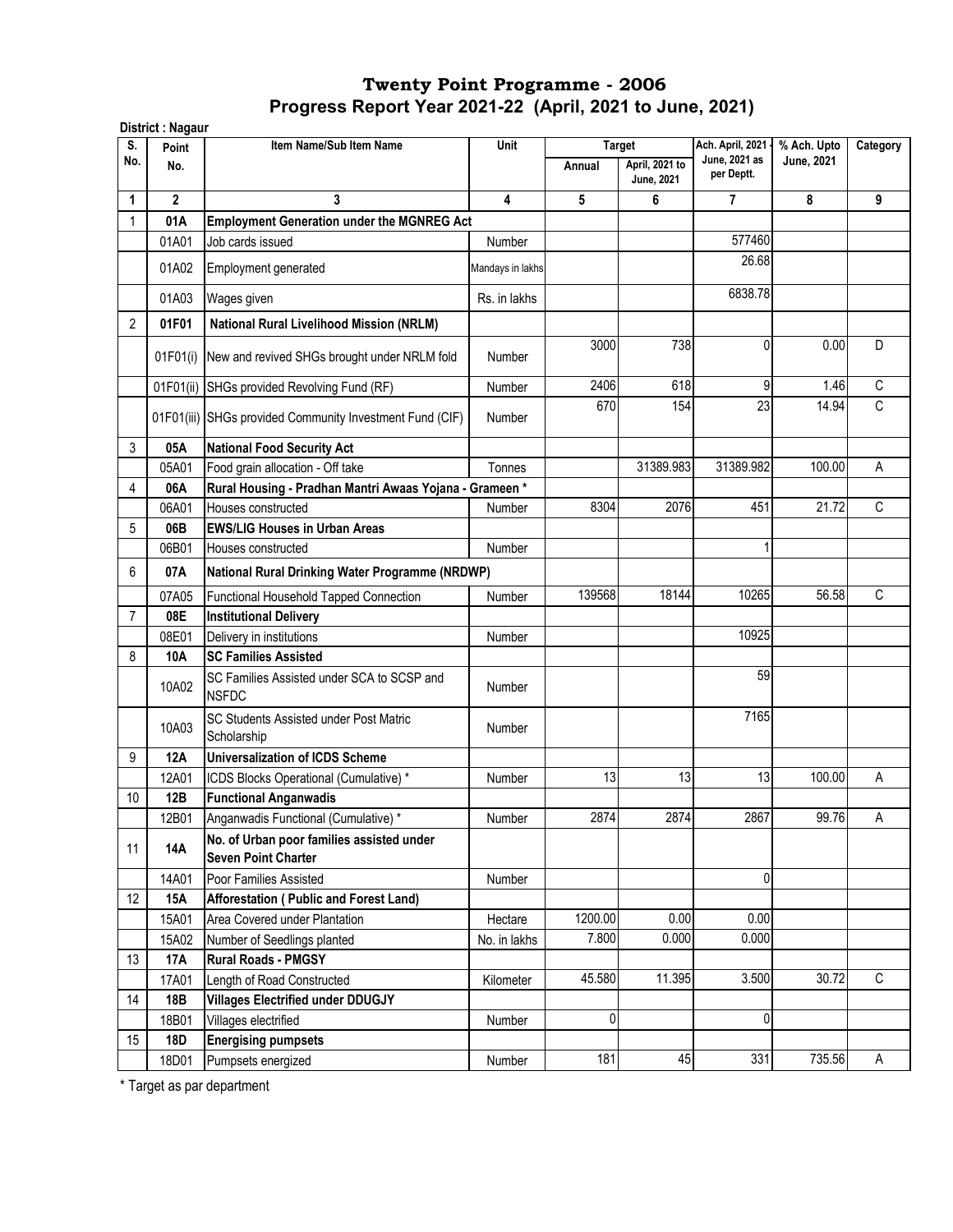|                | District: Pali |                                                                         |                     |         |                                     |                                   |             |              |
|----------------|----------------|-------------------------------------------------------------------------|---------------------|---------|-------------------------------------|-----------------------------------|-------------|--------------|
| S.             | Point          | Item Name/Sub Item Name                                                 | Unit                |         | <b>Target</b>                       | Ach. April, 2021<br>June, 2021 as | % Ach. Upto | Category     |
| No.            | No.            |                                                                         |                     | Annual  | April, 2021 to<br><b>June, 2021</b> | per Deptt.                        | June, 2021  |              |
| 1              | $\overline{2}$ | 3                                                                       | 4                   | 5       | 6                                   | 7                                 | 8           | 9            |
|                | 01A            | <b>Employment Generation under the MGNREG Act</b>                       |                     |         |                                     |                                   |             |              |
|                | 01A01          | Job cards issued                                                        | <b>Number</b>       |         |                                     | 386425                            |             |              |
|                | 01A02          | Employment generated                                                    | Mandays in<br>lakhs |         |                                     | 17.36                             |             |              |
|                | 01A03          | Wages given                                                             | Rs. in lakhs        |         |                                     | 3303.91                           |             |              |
| 2              | 01F01          | <b>National Rural Livelihood Mission (NRLM)</b>                         |                     |         |                                     |                                   |             |              |
|                |                | 01F01(i) New and revived SHGs brought under NRLM fold                   | <b>Number</b>       | 2802    | 396                                 | 14                                | 3.54        | $\mathsf{C}$ |
|                | 01F01(ii)      | SHGs provided Revolving Fund (RF)                                       | Number              | 1934    | 304                                 | 121                               | 39.80       | $\mathsf C$  |
|                |                | 01F01(iii) SHGs provided Community Investment Fund (CIF)                | <b>Number</b>       | 630     | 145                                 | 14                                | 9.66        | $\mathsf C$  |
| 3              | 05A            | <b>National Food Security Act</b>                                       |                     |         |                                     |                                   |             |              |
|                | 05A01          | Food grain allocation - Off take                                        | Tonnes              |         | 19143.769                           | 19139.831                         | 99.98       | Α            |
| 4              | 06A            | Rural Housing - Pradhan Mantri Awaas Yojana - Grameen*                  |                     |         |                                     |                                   |             |              |
|                | 06A01          | Houses constructed                                                      | Number              | 6816    | 1704                                | 470                               | 27.58       | C            |
| 5              | 06B            | <b>EWS/LIG Houses in Urban Areas</b>                                    |                     |         |                                     |                                   |             |              |
|                | 06B01          | Houses constructed                                                      | Number              |         |                                     | 18                                |             |              |
| 6              | 07A            | National Rural Drinking Water Programme (NRDWP)                         |                     |         |                                     |                                   |             |              |
|                | 07A05          | Functional Household Tapped Connection                                  | <b>Number</b>       | 108558  | 14113                               | 659                               | 4.67        | C            |
| $\overline{7}$ | 08E            | <b>Institutional Delivery</b>                                           |                     |         |                                     |                                   |             |              |
|                | 08E01          | Delivery in institutions                                                | Number              |         |                                     | 7499                              |             |              |
| 8              | 10A            | <b>SC Families Assisted</b>                                             |                     |         |                                     |                                   |             |              |
|                | 10A02          | SC Families Assisted under SCA to SCSP and<br><b>NSFDC</b>              | <b>Number</b>       |         |                                     | $\Omega$                          |             |              |
|                | 10A03          | <b>SC Students Assisted under Post Matric</b><br>Scholarship            | <b>Number</b>       |         |                                     | 2066                              |             |              |
| 9              | <b>12A</b>     | <b>Universalization of ICDS Scheme</b>                                  |                     |         |                                     |                                   |             |              |
|                | 12A01          | ICDS Blocks Operational (Cumulative) *                                  | Number              | 10      | 10                                  | 10                                | 100.00      | Α            |
| 10             | 12B            | <b>Functional Anganwadis</b>                                            |                     |         |                                     |                                   |             |              |
|                | 12B01          | Anganwadis Functional (Cumulative) *                                    | Number              | 1837    | 1837                                | 1835                              | 99.89       | Α            |
| 11             | 14A            | No. of Urban poor families assisted under<br><b>Seven Point Charter</b> |                     |         |                                     |                                   |             |              |
|                | 14A01          | Poor Families Assisted                                                  | Number              |         |                                     | 1830                              |             |              |
| 12             | <b>15A</b>     | Afforestation (Public and Forest Land)                                  |                     |         |                                     |                                   |             |              |
|                | 15A01          | Area Covered under Plantation                                           | Hectare             | 930.00  | 0.00                                | 0.00                              |             |              |
|                | 15A02          | Number of Seedlings planted                                             | No. in lakhs        | 6.050   | 0.000                               | 0.000                             |             |              |
| 13             | <b>17A</b>     | <b>Rural Roads - PMGSY</b>                                              |                     |         |                                     |                                   |             |              |
|                | 17A01          | Length of Road Constructed                                              | Kilometer           | 104.420 | 26.105                              | 70.050                            | 268.34      | A            |
| 14             | 18B            | <b>Villages Electrified under DDUGJY</b>                                |                     |         |                                     |                                   |             |              |
|                | 18B01          | Villages electrified                                                    | Number              |         |                                     | $\pmb{0}$                         |             |              |
| 15             | 18D            | <b>Energising pumpsets</b>                                              |                     |         |                                     |                                   |             |              |
|                | 18D01          | Pumpsets energized                                                      | Number              | 873     | 218                                 | 270                               | 123.85      | Α            |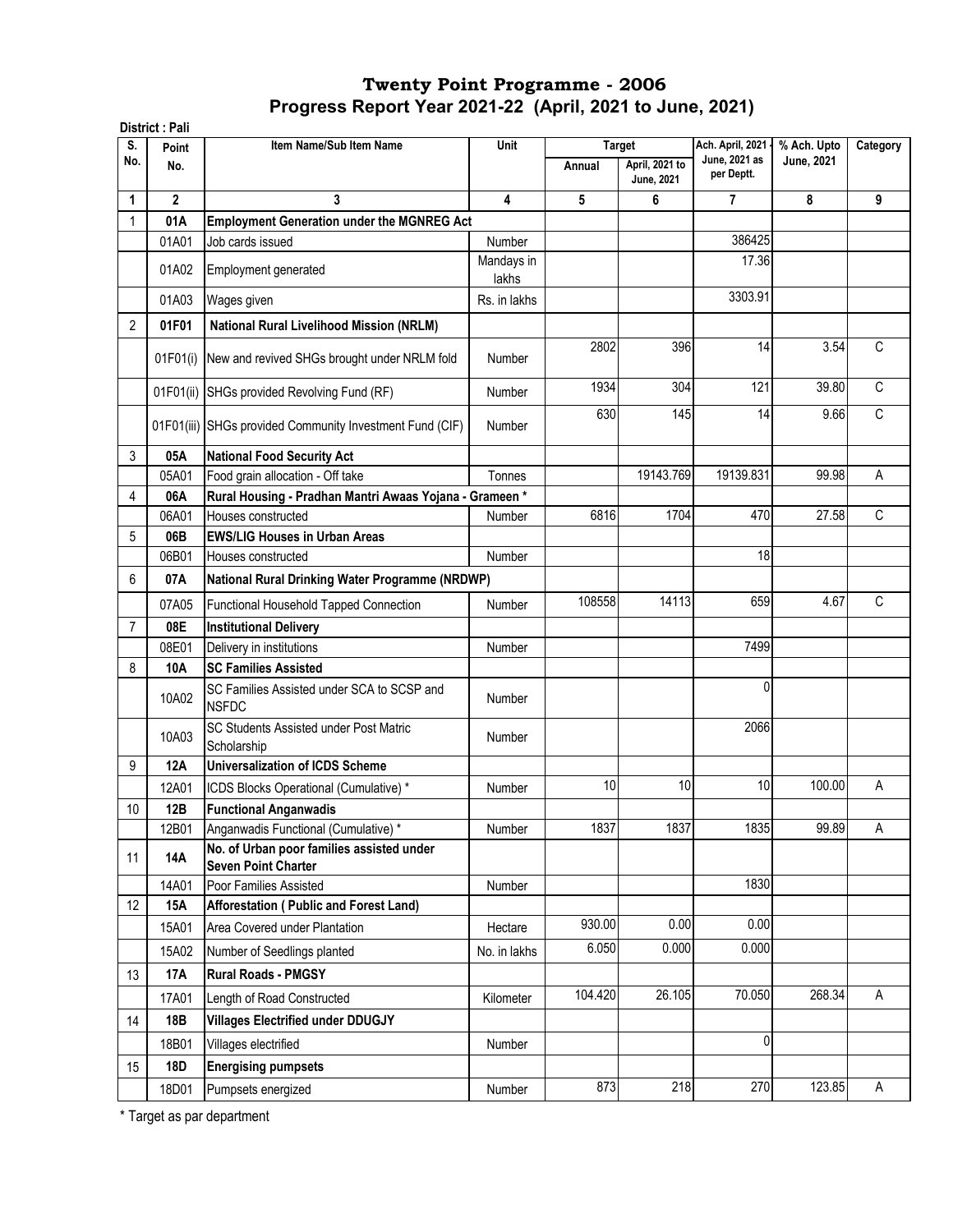| S.             | Point        | Item Name/Sub Item Name                                                 | Unit                | <b>Target</b> |                                     | Ach. April, 2021 -          | % Ach. Upto | Category     |
|----------------|--------------|-------------------------------------------------------------------------|---------------------|---------------|-------------------------------------|-----------------------------|-------------|--------------|
| No.            | No.          |                                                                         |                     | Annual        | April, 2021 to<br><b>June, 2021</b> | June, 2021 as<br>per Deptt. | June, 2021  |              |
| 1              | $\mathbf{2}$ | 3                                                                       | $\overline{4}$      | 5             | 6                                   | 7                           | 8           | 9            |
| 1              | 01A          | <b>Employment Generation under the MGNREG Act</b>                       |                     |               |                                     |                             |             |              |
|                | 01A01        | Job cards issued                                                        | Number              |               |                                     | 253086                      |             |              |
|                | 01A02        | Employment generated                                                    | Mandays in<br>lakhs |               |                                     | 15.07                       |             |              |
|                | 01A03        | Wages given                                                             | Rs. in lakhs        |               |                                     | 3334.54                     |             |              |
| $\overline{2}$ | 01F01        | National Rural Livelihood Mission (NRLM)                                |                     |               |                                     |                             |             |              |
|                | 01F01(i)     | New and revived SHGs brought under NRLM fold                            | <b>Number</b>       | 990           | 270                                 | 59                          | 21.85       | C            |
|                | 01F01(ii)    | SHGs provided Revolving Fund (RF)                                       | <b>Number</b>       | 1075          | 235                                 | 80                          | 34.04       | $\mathsf{C}$ |
|                |              | 01F01(iii) SHGs provided Community Investment Fund (CIF)                | Number              | 220           | 22                                  | 40                          | 181.82      | A            |
| 3              | 05A          | <b>National Food Security Act</b>                                       |                     |               |                                     |                             |             |              |
|                | 05A01        | Food grain allocation - Off take                                        | Tonnes              |               | 13236.131                           | 12953.441                   | 97.86       | Α            |
| 4              | 06A          | Rural Housing - Pradhan Mantri Awaas Yojana - Grameen *                 |                     |               |                                     |                             |             |              |
|                | 06A01        | Houses constructed                                                      | Number              | 5970          | 1493                                | 125                         | 8.38        | C            |
| 5              | 06B          | <b>EWS/LIG Houses in Urban Areas</b>                                    |                     |               |                                     |                             |             |              |
|                | 06B01        | Houses constructed                                                      | Number              |               |                                     | 3                           |             |              |
| 6              | 07A          | National Rural Drinking Water Programme (NRDWP)                         |                     |               |                                     |                             |             |              |
|                | 07A05        | Functional Household Tapped Connection                                  | <b>Number</b>       | 40893         | 5316                                | 5076                        | 95.49       | A            |
| 7              | 08E          | <b>Institutional Delivery</b>                                           |                     |               |                                     |                             |             |              |
|                | 08E01        | Delivery in institutions                                                | Number              |               |                                     | 4200                        |             |              |
| 8              | 10A          | <b>SC Families Assisted</b>                                             |                     |               |                                     |                             |             |              |
|                | 10A02        | SC Families Assisted under SCA to SCSP and<br><b>NSFDC</b>              | Number              |               |                                     | $\mathbf{0}$                |             |              |
|                | 10A03        | SC Students Assisted under Post Matric<br>Scholarship                   | Number              |               |                                     | 482                         |             |              |
| 9              | <b>12A</b>   | <b>Universalization of ICDS Scheme</b>                                  |                     |               |                                     |                             |             |              |
|                | 12A01        | ICDS Blocks Operational (Cumulative) *                                  | Number              | 7             | 7                                   | 7                           | 100.00      | А            |
| 10             | 12B          | <b>Functional Anganwadis</b>                                            |                     |               |                                     |                             |             |              |
|                | 12B01        | Anganwadis Functional (Cumulative) *                                    | Number              | 1167          | 1167                                | 1167                        | 100.00      | А            |
| 11             | <b>14A</b>   | No. of Urban poor families assisted under<br><b>Seven Point Charter</b> |                     |               |                                     |                             |             |              |
|                | 14A01        | Poor Families Assisted                                                  | Number              |               |                                     | 0                           |             |              |
| 12             | 15A          | Afforestation (Public and Forest Land)                                  |                     |               |                                     |                             |             |              |
|                | 15A01        | Area Covered under Plantation                                           | Hectare             | 1710.00       | 0.00                                | 91.00                       |             |              |
|                | 15A02        | Number of Seedlings planted                                             | No. in lakhs        | 11.110        | 0.000                               | 0.180                       |             |              |
| 13             | 17A          | <b>Rural Roads - PMGSY</b>                                              |                     |               |                                     |                             |             |              |
|                | 17A01        | Length of Road Constructed                                              | Kilometer           | 95.010        | 23.750                              | 0.000                       | 0.00        | D            |
| 14             | 18B          | <b>Villages Electrified under DDUGJY</b>                                |                     |               |                                     |                             |             |              |
|                | 18B01        | Villages electrified                                                    | Number              |               |                                     | 0                           |             |              |
| 15             | <b>18D</b>   | <b>Energising pumpsets</b>                                              |                     |               |                                     |                             |             |              |
|                | 18D01        | Pumpsets energized                                                      | Number              | 408           | 102                                 | 423                         | 414.71      | A            |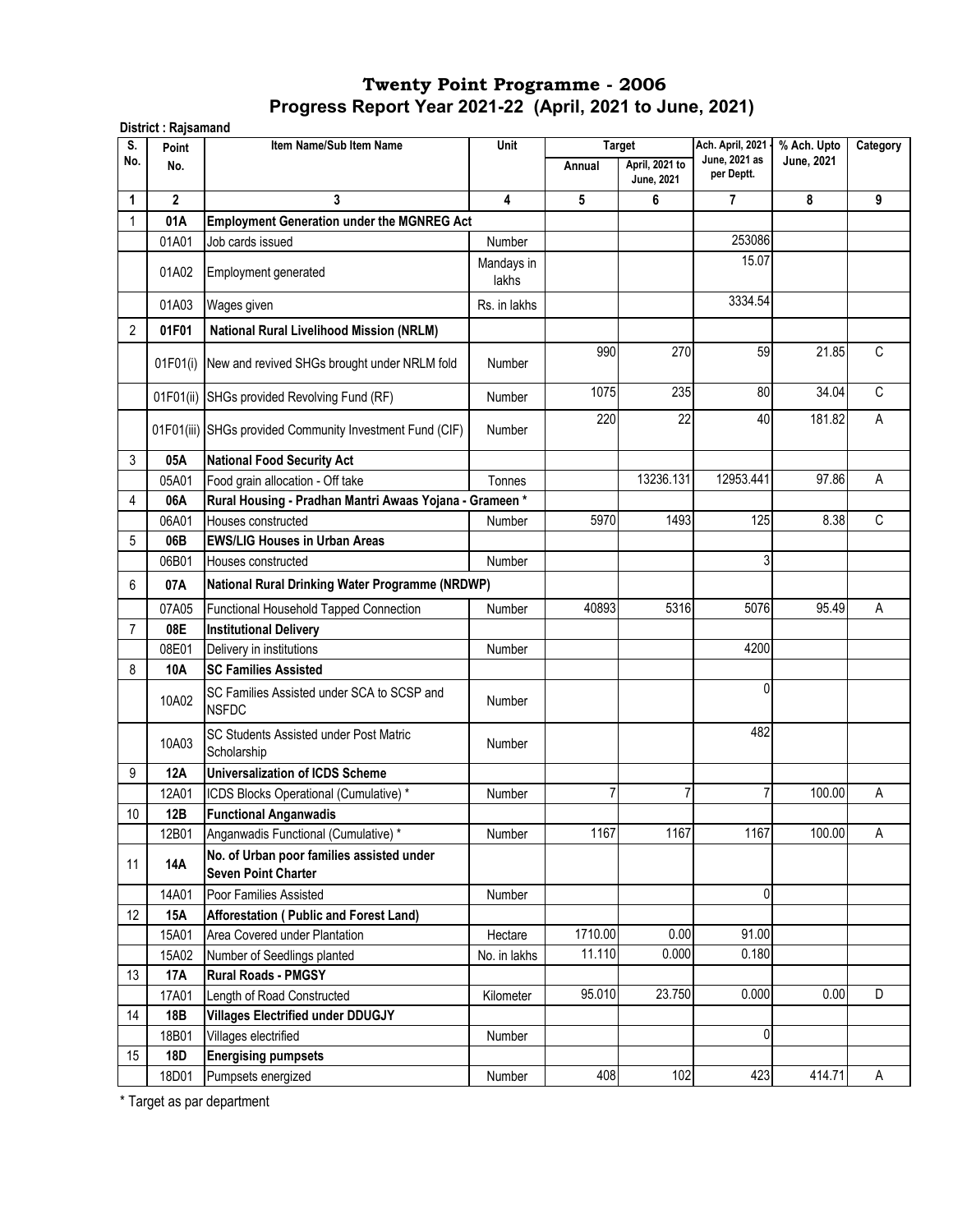| S.  | Point          | District : Sawai Madhopur<br>Item Name/Sub Item Name                    | Unit                |         | <b>Target</b>                       | Ach. April, 2021 -          | % Ach. Upto | Category       |
|-----|----------------|-------------------------------------------------------------------------|---------------------|---------|-------------------------------------|-----------------------------|-------------|----------------|
| No. | No.            |                                                                         |                     | Annual  | April, 2021 to<br><b>June, 2021</b> | June, 2021 as<br>per Deptt. | June, 2021  |                |
| 1   | $\overline{2}$ | 3                                                                       | $\overline{4}$      | 5       | 6                                   | $\overline{7}$              | 8           | 9              |
| 1   | 01A            | <b>Employment Generation under the MGNREG Act</b>                       |                     |         |                                     |                             |             |                |
|     | 01A01          | Job cards issued                                                        | Number              |         |                                     | 254270                      |             |                |
|     | 01A02          | Employment generated                                                    | Mandays in<br>lakhs |         |                                     | 8.09                        |             |                |
|     | 01A03          | Wages given                                                             | Rs. in lakhs        |         |                                     | 1551.68                     |             |                |
| 2   | 01F01          | <b>National Rural Livelihood Mission (NRLM)</b>                         |                     |         |                                     |                             |             |                |
|     |                | 01F01(i) New and revived SHGs brought under NRLM fold                   | Number              | 2743    | 690                                 | $\overline{2}$              | 0.29        | C              |
|     |                | 01F01(ii) SHGs provided Revolving Fund (RF)                             | Number              | 2617    | 654                                 | 135                         | 20.64       | $\overline{C}$ |
|     |                | 01F01(iii) SHGs provided Community Investment Fund (CIF)                | <b>Number</b>       | 690     | 172                                 | 46                          | 26.74       | C              |
| 3   | 05A            | <b>National Food Security Act</b>                                       |                     |         |                                     |                             |             |                |
|     | 05A01          | Food grain allocation - Off take                                        | Tonnes              |         | 12326.985                           | 11849.227                   | 96.12       | Α              |
| 4   | 06A            | Rural Housing - Pradhan Mantri Awaas Yojana - Grameen *                 |                     |         |                                     |                             |             |                |
|     | 06A01          | Houses constructed                                                      | Number              | 12183   | 3046                                | 234                         | 7.68        | C              |
| 5   | 06B            | <b>EWS/LIG Houses in Urban Areas</b>                                    |                     |         |                                     |                             |             |                |
|     | 06B01          | Houses constructed                                                      | Number              |         |                                     | 0                           |             |                |
| 6   | 07A            | National Rural Drinking Water Programme (NRDWP)                         |                     |         |                                     |                             |             |                |
|     | 07A05          | Functional Household Tapped Connection                                  | Number              | 57722   | 7504                                | 461                         | 6.14        | C              |
| 7   | 08E            | <b>Institutional Delivery</b>                                           |                     |         |                                     |                             |             |                |
|     | 08E01          | Delivery in institutions                                                | <b>Number</b>       |         |                                     | 6249                        |             |                |
| 8   | 10A            | <b>SC Families Assisted</b>                                             |                     |         |                                     |                             |             |                |
|     | 10A02          | SC Families Assisted under SCA to SCSP and<br><b>NSFDC</b>              | <b>Number</b>       |         |                                     | 0                           |             |                |
|     | 10A03          | SC Students Assisted under Post Matric<br>Scholarship                   | <b>Number</b>       |         |                                     | 556                         |             |                |
| 9   | 12A            | <b>Universalization of ICDS Scheme</b>                                  |                     |         |                                     |                             |             |                |
|     | 12A01          | ICDS Blocks Operational (Cumulative) *                                  | Number              | 6       | 6                                   | 6                           | 100.00      | A              |
| 10  | 12B            | <b>Functional Anganwadis</b>                                            |                     |         |                                     |                             |             |                |
|     | 12B01          | Anganwadis Functional (Cumulative) *                                    | Number              | 1120    | 1120                                | 1108                        | 98.93       | Α              |
| 11  | 14A            | No. of Urban poor families assisted under<br><b>Seven Point Charter</b> |                     |         |                                     |                             |             |                |
|     | 14A01          | Poor Families Assisted                                                  | Number              |         |                                     | 340                         |             |                |
| 12  | 15A            | Afforestation (Public and Forest Land)                                  |                     |         |                                     |                             |             |                |
|     | 15A01          | Area Covered under Plantation                                           | Hectare             | 2040.00 | 0.00                                | 0.00                        |             |                |
|     | 15A02          | Number of Seedlings planted                                             | No. in lakhs        | 13.260  | 0.000                               | 0.000                       |             |                |
| 13  | <b>17A</b>     | <b>Rural Roads - PMGSY</b>                                              |                     |         |                                     |                             |             |                |
|     | 17A01          | Length of Road Constructed                                              | Kilometer           | 65.410  | 16.350                              | 0.000                       | 0.00        | D              |
| 14  | 18B            | <b>Villages Electrified under DDUGJY</b>                                |                     |         |                                     |                             |             |                |
|     | 18B01          | Villages electrified                                                    | Number              |         |                                     | 0                           |             |                |
| 15  | 18D            | <b>Energising pumpsets</b>                                              |                     |         |                                     |                             |             |                |
|     | 18D01          | Pumpsets energized                                                      | Number              | 988     | 247                                 | 552                         | 223.48      | Α              |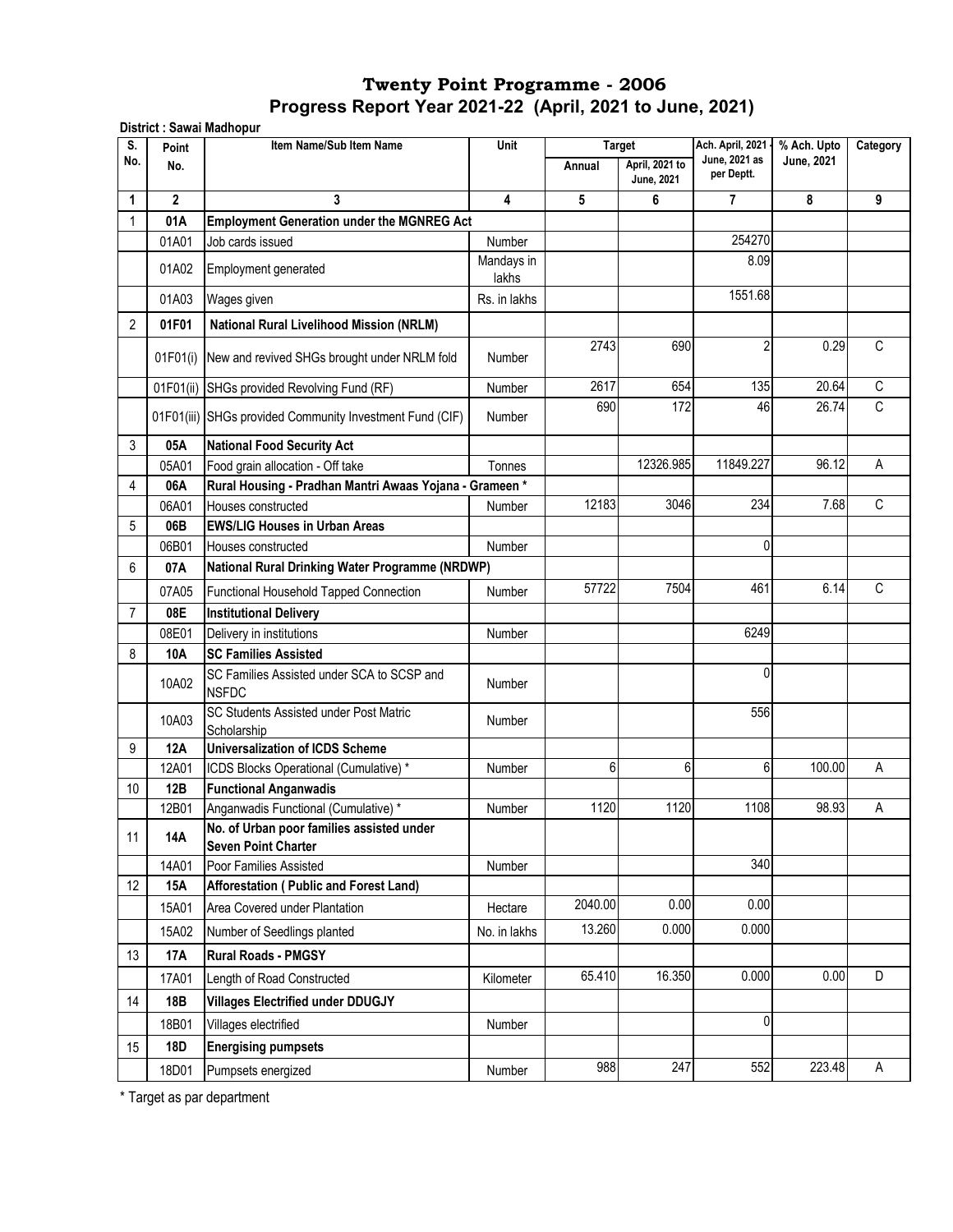|                | District: Sikar |                                                                         |                     |                         |                                     |                                                 |                           |             |
|----------------|-----------------|-------------------------------------------------------------------------|---------------------|-------------------------|-------------------------------------|-------------------------------------------------|---------------------------|-------------|
| S.<br>No.      | Point<br>No.    | Item Name/Sub Item Name                                                 | Unit                | <b>Target</b><br>Annual | April, 2021 to<br><b>June, 2021</b> | Ach. April, 2021<br>June, 2021 as<br>per Deptt. | % Ach. Upto<br>June, 2021 | Category    |
| 1              | $\overline{2}$  | 3                                                                       | 4                   | 5                       | 6                                   | 7                                               | 8                         | 9           |
|                | 01A             | <b>Employment Generation under the MGNREG Act</b>                       |                     |                         |                                     |                                                 |                           |             |
|                | 01A01           | Job cards issued                                                        | Number              |                         |                                     | 300524                                          |                           |             |
|                | 01A02           | Employment generated                                                    | Mandays in<br>lakhs |                         |                                     | 4.09                                            |                           |             |
|                | 01A03           | Wages given                                                             | Rs. in lakhs        |                         |                                     | 974.57                                          |                           |             |
| 2              | 01F01           | <b>National Rural Livelihood Mission (NRLM)</b>                         |                     |                         |                                     |                                                 |                           |             |
|                | 01F01(i)        | New and revived SHGs brought under NRLM fold                            | <b>Number</b>       | 1157                    | 287                                 | 1                                               | 0.35                      | C           |
|                | 01F01(ii)       | SHGs provided Revolving Fund (RF)                                       | Number              | 1554                    | 389                                 | 197                                             | 50.64                     | $\mathsf C$ |
|                |                 | 01F01(iii) SHGs provided Community Investment Fund (CIF)                | Number              | 488                     | 142                                 | 96                                              | 67.61                     | C           |
| 3              | 05A             | <b>National Food Security Act</b>                                       |                     |                         |                                     |                                                 |                           |             |
|                | 05A01           | Food grain allocation - Off take                                        | Tonnes              |                         | 24064.259                           | 23948.248                                       | 99.52                     | A           |
| 4              | 06A             | Rural Housing - Pradhan Mantri Awaas Yojana - Grameen*                  |                     |                         |                                     |                                                 |                           |             |
|                | 06A01           | Houses constructed                                                      | Number              | 823                     | 206                                 | 8                                               | 3.89                      | C           |
| 5              | 06B             | <b>EWS/LIG Houses in Urban Areas</b>                                    |                     |                         |                                     |                                                 |                           |             |
|                | 06B01           | Houses constructed                                                      | Number              |                         |                                     | 51                                              |                           |             |
| 6              | 07A             | National Rural Drinking Water Programme (NRDWP)                         |                     |                         |                                     |                                                 |                           |             |
|                | 07A05           | Functional Household Tapped Connection                                  | Number              | 85037                   | 11055                               | 2012                                            | 18.20                     | C           |
| $\overline{7}$ | 08E             | <b>Institutional Delivery</b>                                           |                     |                         |                                     |                                                 |                           |             |
|                | 08E01           | Delivery in institutions                                                | Number              |                         |                                     | 8315                                            |                           |             |
| 8              | 10A             | <b>SC Families Assisted</b>                                             |                     |                         |                                     |                                                 |                           |             |
|                | 10A02           | SC Families Assisted under SCA to SCSP and<br><b>NSFDC</b>              | Number              |                         |                                     | 62                                              |                           |             |
|                | 10A03           | SC Students Assisted under Post Matric<br>Scholarship                   | <b>Number</b>       |                         |                                     | 6019                                            |                           |             |
| 9              | <b>12A</b>      | <b>Universalization of ICDS Scheme</b>                                  |                     |                         |                                     |                                                 |                           |             |
|                | 12A01           | ICDS Blocks Operational (Cumulative) *                                  | Number              | 9                       | 9                                   | 9                                               | 100.00                    | Α           |
| 10             | 12B             | <b>Functional Anganwadis</b>                                            |                     |                         |                                     |                                                 |                           |             |
|                | 12B01           | Anganwadis Functional (Cumulative) *                                    | Number              | 2143                    | 2143                                | 2141                                            | 99.91                     | A           |
| 11             | 14A             | No. of Urban poor families assisted under<br><b>Seven Point Charter</b> |                     |                         |                                     |                                                 |                           |             |
|                | 14A01           | Poor Families Assisted                                                  | Number              |                         |                                     | 0                                               |                           |             |
| 12             | 15A             | Afforestation (Public and Forest Land)                                  |                     | 1940.00                 | 0.00                                | 0.000                                           |                           |             |
|                | 15A01           | Area Covered under Plantation                                           | Hectare             |                         |                                     |                                                 |                           |             |
|                | 15A02           | Number of Seedlings planted                                             | No. in lakhs        | 12.610                  | 0.000                               | 0.000                                           |                           |             |
| 13             | 17A             | <b>Rural Roads - PMGSY</b>                                              |                     |                         |                                     |                                                 |                           |             |
|                | 17A01           | Length of Road Constructed                                              | Kilometer           | 104.400                 | 26.100                              | 21.250                                          | 81.42                     | $\sf B$     |
| 14             | 18B             | <b>Villages Electrified under DDUGJY</b>                                |                     |                         |                                     |                                                 |                           |             |
|                | 18B01           | Villages electrified                                                    | Number              |                         |                                     | 0                                               |                           |             |
| 15             | 18D             | <b>Energising pumpsets</b>                                              |                     |                         |                                     |                                                 |                           |             |
|                | 18D01           | Pumpsets energized                                                      | Number              | 1026                    | 256                                 | 813                                             | 317.58                    | A           |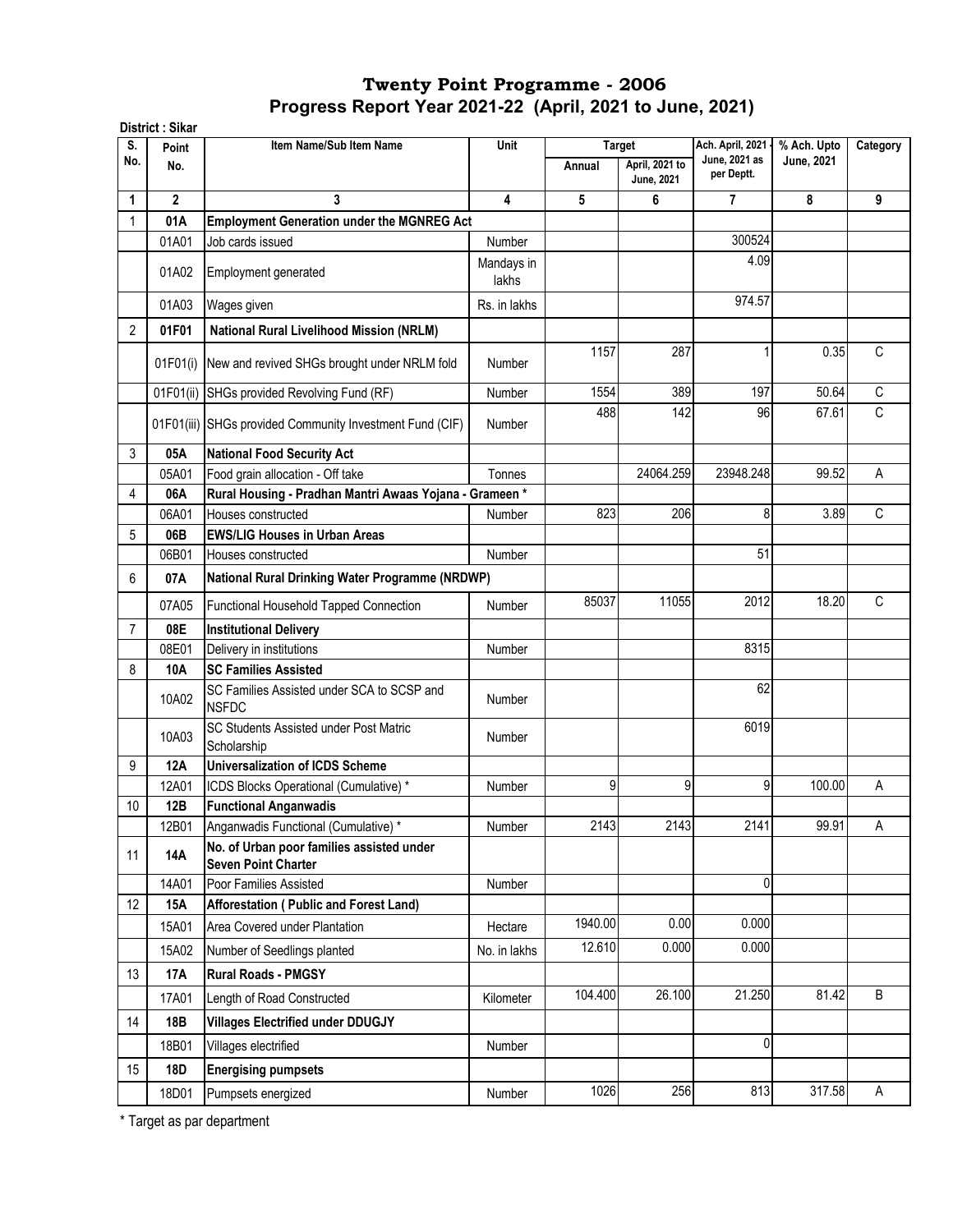|                | District: Sirohi |                                                                         |                     |        |                                                      |                                                 |                           |          |
|----------------|------------------|-------------------------------------------------------------------------|---------------------|--------|------------------------------------------------------|-------------------------------------------------|---------------------------|----------|
| S.<br>No.      | Point<br>No.     | Item Name/Sub Item Name                                                 | Unit                | Annual | <b>Target</b><br>April, 2021 to<br><b>June, 2021</b> | Ach. April, 2021<br>June, 2021 as<br>per Deptt. | % Ach. Upto<br>June, 2021 | Category |
| 1              | $\overline{2}$   | 3                                                                       | 4                   | 5      | 6                                                    | 7                                               | 8                         | 9        |
|                | 01A              | <b>Employment Generation under the MGNREG Act</b>                       |                     |        |                                                      |                                                 |                           |          |
|                | 01A01            | Job cards issued                                                        | Number              |        |                                                      | 192191                                          |                           |          |
|                | 01A02            | Employment generated                                                    | Mandays in<br>lakhs |        |                                                      | 11.19                                           |                           |          |
|                | 01A03            | Wages given                                                             | Rs. in lakhs        |        |                                                      | 2417.03                                         |                           |          |
| 2              | 01F01            | <b>National Rural Livelihood Mission (NRLM)</b>                         |                     |        |                                                      |                                                 |                           |          |
|                | 01F01(i)         | New and revived SHGs brought under NRLM fold                            | <b>Number</b>       | 1552   | 183                                                  | 0                                               | 0.00                      | D        |
|                |                  | 01F01(ii) SHGs provided Revolving Fund (RF)                             | Number              | 1467   | 201                                                  | 52                                              | 25.87                     | C        |
|                |                  | 01F01(iii) SHGs provided Community Investment Fund (CIF)                | Number              | 466    | 28                                                   | 7                                               | 25.00                     | C        |
| 3              | 05A              | <b>National Food Security Act</b>                                       |                     |        |                                                      |                                                 |                           |          |
|                | 05A01            | Food grain allocation - Off take                                        | Tonnes              |        | 11047.321                                            | 10233.740                                       | 92.64                     | A        |
| 4              | 06A              | Rural Housing - Pradhan Mantri Awaas Yojana - Grameen *                 |                     |        |                                                      |                                                 |                           |          |
|                | 06A01            | Houses constructed                                                      | Number              | 7933   | 1983                                                 | 553                                             | 27.88                     | C        |
| 5              | 06B              | <b>EWS/LIG Houses in Urban Areas</b>                                    |                     |        |                                                      |                                                 |                           |          |
|                | 06B01            | Houses constructed                                                      | Number              |        |                                                      | 1                                               |                           |          |
| 6              | 07A              | <b>National Rural Drinking Water Programme (NRDWP)</b>                  |                     |        |                                                      |                                                 |                           |          |
|                | 07A05            | Functional Household Tapped Connection                                  | Number              | 54332  | 7063                                                 | 198                                             | 2.80                      | C        |
| $\overline{7}$ | 08E              | <b>Institutional Delivery</b>                                           |                     |        |                                                      |                                                 |                           |          |
|                | 08E01            | Delivery in institutions                                                | <b>Number</b>       |        |                                                      | 5109                                            |                           |          |
| 8              | 10A              | <b>SC Families Assisted</b>                                             |                     |        |                                                      |                                                 |                           |          |
|                | 10A02            | SC Families Assisted under SCA to SCSP and<br><b>NSFDC</b>              | Number              |        |                                                      | 13                                              |                           |          |
|                | 10A03            | SC Students Assisted under Post Matric<br>Scholarship                   | <b>Number</b>       |        |                                                      | 585                                             |                           |          |
| 9              | <b>12A</b>       | <b>Universalization of ICDS Scheme</b>                                  |                     |        |                                                      |                                                 |                           |          |
|                | 12A01            | ICDS Blocks Operational (Cumulative) *                                  | Number              | 5      | 5                                                    | 5                                               | 100.00                    | A        |
| 10             | 12B              | <b>Functional Anganwadis</b>                                            |                     |        |                                                      |                                                 |                           |          |
|                | 12B01            | Anganwadis Functional (Cumulative) *                                    | Number              | 876    | 876                                                  | 874                                             | 99.77                     | A        |
| 11             | <b>14A</b>       | No. of Urban poor families assisted under<br><b>Seven Point Charter</b> |                     |        |                                                      |                                                 |                           |          |
|                | 14A01            | Poor Families Assisted                                                  | Number              |        |                                                      | 57                                              |                           |          |
| 12             | 15A              | Afforestation (Public and Forest Land)                                  |                     | 585.00 | 0.00                                                 | 0.00                                            |                           |          |
|                | 15A01            | Area Covered under Plantation                                           | Hectare             |        |                                                      |                                                 |                           |          |
|                | 15A02            | Number of Seedlings planted                                             | No. in lakhs        | 3.800  | 0.000                                                | 0.000                                           |                           |          |
| 13             | 17A              | <b>Rural Roads - PMGSY</b>                                              |                     |        |                                                      |                                                 |                           |          |
|                | 17A01            | Length of Road Constructed                                              | Kilometer           | 24.940 | 6.235                                                | 9.600                                           | 153.97                    | Α        |
| 14             | 18B              | <b>Villages Electrified under DDUGJY</b>                                |                     |        |                                                      |                                                 |                           |          |
|                | 18B01            | Villages electrified                                                    | Number              |        |                                                      | 0                                               |                           |          |
| 15             | <b>18D</b>       | <b>Energising pumpsets</b>                                              |                     |        |                                                      |                                                 |                           |          |
|                | 18D01            | Pumpsets energized                                                      | Number              | 574    | 143                                                  | 261                                             | 182.52                    | Α        |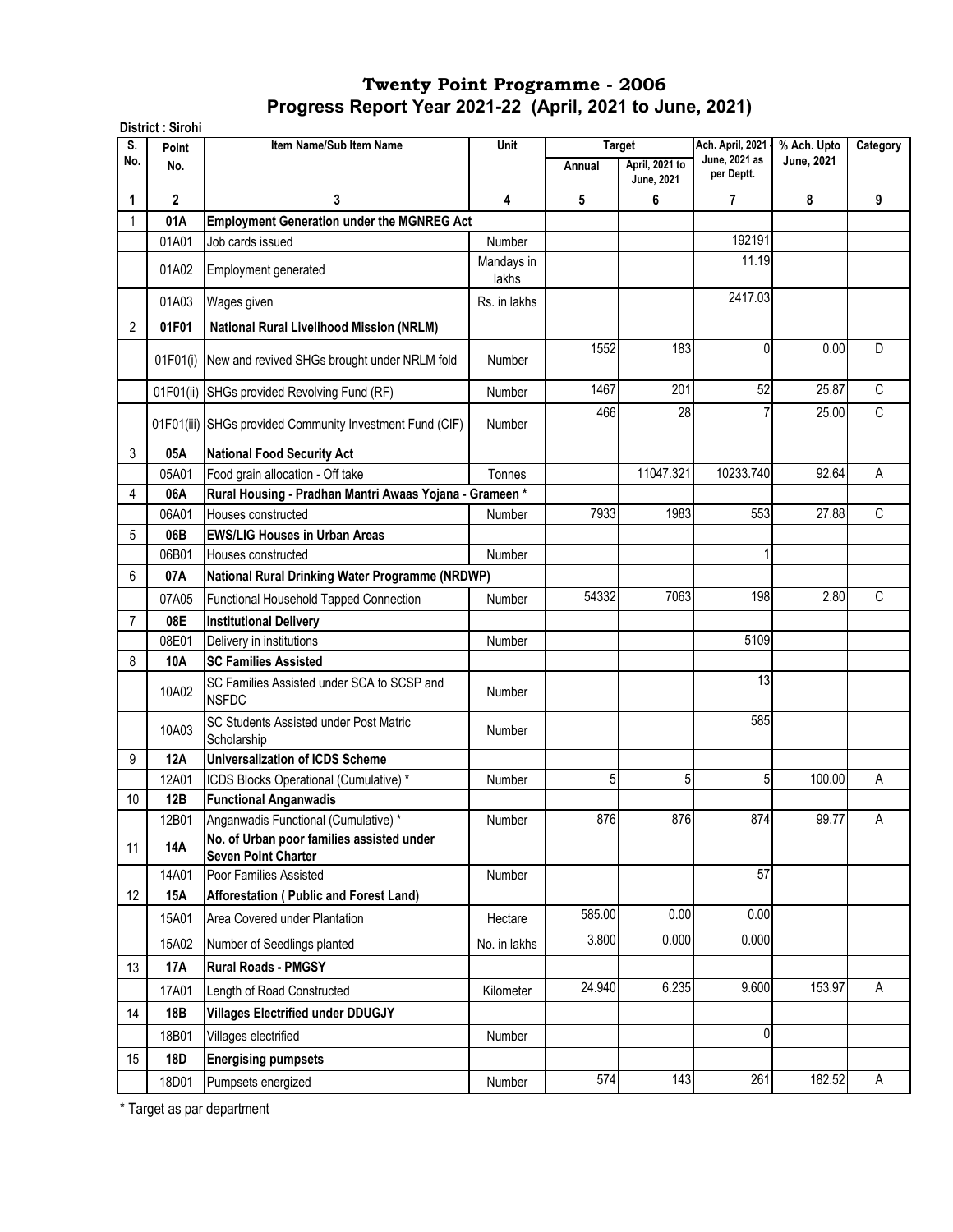|                | <b>District: Tonk</b> |                                                                         |                     |         |                              |                                   |                                  |          |
|----------------|-----------------------|-------------------------------------------------------------------------|---------------------|---------|------------------------------|-----------------------------------|----------------------------------|----------|
| S.<br>No.      | Point                 | Item Name/Sub Item Name                                                 | Unit                |         | <b>Target</b>                | Ach. April, 2021<br>June, 2021 as | % Ach. Upto<br><b>June, 2021</b> | Category |
|                | No.                   |                                                                         |                     | Annual  | April, 2021 to<br>June, 2021 | per Deptt.                        |                                  |          |
| 1              | $\mathbf{2}$          | 3                                                                       | 4                   | 5       | 6                            | $\overline{7}$                    | 8                                | 9        |
|                | 01A                   | <b>Employment Generation under the MGNREG Act</b>                       |                     |         |                              |                                   |                                  |          |
|                | 01A01                 | Job cards issued                                                        | Number              |         |                              | 288316                            |                                  |          |
|                | 01A02                 | Employment generated                                                    | Mandays in<br>lakhs |         |                              | 14.47                             |                                  |          |
|                | 01A03                 | Wages given                                                             | Rs. in lakhs        |         |                              | 2554.26                           |                                  |          |
| $\overline{2}$ | 01F01                 | <b>National Rural Livelihood Mission (NRLM)</b>                         |                     |         |                              |                                   |                                  |          |
|                | 01F01(i)              | New and revived SHGs brought under NRLM fold                            | Number              | 1289    | 314                          | 0                                 | 0.00                             | D        |
|                | 01F01(ii)             | SHGs provided Revolving Fund (RF)                                       | Number              | 1204    | 305                          | 0                                 | 0.00                             | D        |
|                |                       | 01F01(iii) SHGs provided Community Investment Fund (CIF)                | <b>Number</b>       | 290     | 70                           | 36                                | 51.43                            | C        |
| 3              | 05A                   | <b>National Food Security Act</b>                                       |                     |         |                              |                                   |                                  |          |
|                | 05A01                 | Food grain allocation - Off take                                        | Tonnes              |         | 14005.224                    | 13504.657                         | 96.43                            | A        |
| 4              | 06A                   | Rural Housing - Pradhan Mantri Awaas Yojana - Grameen*                  |                     |         |                              |                                   |                                  |          |
|                | 06A01                 | Houses constructed                                                      | Number              | 12344   | 3086                         | 1072                              | 34.74                            | C        |
| 5              | 06B                   | <b>EWS/LIG Houses in Urban Areas</b>                                    |                     |         |                              |                                   |                                  |          |
|                | 06B01                 | Houses constructed                                                      | <b>Number</b>       |         |                              | 7                                 |                                  |          |
| 6              | 07A                   | National Rural Drinking Water Programme (NRDWP)                         |                     |         |                              |                                   |                                  |          |
|                | 07A05                 | Functional Household Tapped Connection                                  | <b>Number</b>       | 69224   | 8999                         | 1166                              | 12.96                            | C        |
| 7              | 08E                   | <b>Institutional Delivery</b>                                           |                     |         |                              |                                   |                                  |          |
|                | 08E01                 | Delivery in institutions                                                | Number              |         |                              | 5234                              |                                  |          |
| 8              | 10A                   | <b>SC Families Assisted</b>                                             |                     |         |                              |                                   |                                  |          |
|                | 10A02                 | SC Families Assisted under SCA to SCSP and<br><b>NSFDC</b>              | Number              |         |                              | 89                                |                                  |          |
|                | 10A03                 | SC Students Assisted under Post Matric<br>Scholarship                   | <b>Number</b>       |         |                              | 5293                              |                                  |          |
| 9              | <b>12A</b>            | <b>Universalization of ICDS Scheme</b>                                  |                     |         |                              |                                   |                                  |          |
|                | 12A01                 | ICDS Blocks Operational (Cumulative) *                                  | Number              | 7       | 7                            | 7                                 | 100.00                           | Α        |
| 10             | 12B                   | <b>Functional Anganwadis</b>                                            |                     |         |                              |                                   |                                  |          |
|                | 12B01                 | Anganwadis Functional (Cumulative) *                                    | Number              | 1486    | 1486                         | 1486                              | 100.00                           | Α        |
| 11             | <b>14A</b>            | No. of Urban poor families assisted under<br><b>Seven Point Charter</b> |                     |         |                              |                                   |                                  |          |
|                | 14A01                 | Poor Families Assisted                                                  | Number              |         |                              | 0                                 |                                  |          |
| 12             | 15A                   | Afforestation (Public and Forest Land)                                  |                     |         |                              |                                   |                                  |          |
|                | 15A01                 | Area Covered under Plantation                                           | Hectare             | 1160.00 | 0.00                         | 26.00                             |                                  |          |
|                | 15A02                 | Number of Seedlings planted                                             | No. in lakhs        | 7.540   | 0.000                        | 0.173                             |                                  |          |
| 13             | 17A                   | <b>Rural Roads - PMGSY</b>                                              |                     |         |                              |                                   |                                  |          |
|                | 17A01                 | Length of Road Constructed                                              | Kilometer           | 50.350  | 12.588                       | 33.565                            | 266.65                           | A        |
| 14             | 18B                   | <b>Villages Electrified under DDUGJY</b>                                |                     |         |                              |                                   |                                  |          |
|                | 18B01                 | Villages electrified                                                    | Number              | 0       |                              | 0                                 |                                  |          |
| 15             | 18D                   | <b>Energising pumpsets</b>                                              |                     |         |                              |                                   |                                  |          |
|                | 18D01                 | Pumpsets energized                                                      | Number              | 991     | 247                          | 340                               | 137.65                           | A        |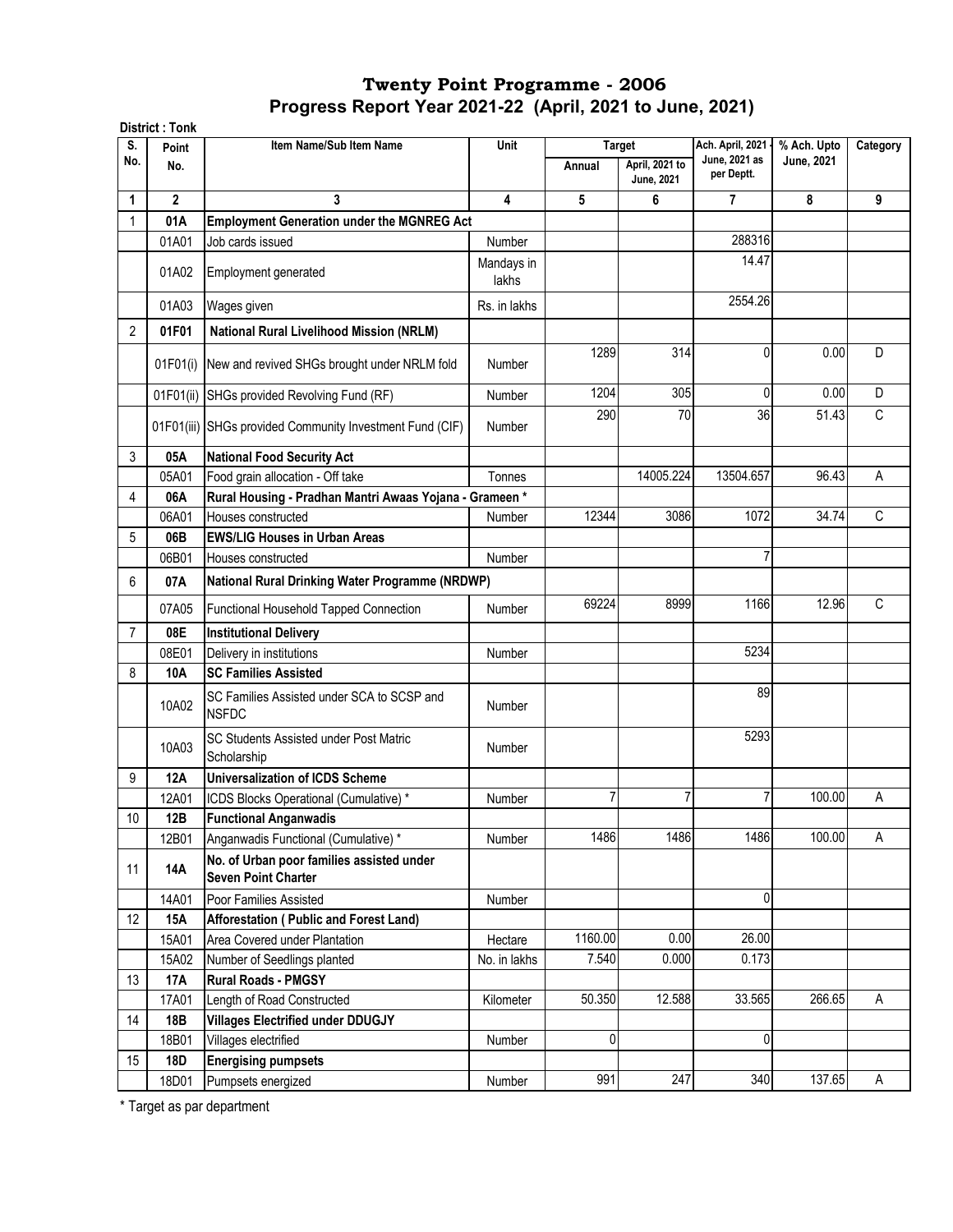| S.             | Point        | Item Name/Sub Item Name                                                 | Unit                    |         | <b>Target</b>                       | Ach. April, 2021 -          | % Ach. Upto | Category    |
|----------------|--------------|-------------------------------------------------------------------------|-------------------------|---------|-------------------------------------|-----------------------------|-------------|-------------|
| No.            | No.          |                                                                         |                         | Annual  | April, 2021 to<br><b>June, 2021</b> | June, 2021 as<br>per Deptt. | June, 2021  |             |
| 1              | $\mathbf{2}$ | 3                                                                       | $\overline{\mathbf{4}}$ | 5       | 6                                   | 7                           | 8           | 9           |
| 1              | 01A          | <b>Employment Generation under the MGNREG Act</b>                       |                         |         |                                     |                             |             |             |
|                | 01A01        | Job cards issued                                                        | Number                  |         |                                     | 571480                      |             |             |
|                | 01A02        | Employment generated                                                    | Mandays in<br>lakhs     |         |                                     | 28.25                       |             |             |
|                | 01A03        | Wages given                                                             | Rs. in lakhs            |         |                                     | 5728.28                     |             |             |
| $\overline{2}$ | 01F01        | National Rural Livelihood Mission (NRLM)                                |                         |         |                                     |                             |             |             |
|                | 01F01(i)     | New and revived SHGs brought under NRLM fold                            | <b>Number</b>           | 3500    | 644                                 | 10                          | 1.55        | C           |
|                | 01F01(ii)    | SHGs provided Revolving Fund (RF)                                       | Number                  | 4223    | 853                                 | 479                         | 56.15       | C           |
|                |              | 01F01(iii) SHGs provided Community Investment Fund (CIF)                | <b>Number</b>           | 986     | 111                                 | 69                          | 62.16       | C           |
| 3              | 05A          | <b>National Food Security Act</b>                                       |                         |         |                                     |                             |             |             |
|                | 05A01        | Food grain allocation - Off take                                        | Tonnes                  |         | 34302.065                           | 33719.976                   | 98.30       | Α           |
| 4              | 06A          | Rural Housing - Pradhan Mantri Awaas Yojana - Grameen *                 |                         |         |                                     |                             |             |             |
|                | 06A01        | Houses constructed                                                      | Number                  | 41650   | 10413                               | 1392                        | 13.37       | C           |
| 5              | 06B          | <b>EWS/LIG Houses in Urban Areas</b>                                    |                         |         |                                     |                             |             |             |
|                | 06B01        | Houses constructed                                                      | Number                  |         |                                     | 37                          |             |             |
| 6              | 07A          | National Rural Drinking Water Programme (NRDWP)                         |                         |         |                                     |                             |             |             |
|                | 07A05        | <b>Functional Household Tapped Connection</b>                           | <b>Number</b>           | 82977   | 10785                               | 1784                        | 16.54       | $\mathbb C$ |
| 7              | 08E          | <b>Institutional Delivery</b>                                           |                         |         |                                     |                             |             |             |
|                | 08E01        | Delivery in institutions                                                | Number                  |         |                                     | 10817                       |             |             |
| 8              | 10A          | <b>SC Families Assisted</b>                                             |                         |         |                                     |                             |             |             |
|                | 10A02        | SC Families Assisted under SCA to SCSP and<br><b>NSFDC</b>              | <b>Number</b>           |         |                                     | 0                           |             |             |
|                | 10A03        | SC Students Assisted under Post Matric<br>Scholarship                   | <b>Number</b>           |         |                                     | 632                         |             |             |
| 9              | 12A          | <b>Universalization of ICDS Scheme</b>                                  |                         |         |                                     |                             |             |             |
|                | 12A01        | ICDS Blocks Operational (Cumulative) *                                  | Number                  | 15      | 15                                  | 15                          | 100.00      | Α           |
| 10             | 12B          | <b>Functional Anganwadis</b>                                            |                         |         |                                     |                             |             |             |
|                | 12B01        | Anganwadis Functional (Cumulative) *                                    | Number                  | 3175    | 3175                                | 3175                        | 100.00      | A           |
| 11             | <b>14A</b>   | No. of Urban poor families assisted under<br><b>Seven Point Charter</b> |                         |         |                                     |                             |             |             |
|                | 14A01        | Poor Families Assisted                                                  | Number                  |         |                                     | 20                          |             |             |
| 12             | 15A          | Afforestation (Public and Forest Land)                                  |                         |         |                                     |                             |             |             |
|                | 15A01        | Area Covered under Plantation                                           | Hectare                 | 5280.00 | 0.00                                | 676.00                      |             |             |
|                | 15A02        | Number of Seedlings planted                                             | No. in lakhs            | 34.320  | 0.000                               | 12.731                      |             |             |
| 13             | <b>17A</b>   | <b>Rural Roads - PMGSY</b>                                              |                         |         |                                     |                             |             |             |
|                | 17A01        | Length of Road Constructed                                              | Kilometer               | 113.530 | 28.380                              | 20.000                      | 70.47       | $\mathsf C$ |
| 14             | 18B          | <b>Villages Electrified under DDUGJY</b>                                |                         |         |                                     |                             |             |             |
|                | 18B01        | Villages electrified                                                    | Number                  |         |                                     | 0                           |             |             |
| 15             | 18D          | <b>Energising pumpsets</b>                                              |                         |         |                                     |                             |             |             |
|                | 18D01        | Pumpsets energized                                                      | Number                  | 2680    | 670                                 | 750                         | 111.94      | A           |